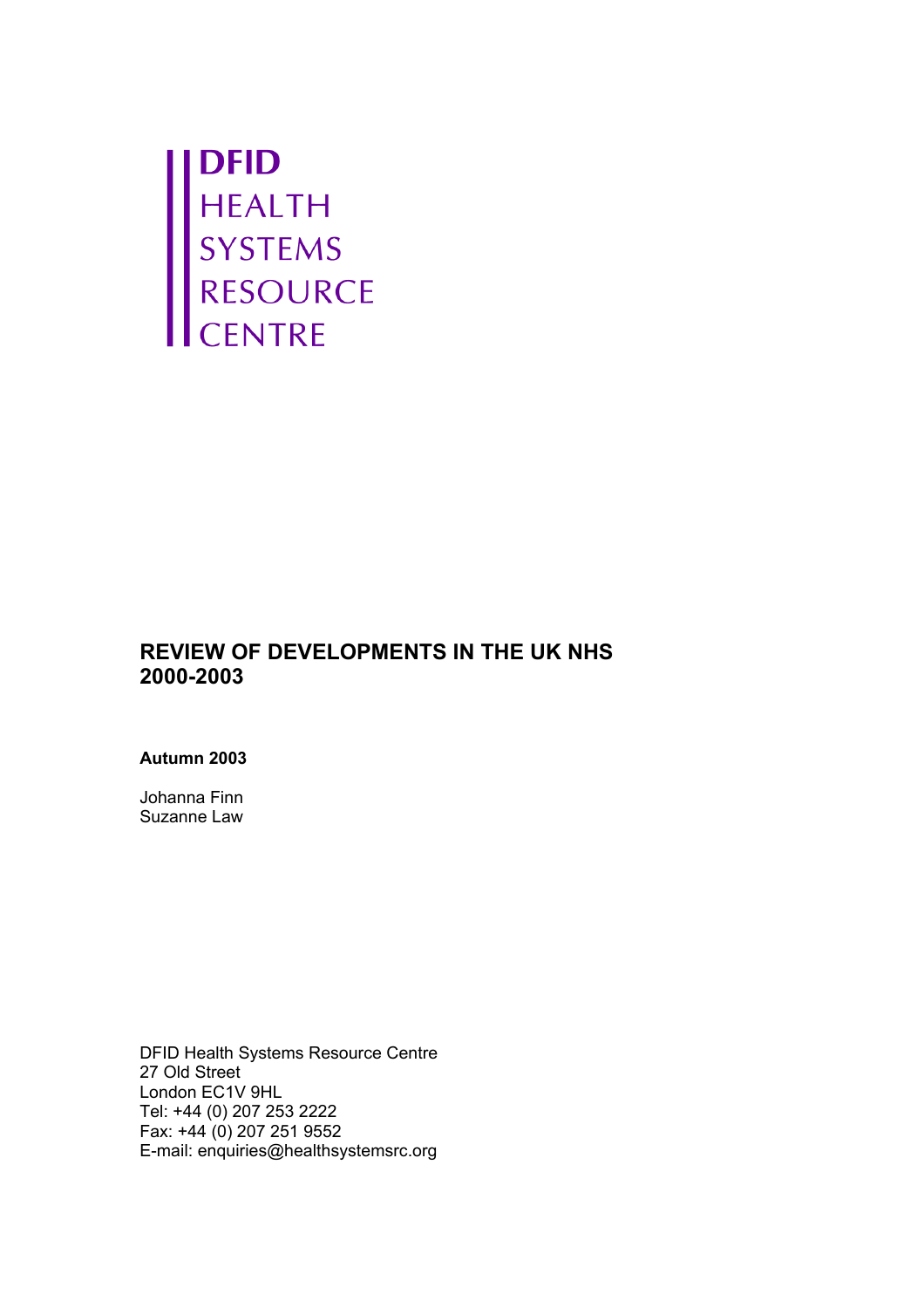The DFID Health Systems Resource Centre (HSRC) provides technical assistance and information to the British Government's Department for International Development (DFID) and its partners in support of pro-poor health policies, financing and services. The HSRC is based at IHSD's London offices and managed by an international Consortium of seven organisations: Aga Khan Health Services Community Health Department, Kenva: CREDES-International, France: Curatio International Foundation. Georgia; IDS (Institute of Development Studies, University of Sussex, UK); IHSD (Institute for Health Sector Development, UK); IHSG (International Health Systems Program, Harvard School of Public Health, USA); and the Institute of Policy Studies, Sri Lanka.

This report was produced by the Health Systems Resource Centre on behalf of the Department for International Development, and does not necessarily represent the views or the policy of DFID.

This report is based on a two day NHS Briefing seminar held in June 2003 for advisors from the Department for International Development about recent developments in the NHS.

Title: Review of Developments in the NHS, 2000-2003 Authors: Johanna Finn and Suzanne Law, drawing on seminar contributions

DFID Health Systems Resource Centre 27 Old Street London EC1V 9HLSP Tel: +44 (0)20 7253 2222 Fax: +44 (0)20 7251 4404 www.healthsystemsrc.org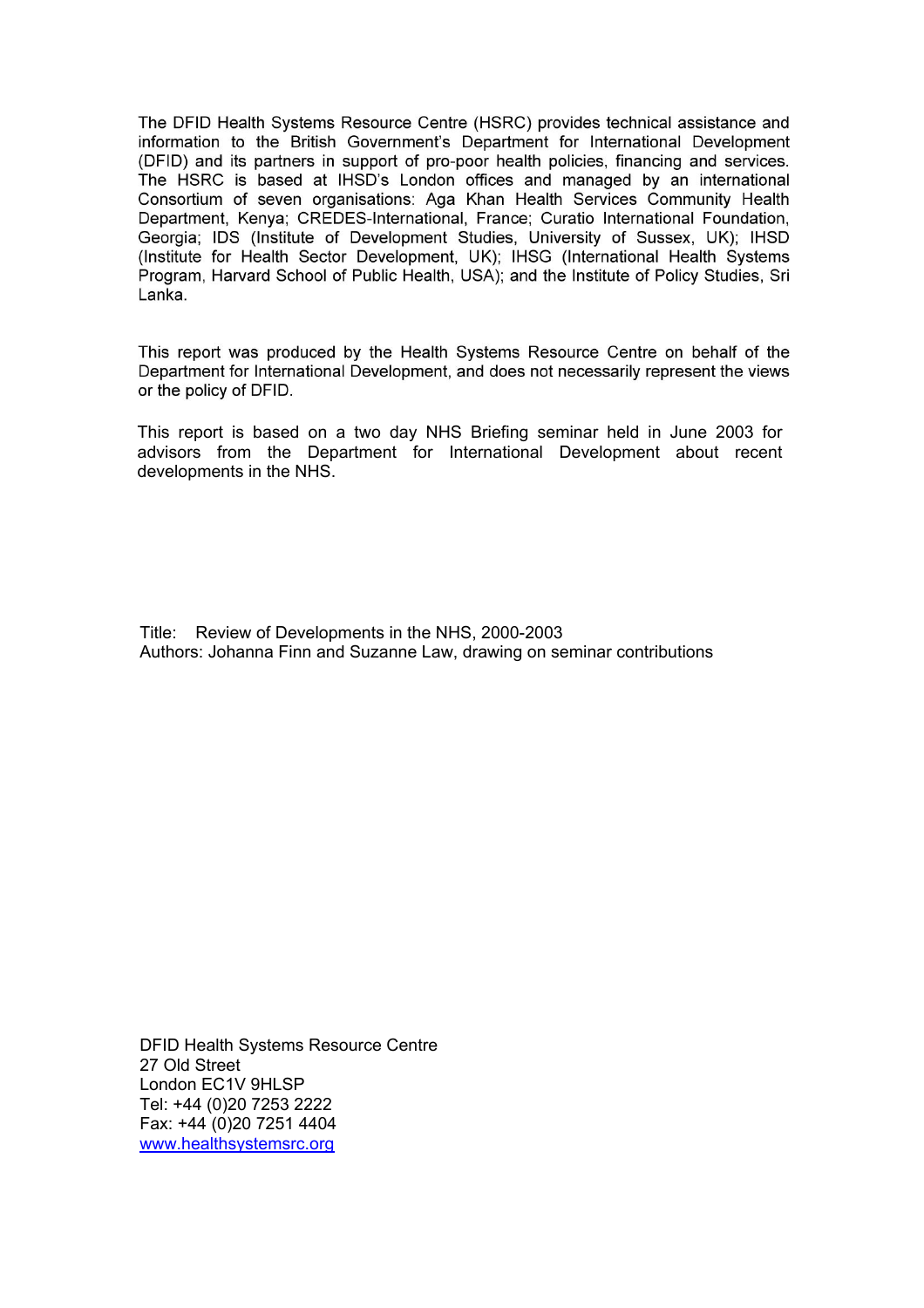# **CONTENTS**

| 1.1<br>1.2<br>1.3<br>1.4<br>1.5<br>1.6<br>1.7                  | <b>CURRENT STRUCTURE AND KEY ISSUES IN THE NHS  9</b>                  |  |  |
|----------------------------------------------------------------|------------------------------------------------------------------------|--|--|
|                                                                | 2. PRIMARY CARE TRUSTS - THE NEW ENHANCED ROLE 15                      |  |  |
| 2.1                                                            |                                                                        |  |  |
| 2.2                                                            |                                                                        |  |  |
| 2.3<br>2.4                                                     |                                                                        |  |  |
|                                                                |                                                                        |  |  |
| NATIONAL SERVICE FRAMEWORKS: A CASE STUDY IN INTEGRATED<br>3.  |                                                                        |  |  |
|                                                                |                                                                        |  |  |
| 3.1<br>3.2                                                     | A case study of Coronary Health Disease (CHD) National Service         |  |  |
|                                                                |                                                                        |  |  |
| 3.3                                                            |                                                                        |  |  |
| 3.4                                                            |                                                                        |  |  |
| $\mathbf{A}$                                                   | ACCOUNTABILITY IN THE NHS AND THE CHANGING ROLE OF THE NON-            |  |  |
|                                                                |                                                                        |  |  |
| 4.1                                                            |                                                                        |  |  |
| 4.2                                                            |                                                                        |  |  |
| 4.3                                                            |                                                                        |  |  |
| 4.4                                                            |                                                                        |  |  |
|                                                                |                                                                        |  |  |
| 5.1                                                            | Community health councils and patient and public involvement 25        |  |  |
| 5.2                                                            |                                                                        |  |  |
| 5.3                                                            |                                                                        |  |  |
| 5.4                                                            | Local network providers and independent complaints advocacy service 26 |  |  |
| 5.5                                                            |                                                                        |  |  |
| <b>PLANNING AND PERFORMANCE MANAGEMENT IN THE NHS 27</b><br>6. |                                                                        |  |  |
| 6.1                                                            |                                                                        |  |  |
| 6.2                                                            |                                                                        |  |  |
| 6.3                                                            |                                                                        |  |  |
| 6.5                                                            |                                                                        |  |  |
| 7.                                                             | <b>COMMISSION FOR HEALTH IMPROVEMENT ASSESSMENT PROCESS 31</b>         |  |  |
| 7.1                                                            |                                                                        |  |  |
| 7.2<br>7.3                                                     |                                                                        |  |  |
|                                                                |                                                                        |  |  |
| REVISED FINANCIAL FRAMEWORK FOR THE NHS AND REVIEW OF<br>8.    |                                                                        |  |  |
| 8.1                                                            |                                                                        |  |  |
| 8.2                                                            |                                                                        |  |  |
| 8.3                                                            |                                                                        |  |  |
| 8.4                                                            |                                                                        |  |  |
| 8.5                                                            |                                                                        |  |  |

\_\_\_\_\_\_\_\_\_\_\_\_\_\_\_\_\_\_\_\_\_\_\_\_\_\_\_\_\_\_\_\_\_\_\_\_\_\_\_\_\_\_\_\_\_\_\_\_\_\_\_\_\_\_\_\_\_\_\_\_\_\_\_\_\_\_\_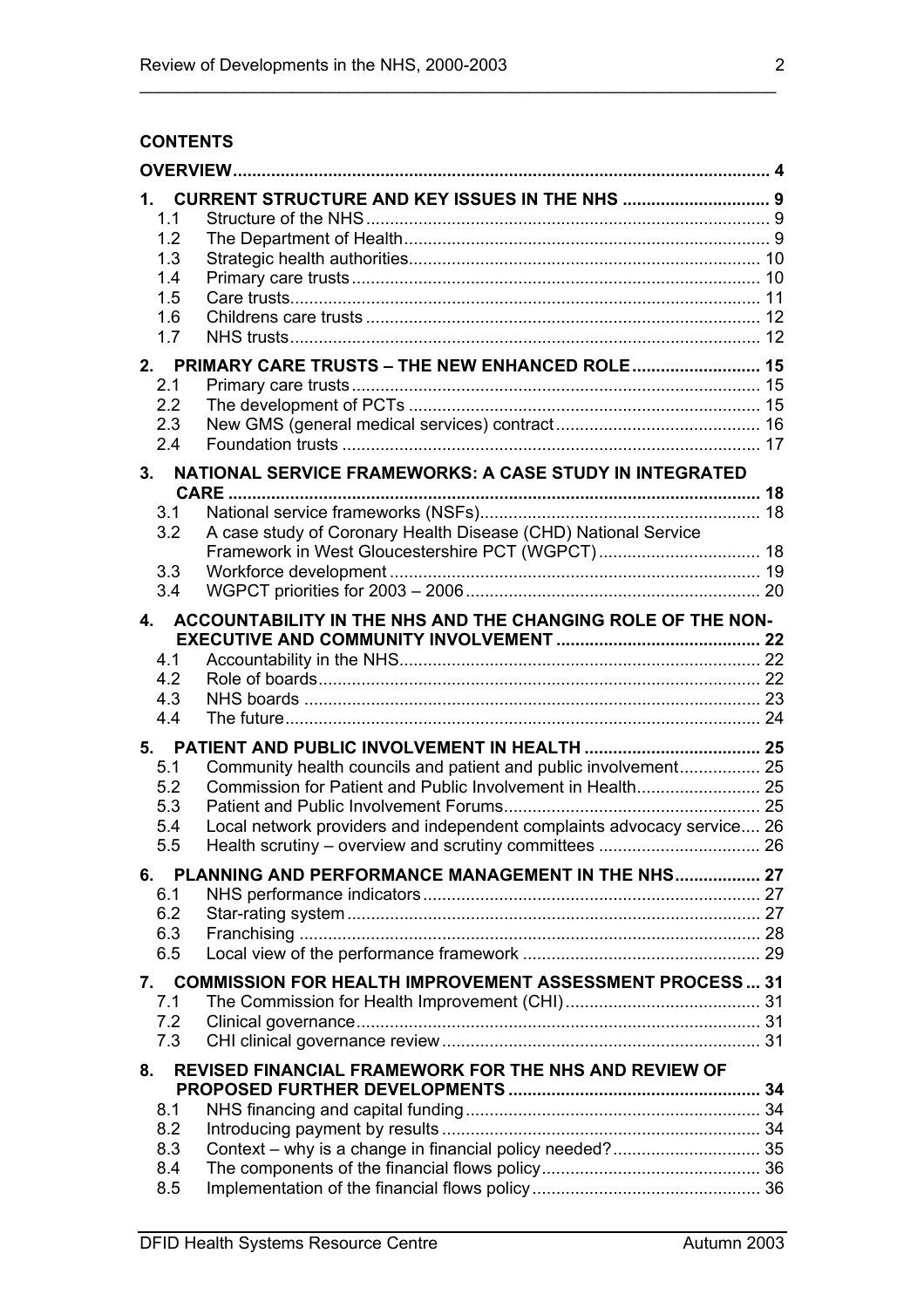|                                                                         | 9. TACKLING HEALTH INEQUALITIES - BEYOND THE SECTOR WIDE |  |
|-------------------------------------------------------------------------|----------------------------------------------------------|--|
| 9.1                                                                     |                                                          |  |
|                                                                         |                                                          |  |
|                                                                         |                                                          |  |
| 9.4                                                                     |                                                          |  |
| 9.5                                                                     |                                                          |  |
|                                                                         |                                                          |  |
|                                                                         |                                                          |  |
| Annex 1 - Glossary and short description of various NHS Institutions 45 |                                                          |  |
|                                                                         |                                                          |  |
|                                                                         |                                                          |  |
|                                                                         |                                                          |  |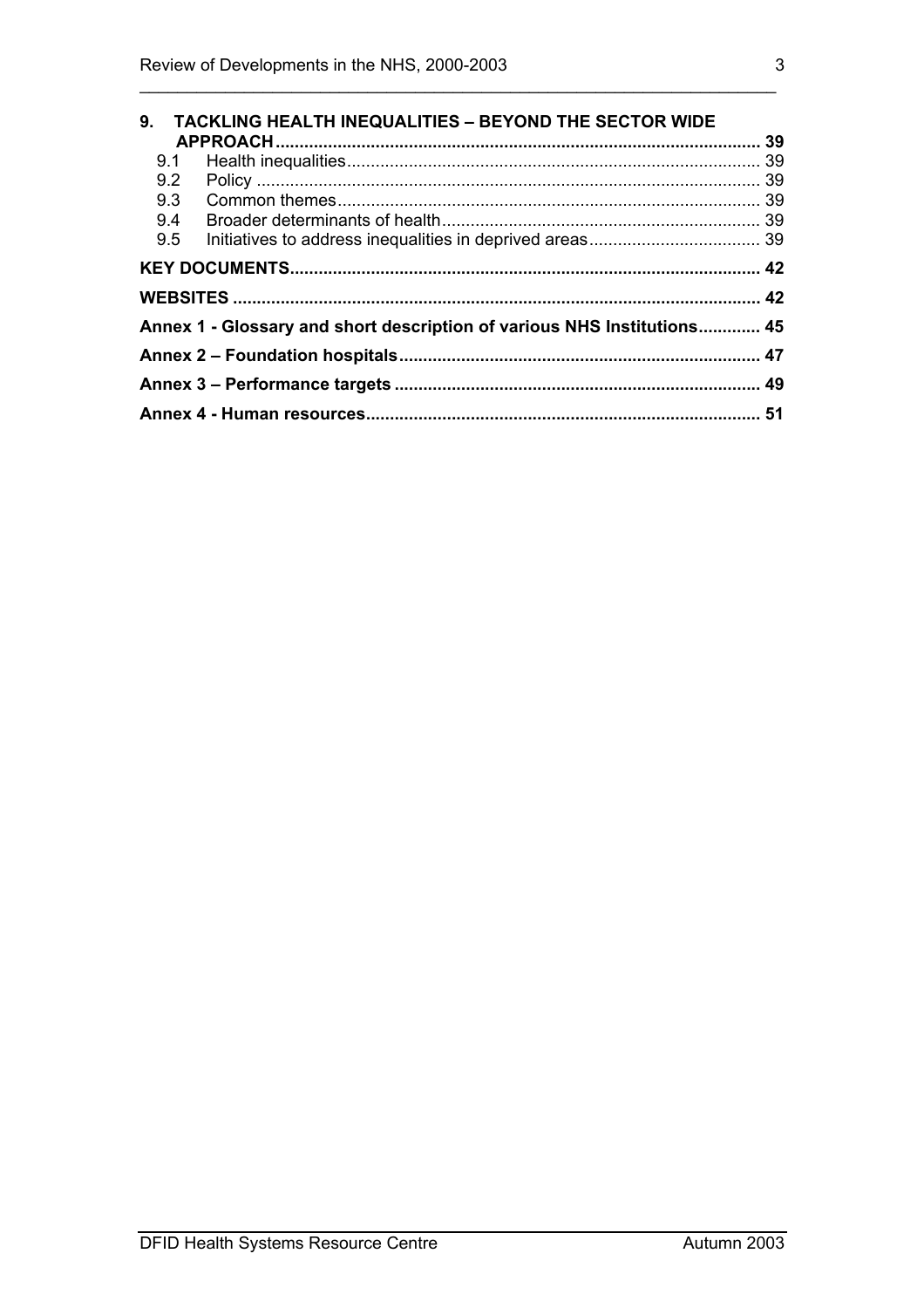#### **OVERVIEW**

The agenda for the NHS during 2003 has been dominated by the implementation of further phases of the NHS Plan, the government's radical 10-year plan to modernise the NHS and social care system. The Plan sets out to create a prompt, convenient, high quality service, treating patients as partners.

\_\_\_\_\_\_\_\_\_\_\_\_\_\_\_\_\_\_\_\_\_\_\_\_\_\_\_\_\_\_\_\_\_\_\_\_\_\_\_\_\_\_\_\_\_\_\_\_\_\_\_\_\_\_\_\_\_\_\_\_\_\_\_\_\_\_\_

An ambitious programme of change is underway to deliver the Plan. The most substantive initiatives during the government's first term were the introduction of Primary Care Trusts (PCTs), National Service Frameworks (NSFs), and the drive to tackle waiting lists. During this current term the most significant changes are the introduction of Patients Choice, Payment by Results, and Foundation Hospitals, which may fundamentally alter the NHS as we know it.

#### **Patient choice**

Patient choice is a key contributor to changes to create a patient-centred NHS, enabling patients to exercise choice over major decisions affecting their lives. The roll out of this initiative over the next three years was announced in February 2003.

Patient choice enables patients to choose where they are treated for planned surgery. At the GP surgery they are given information about alternative providers and the opportunity to switch to hospitals with shorter waits. They can compare different waiting times in different hospitals, including NHS hospitals locally or elsewhere, diagnostic and treatment centres, private hospitals or hospitals overseas. Two choice pilots were successfully undertaken during 2002, in heart surgery and cataract surgery. In one of the pilots, 67% of patients chose an alternative hospital after waiting more than 6 months for a procedure.

The extension of patient choice beyond elective care is currently under consideration, to eight services including children's health, emergency care, maternity, mental health and primary care. Issues also being examined are offering patients greater access to complementary medicine, the opportunity to retain the same doctor though their illness, and more time for patients to talk with health professionals. Roll out of this policy could galvanise changes to traditional ways of delivering services, as trusts strive to meet patients' wishes and so retain the work and the funding that goes with it.

#### **Reforming NHS financial flows: introducing payment by results**

The combination of patient choice with the payment by results system of funding may fundamentally alter the NHS. The new funding system, to be introduced on a phased basis to full implementation in 2005, means that hospitals will be paid a fixed fee for every operation, so that if they carry out fewer operations they get less money but fixed costs remain constant.

Closure of hospitals could result if patients choose to be treated in different hospitals, without reference to any PCT commissioning strategy or involvement, as there is no safety net to support hospitals losing work. The NHS Bank may be brought in to offer financial support to trusts facing the biggest financial losses (see annex 1).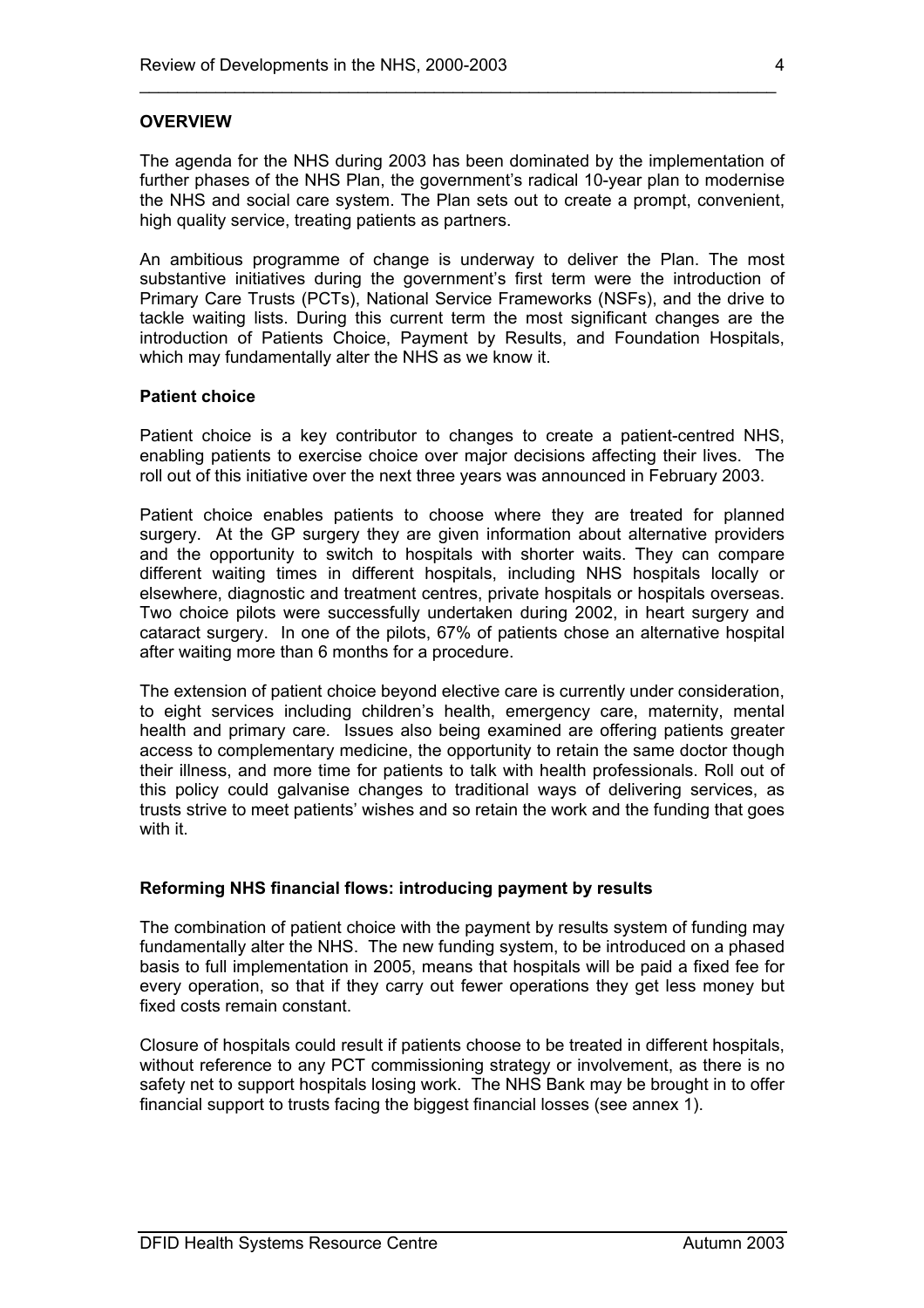#### **Information**

The choice initiative is underpinned by the provision of more and improved information to help patients make informed choices. Locally, PCTs now produce annual patient prospectuses, and nationally the Commission for Health Improvement (CHI) started to provide information about comparative NHS performance with effect from 2003.

\_\_\_\_\_\_\_\_\_\_\_\_\_\_\_\_\_\_\_\_\_\_\_\_\_\_\_\_\_\_\_\_\_\_\_\_\_\_\_\_\_\_\_\_\_\_\_\_\_\_\_\_\_\_\_\_\_\_\_\_\_\_\_\_\_\_\_

#### **NHS Direct**

This nationwide, 24-hour, nurse-led health advice service is to be significantly expanded over the next three years to become a distinct national organisation, which will be established from April 2004. It's remit is to be extended to provide a single access point to NHS out of hours services; to handle all low priority '999' ambulance calls; to establish a new national NHS Direct digital TV service; and to offer the public a personal health organiser on NHS Direct online. Combined with changes to the GP contract there is potential for radical redesign of access to out of hours and emergency services.

#### **Diagnostic and Treatment Centres**

The development of more diverse provision and increased capacity has been a central part of the reform programme. Measures including the introduction of diagnostic and treatment centres (DTCs), the increase of GP specialists, and the use of international providers, contribute to the redesign of services with the patient as the focus.

DTCs provide low-risk, high volume elective surgery and diagnostic procedures, staffed by dedicated surgeons, nurses and support staff whose work is unaffected by seasonal and emergency demands of the NHS. This programme has modernised the way patients receive diagnostic and acute planned care: high quality and effective treatment in units protected from emergency pressures.

Sixteen DTCs run by the NHS were initially established, and 1 run by the independent sector. A further 31 NHS run centres are in development and earlier this year the independent sector was invited to bid for 5 year contracts to run 11 local schemes and 8 national chains.

To ensure the additional patients can be treated more rapidly, the DTCs will have to be staffed in a number of ways: using NHS staff alone; NHS staff with independent sector staff; NHS staff with overseas staff; and solely staffed by the independent sector.

There is concern that DTCs will unbalance the casemix of work in acute hospitals by taking responsibility for less complex surgery, leaving acute trusts with difficult procedures which are hard to resource and junior doctors with fewer cases for teaching. Also, the potential loss of staff from acute trusts to staff DTCs may destabilise local health systems.

#### **GP specialists**

There are now about 1250 GP specialists - GPs accredited by the PCT with a special interest in addition to their generalist role - taking referrals from their colleagues in specialties such as ophthalmology, orthopaedics, dermatology and ear, nose and throat (ENT). They help deliver services normally provided in hospital closer to the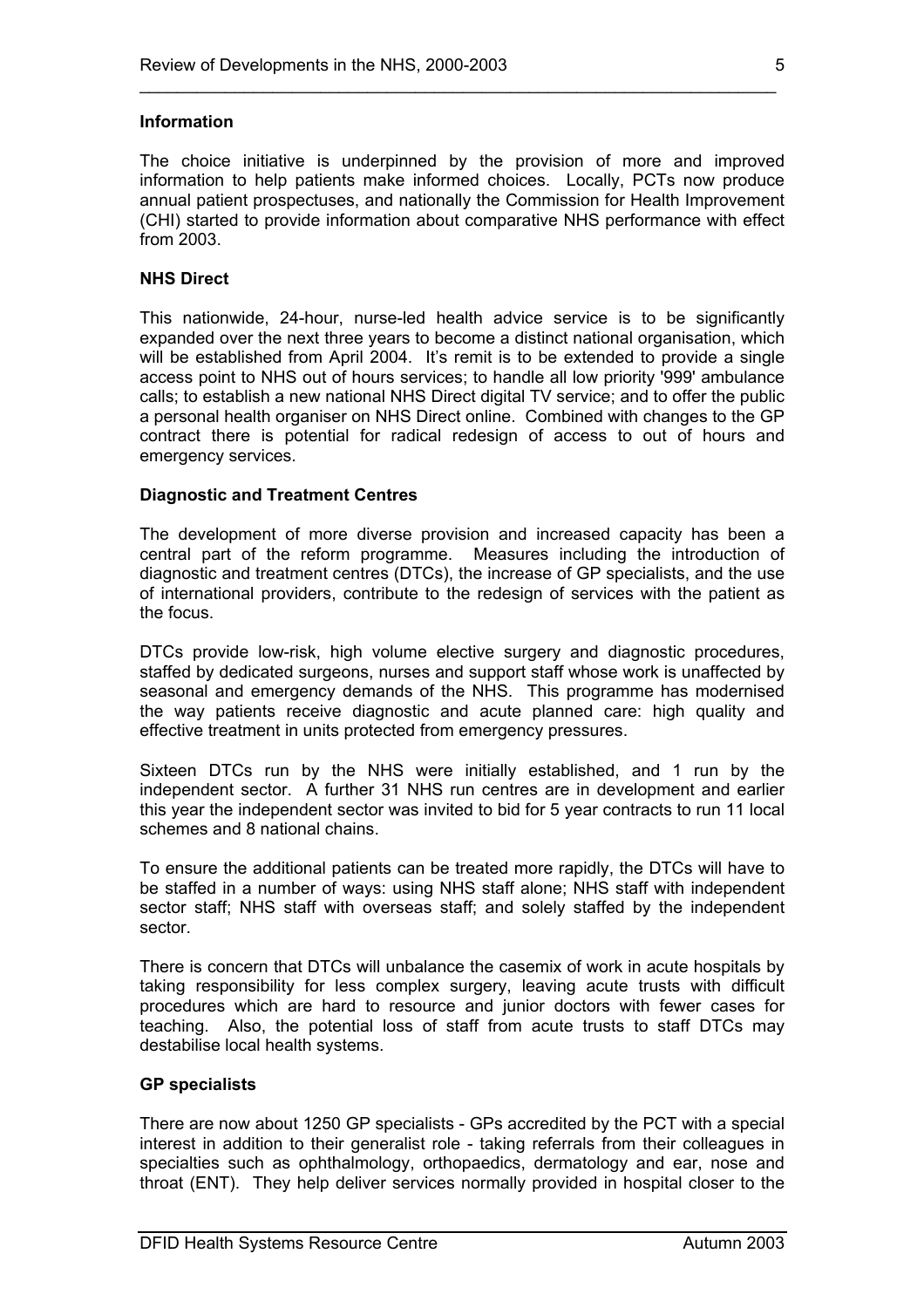patients home, but may also adversely affect the acute hospital case mix, teaching material, and staffing in a similar way to diagnostic and treatment centres (see above).

\_\_\_\_\_\_\_\_\_\_\_\_\_\_\_\_\_\_\_\_\_\_\_\_\_\_\_\_\_\_\_\_\_\_\_\_\_\_\_\_\_\_\_\_\_\_\_\_\_\_\_\_\_\_\_\_\_\_\_\_\_\_\_\_\_\_\_

#### **Foundation hospitals**

The development of foundation hospitals, to begin in April 2004 (subject to legislation) is intended to set an example to the NHS. They were to have greater autonomy; to involve the local community in their governance; to have the power to pay staff at locally agreed rates; and the access to finance for capital investment, to sell land and borrow privately; all to facilitate innovation and present opportunity to provide services in very different ways.

These freedoms were causing concern as a two-tier system was anticipated, with NHS elite hospitals getting more resource at the expense of failing hospitals, thus widening inequalities.

However, following considerable objections, the proposals have been adjusted so that foundation hospitals cannot borrow on the capital market, they have to pay staff at agenda for change pay rates, and a regulator will oversee their business. All hospitals are expected to become foundation hospitals in due course so that the advantages are likely to be weakened.

Coupled with the complex governance arrangements of involving local communities there is a fear that the lesser freedoms would now be outweighed by the bureaucracy and chief executives would divert so much of their energy to public consultation they would not be free to exploit the opportunities left with foundation status (see Annex 2).

#### **The NHS University**

Modernisation of learning and development is part of the plan, to provide the NHS workforce with the tools to deliver the changes. Initiatives include the introduction of the NHS University (NHSU) and new standard setting and streamlined quality assurance systems across learning programmes for health professionals.

The NHSU is aiming to become the first fully recognised public sector corporate university in England, with its own degree-awarding powers, established to provide learning opportunities for staff at every level. It is intended to become a special health authority and a legal entity in its own right, with effect from 1 October 2003 (see annex 1). It is developing a portfolio of initial programmes, preparing for a system of e learning for the NHS workforce, and setting up arrangements for delivering and quality assuring NHSU courses.

Initially there were fears that the NHSU could duplicate existing university courses, but it is now clear that all degree-level courses for doctors, nurses and dentists will remain with the universities and will not be offered by the NHSU.

#### **GP and consultant contracts**

Both GP and consultant contracts have been the subject of negotiation during 2003 and include opportunities to enable changes in job design and work organisation which are crucial to enable services to be provided differently. The GP contract was finally accepted in June 2003 and will be fully implemented in all GMS (general medical services) practices from April 2004. Meantime personal medical services (PMS) practice numbers have increased, as GPs have wanted to move to a system where their terms and conditions were not subject to the new contract. About 30%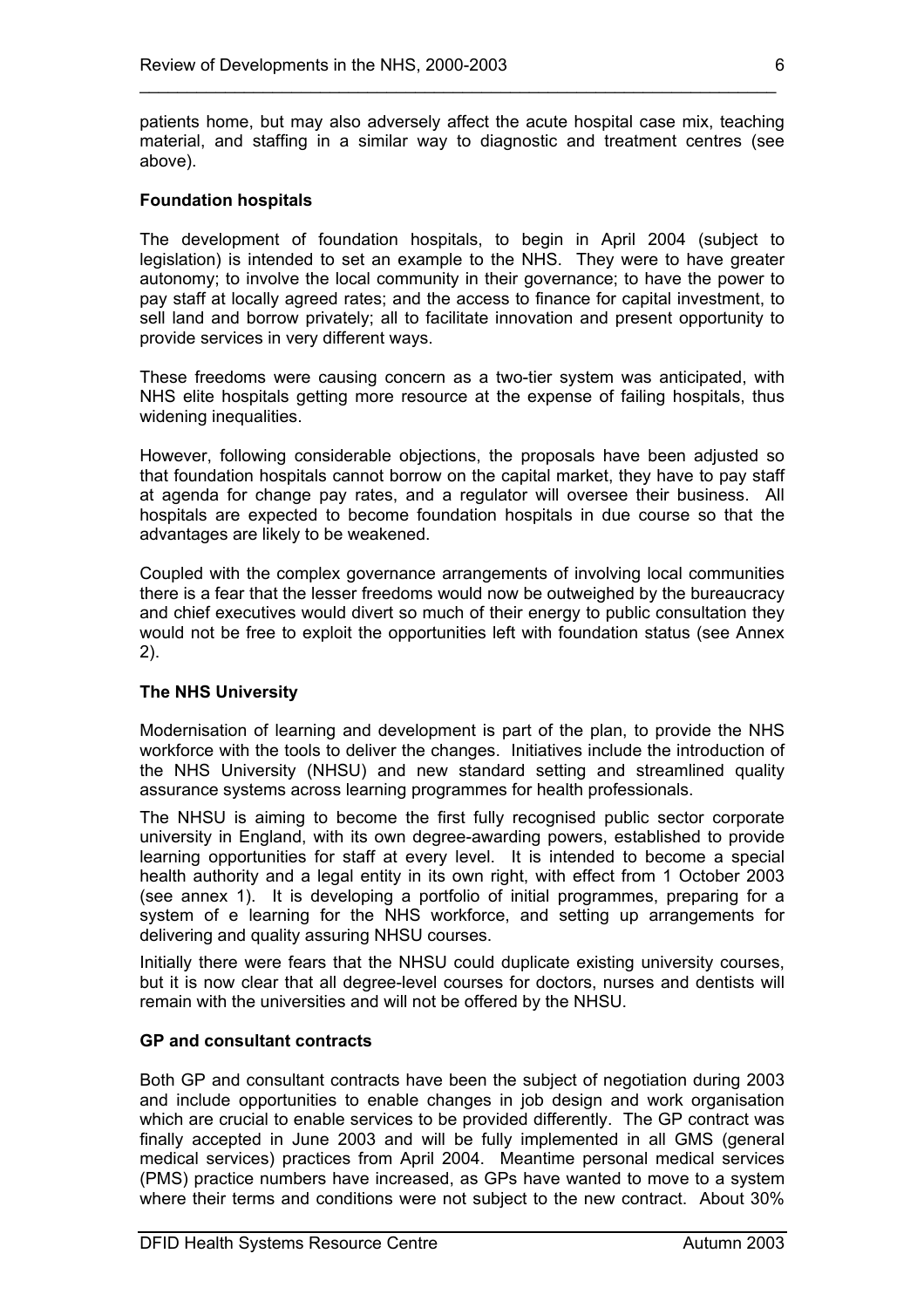GPs are now in PMS practices. Amongst the reasons why GPs had been concerned about the new contract was that the formula used to calculate their remuneration was very complicated, and when applied, indicated that 70% would get less money than under the previous system. Their subsequent agreement followed changes to the original proposals.

\_\_\_\_\_\_\_\_\_\_\_\_\_\_\_\_\_\_\_\_\_\_\_\_\_\_\_\_\_\_\_\_\_\_\_\_\_\_\_\_\_\_\_\_\_\_\_\_\_\_\_\_\_\_\_\_\_\_\_\_\_\_\_\_\_\_\_

One of the significant aspects of the new GP contract is that the contract is between the practice and the PCT rather than with each GP individually. This gives practices more freedom to decide how to design services. In addition, practices will be able to transfer some services, including out of hours services, to the PCT. Although this could present a challenge for PCTs to manage, it provides the opportunity to reshape out of hours care, making it easier to provide an integrated service using other parts of the NHS such as the ambulance service and walk in centres.

The consultants contract negotiations have been more difficult to conclude, but finally <sup>1</sup>heads of agreement were agreed in mid July 2003 with an aim to agree terms and conditions for the new contract in mid August for the BMA to ballot members in early September. Subject to approval, NHS trusts will have the option of either implementing the contract locally, or introducing new local incentive schemes. Consultants have been concerned that the proposals will increase managerial control and reduce their freedom, and there has been suggestion that some may opt out of the contract and set up "consultant chambers", becoming self-employed practitioners, charging the NHS for each service supplied.

### **The Commission for Healthcare and Audit, the foundation regulator**

A new unified scrutiny system for the NHS and private sector is under development, to be based on new standards due in summer 2003. Subject to legislation, the Commission for Healthcare and Audit (CHAI) will be established in April 2004, taking on the functions of CHI and other bodies forming part of a new system of independent inspectorates and external standard setting.

There has been concern with regard to the inspection role of CHI, that the quality and seniority of inspectors is insufficient, and that use of the peer review process makes it too subjective. There is a wish for a more transparent system to be used with a recognised scoring system. These matters will be considered by CHAI as they establish their plans for managing their new responsibilities.

CHAI will provide the regulation of services, and there will be a foundation trust regulator, who will be business regulator of Foundation hospitals. He will determine the borrowing limits of foundation hospitals, publish annual reports on each trust, and ensure that they operate according to their licence. He is not accountable to the secretary of state for health but to parliament.

Two policy themes have emerged from this programme of change, which are not entirely compatible: the use of market incentives; and the decentralisation of power.

The introduction of the choice initiative and foundation hospitals will inevitably lead to a market for planned secondary care. The choice initiative will lead to patients choosing their secondary care providers rather than the PCT commissioning planned care on their behalf. However, the need to commission other services, such as

 $1$  This document outlines how the negotiators agree to go forward with job planning, pay progression, appeals, evening / weekend work, recognition for evening & weekend work, putting the NHS patient first, etc. It includes the agreement to work in partnership to produce final documents on the new contract by 14 August.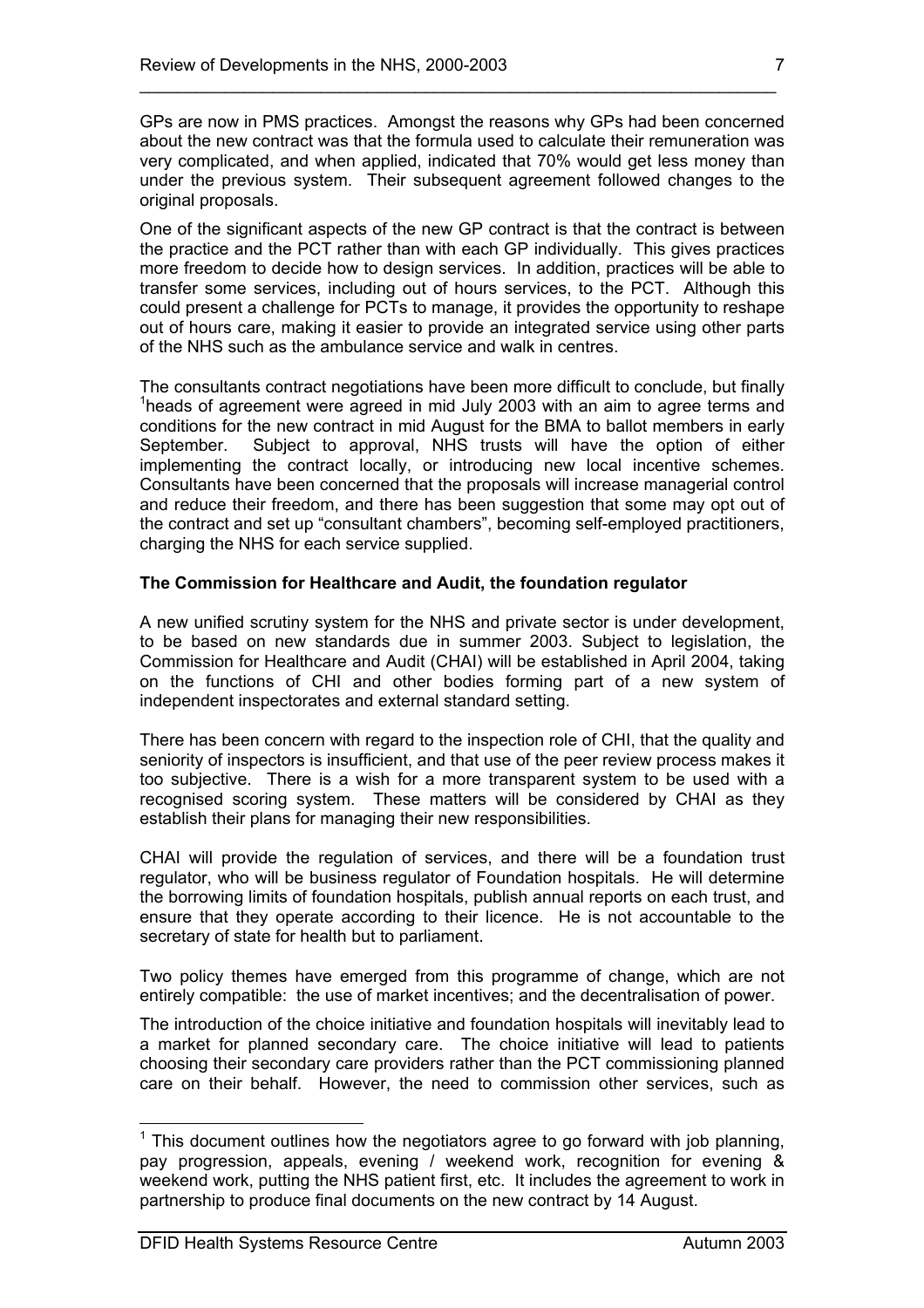emergency and chronic care, will remain with the PCT. These services are not provided in isolation but in partnership between primary and secondary care and across agencies. The development of a market for secondary care may make the integration of services across these boundaries more difficult.

\_\_\_\_\_\_\_\_\_\_\_\_\_\_\_\_\_\_\_\_\_\_\_\_\_\_\_\_\_\_\_\_\_\_\_\_\_\_\_\_\_\_\_\_\_\_\_\_\_\_\_\_\_\_\_\_\_\_\_\_\_\_\_\_\_\_\_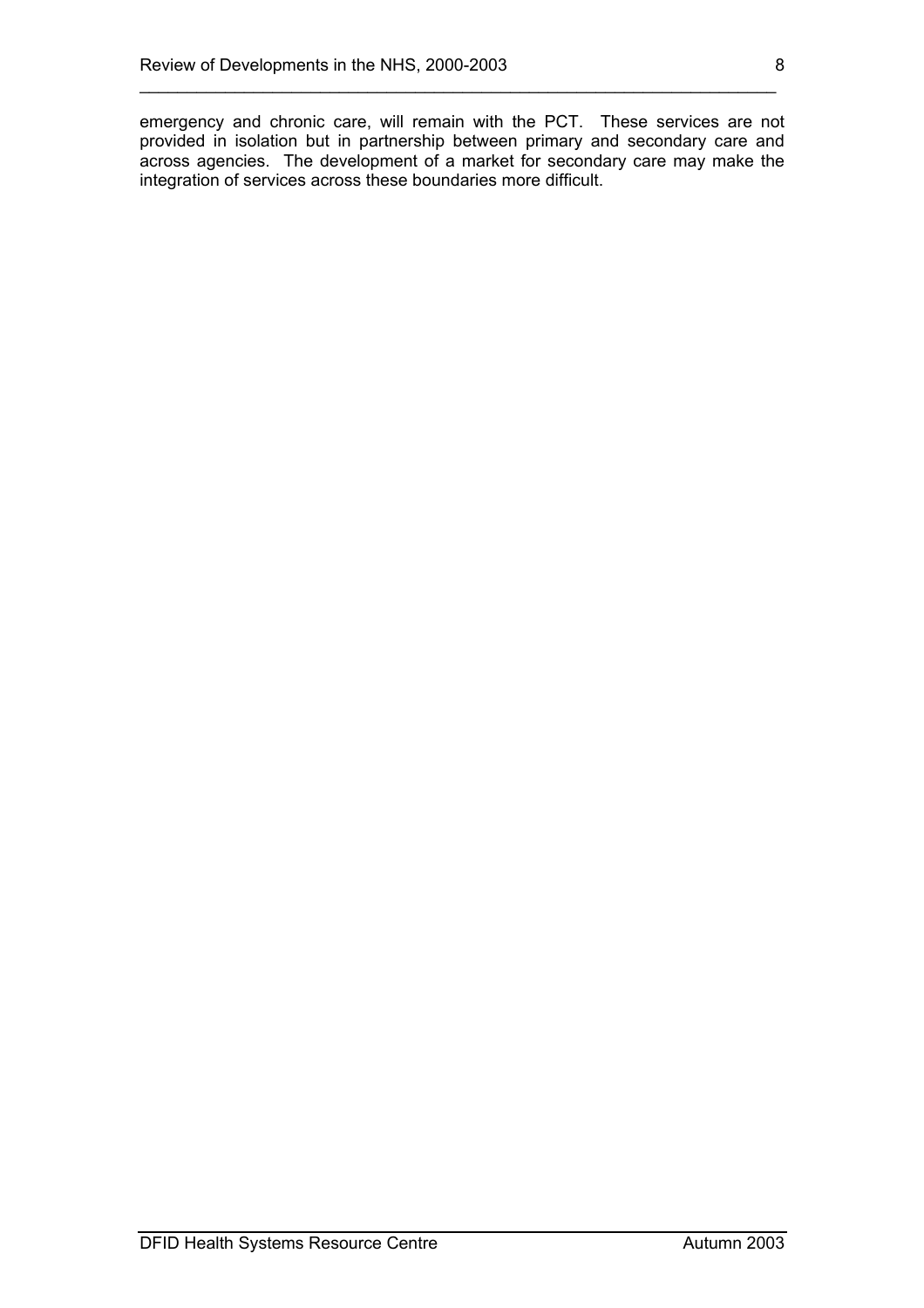### **1. CURRENT STRUCTURE AND KEY ISSUES IN THE NHS**

#### **1.1 Structure of the NHS**

There have been major changes in the NHS structure in England in 2002/03. An outline of the new structure is detailed below and summarised in diagram 1.

\_\_\_\_\_\_\_\_\_\_\_\_\_\_\_\_\_\_\_\_\_\_\_\_\_\_\_\_\_\_\_\_\_\_\_\_\_\_\_\_\_\_\_\_\_\_\_\_\_\_\_\_\_\_\_\_\_\_\_\_\_\_\_\_\_\_\_

#### **1.2 The Department of Health**

This Department's purpose is to support the government to improve the health and well being of the population.

The Department has undertaken a major change programme during 2003, designed to provide more effective leadership to the NHS and social care, and a better service to ministers and the public. The intention is to decentralise and streamline the top tiers of the Department of Health, and abolish the 4 English regional health and social care directorates. It will do less work directly, in performance management or in policy or standard setting; NHS and local authorities will take on greater responsibility, operating with less guidance and supervision; and other purpose designed bodies will take on key functions of inspection and standard setting. These changes took effect from 1 July 2003.

The Department now focuses on:

- setting overall direction and leading transformation of the NHS and social care
- setting national standards to enhance quality
- securing resources and making major investment decisions to ensure that the NHS and social care have the capacity to deliver
- working with key partners to ensure quality of services

The most senior official at the Department of Health is the Permanent Secretary (Sir Nigel Crisp), who is also the Chief Executive of the NHS.

The Department has a management board to manage the Department of Health's business and priorities, with the following membership:

- Permanent Secretary and Chief Executive, NHS
- Group Director, Delivery
- Group Director, Standards and Quality, and Chief Medical Officer
- Group Director, Strategy and Business Development
- Director of Finance and Investment
- Director of Communications
- Director of Policy
- Director of User Experience and Involvement

In support, the health and social care delivery board is responsible for overseeing and securing delivery across all national priorities, managing the relationship with strategic health authorities and the NHS and local government.

The Department is made up of three business groups:

• **health and social care delivery** bringing together performance management, the access programme, and key resource and capacity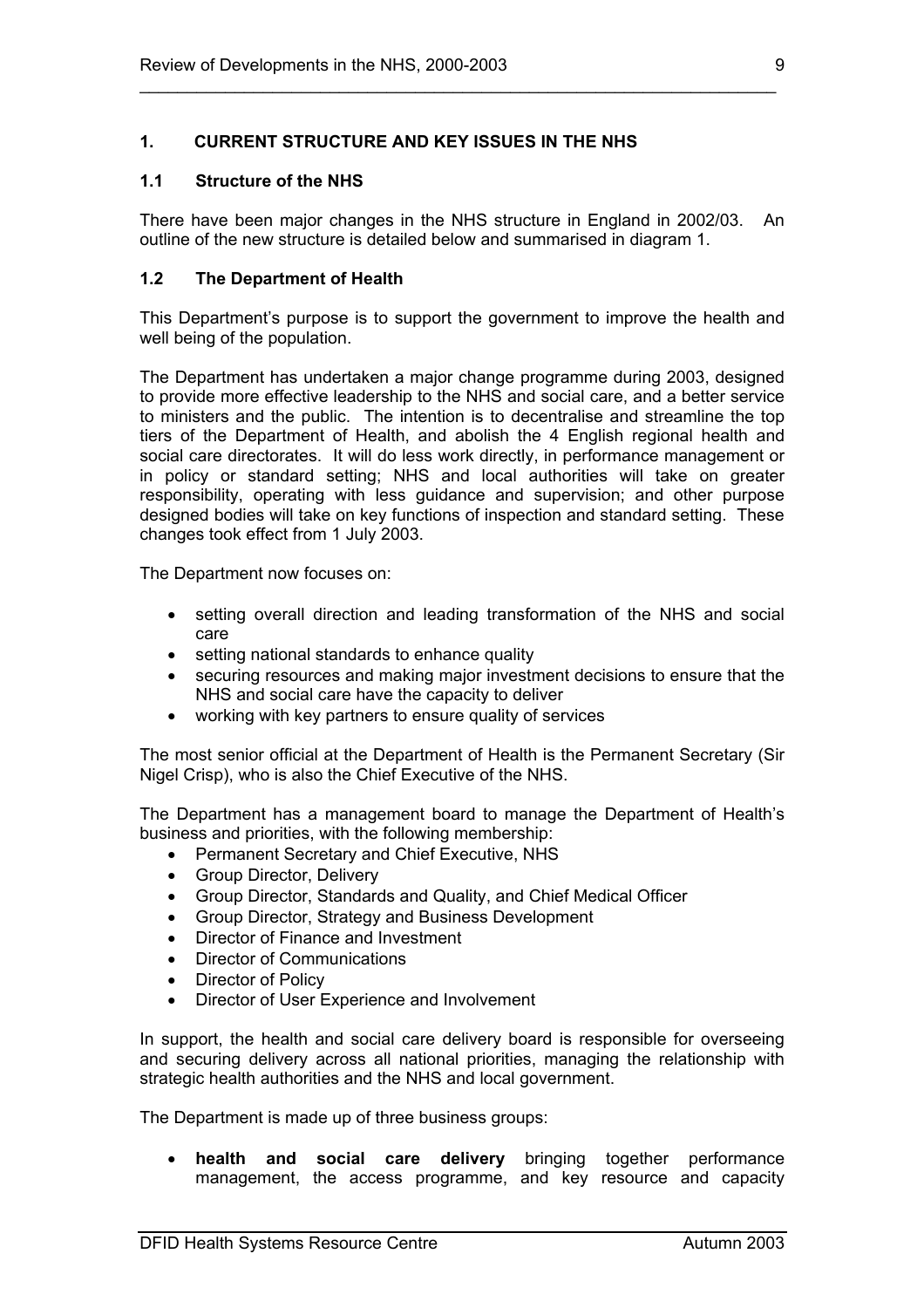functions of finance, physical capacity, workforce and information management and technology

• **health and social care standards and quality** overseeing quality and standards, the promotion of health, protection of the population, and patient safety

\_\_\_\_\_\_\_\_\_\_\_\_\_\_\_\_\_\_\_\_\_\_\_\_\_\_\_\_\_\_\_\_\_\_\_\_\_\_\_\_\_\_\_\_\_\_\_\_\_\_\_\_\_\_\_\_\_\_\_\_\_\_\_\_\_\_\_

• **strategy and business development** covers communications, policy and strategy, and user involvement/experience, and corporate work such as private offices, human resources.

The NHS Modernisation Agency is to become a new next steps agency, responsible for building up local modernisation capacity in all parts of the NHS to enable delivery of national targets, including health systems development, primary care development, workforce development, leadership, IT development, and clinical practice development. It will also support challenged organisations, innovation and knowledge management and partnership development (see annex 1).

# **1.3 Strategic Health Authorities**

In April 2002, 28 new health authorities (SHAs) were created. They are significantly different to the 95 health authorities they replace. Their main functions are:

- providing strategic leadership to ensure the maintenance of provision and the delivery of improvements in local health and health services by primary care trusts (PCTs) and NHS trusts, within the national framework of developing a patient-centred NHS and supported by effective controls and clinical governance systems;
- leading the development and empowerment of uniformly excellent frontline NHS organisations committed to innovation and improvement;
- considering the overall needs of the health economy across primary, community, secondary and tertiary care, and working with PCTs and NHS trusts to deliver a programme to meet these needs;
- managing the performance and accountability of local NHS trusts and PCT;
- leading on the creation and development of clinical and public health networks;
- creating capacity through the preparation and delivery of strategies for capital investment, information management and workforce development;
- ensuring effective networks and joint working exists between NHS organisations for the provision of health and social care;
- ensuring the development and training of an adequate workforce of competent clinical personnel.

# **1.4 Primary Care Trusts**

There are 304 primary care trusts in England. From April 2002, PCTs have become the cornerstone of the local NHS and involve clinicians as well as local people. They have a tripartite structure led by a lay chair and board of non-executive directors. Local primary care clinicians, including nurses and other health professionals, form a professional executive committee (PEC) that is responsible for identifying health needs, driving change to service provision and ensuring clinical governance. A chief executive leads a senior team responsible for operational management of directly delivered services (such as health visiting and community hospitals) implementation of change and commissioning and monitoring of services provided by NHS trusts. PCTs do the majority of commissioning of healthcare and are expected to become responsible for the flow of 75% of NHS funding by 2004.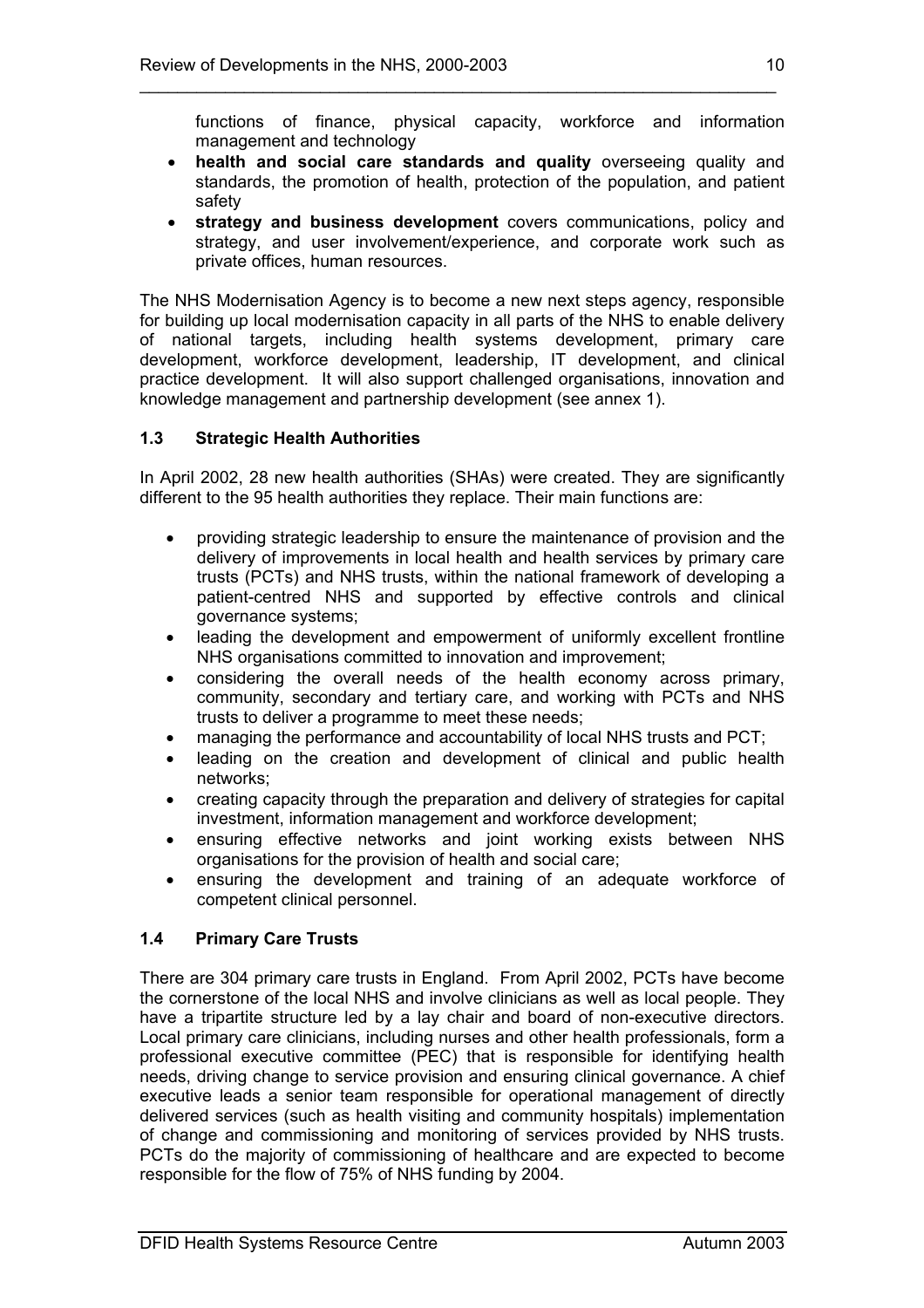The aim of devolving power and responsibility to primary care trusts has been to create opportunities to engage local communities in the decisions that affect their local health services. PCTs are also expected to ensure that more power is devolved to frontline staff.

\_\_\_\_\_\_\_\_\_\_\_\_\_\_\_\_\_\_\_\_\_\_\_\_\_\_\_\_\_\_\_\_\_\_\_\_\_\_\_\_\_\_\_\_\_\_\_\_\_\_\_\_\_\_\_\_\_\_\_\_\_\_\_\_\_\_\_

PCTs are responsible for improving health and securing the provision of services to meet the needs of their local community. Some of these services are delivered by the PCT themselves, particularly primary, community and intermediate care. They have been tasked to build new partnerships with a range of partners including local authorities, NHS trusts, strategic health authorities, other PCTs and local communities.

The functions of a PCT are:-

- to identify the health needs of the population
- to maintain an effective public health function
- to work to improve the health of the community
- to secure the provision of a full range of services
- to lead local planning
- to secure the provision of a full range of services
- to lead the integration of health and social care
- to deliver services within their remit

The role of the PCT will develop further as foundation trusts come on stream and as the patient choice and payment by results initiatives gather momentum. They will need to work with the trusts, particularly those with services likely to be above the national <sup>2</sup>tariff, to determine how to manage the implications.

For some PCTs the choice of 5 providers for patients to choose from will be difficult. A key criterion is access for patients; however it is unsure how attractive all this will be to private providers. Their prices will be underwritten for a while but then they will need to standardise with NHS rates.

Patients will also need to be informed of their rights with these changes and this may be a role for NHS Direct (see p.6).

#### **1.5 Care Trusts**

Care trusts are new bodies that are formed through partnerships between NHS organisations and local authorities.

They are intended to provide seamless and co-ordinated services for patients whose needs over time may require hospital, intermediary and home care. The intention is that by creating this direct link between the NHS and local government, local authorities can play a direct role in improving the health of the local community. At the same time, the NHS can link its services more closely with the local authorities' range of support services.

Care trusts may be formed when either PCTs or NHS Trusts enter into partnership with local authorities. The local authority partners have non-executive representation on the board of the care trust.

 $2$  See finance section 8.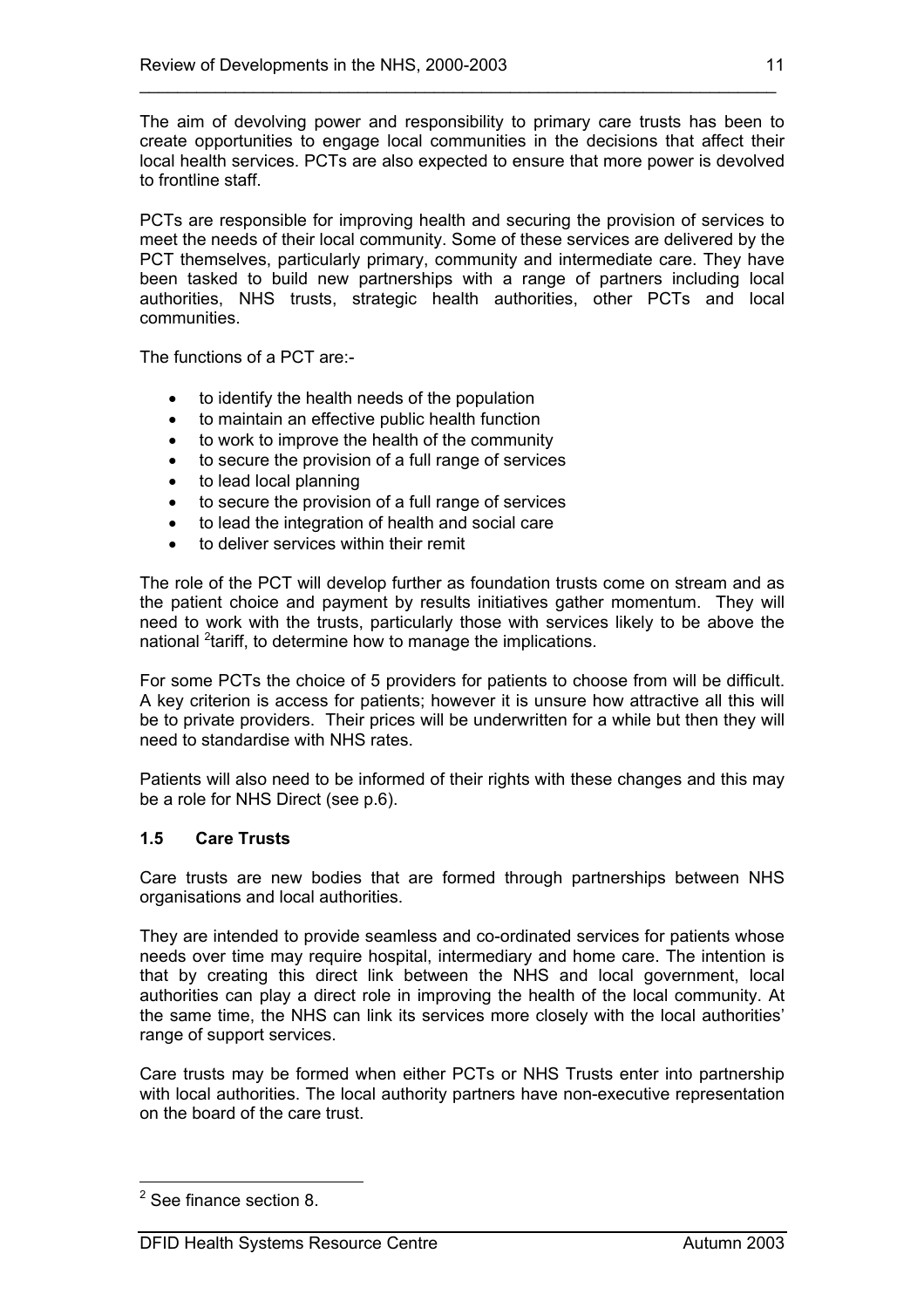As NHS bodies, care trusts are accountable to strategic health authorities. The care trusts will also:

\_\_\_\_\_\_\_\_\_\_\_\_\_\_\_\_\_\_\_\_\_\_\_\_\_\_\_\_\_\_\_\_\_\_\_\_\_\_\_\_\_\_\_\_\_\_\_\_\_\_\_\_\_\_\_\_\_\_\_\_\_\_\_\_\_\_\_

- be accountable to the local authority for those delegated functions of the authority that it undertakes on their behalf.
- receive NHS funding in the normal way depending on whether their role is that of a PCT or NHS trust. However they will also have the responsibility for managing funds from their local authority partners.

Many PCTs are using NHS flexibilities to create funding pools without adopting care trust status. This enables joint appointments. In at least one PCT the chief executive also holds the post of director of social services.

There are currently 7 care trusts in operation with another due to start in October 2003.

# **1.6 Childrens care trusts**

Thirty five childrens' trust pathway pilot schemes (for three years) were announced in 2003, with start up funding, to develop integrated support for under 19s. They will provide a single point of access for children and families to all services, developing common approaches to assessment, improved information sharing between agencies, greater use of multidisciplinary teams, joint training, combined resources and pooled budgets.

# **1.7 NHS trusts**

The first NHS trusts were established in 1991. They are directly responsible for providing services to patients. These may be acute services, ambulance services, mental health or other special services, eg for children.

NHS trusts were previously funded primarily through service level agreements (SLAs) with the former health authorities. From April 2003 these agreements are all with primary care trusts. Trusts are required to work with primary care trusts, strategic health authorities and other partners to meet the health care needs of communities.

New structures for patient and public involvement (see section 5) have been introduced which are designed to enable trusts to involve their community in decisions about the development of services (eg PALS, the Patient Advisory and Liaison Service – see annex 1).

Much of the agenda in the coming years will focus on the development of clinical networks to provide patient centred services across organisational boundaries where there is a need to develop seamless patient care. For example, networks between primary and secondary care or between secondary and tertiary care providers to ensure the provision of high quality, clinically effective services These will be used increasingly to deliver and develop services across organisations and over the entire episode of care.

Cancer services typically benefit from the establishment of good clinical networks, as usually cancer patients need seamless, well-coordinated care from GP to the acute hospital then to the tertiary centre and back to hospital and community and palliative care. Organisational boundaries in such cases can prove to be a major hindrance and significantly reduce the effectiveness of care. An agreed network, which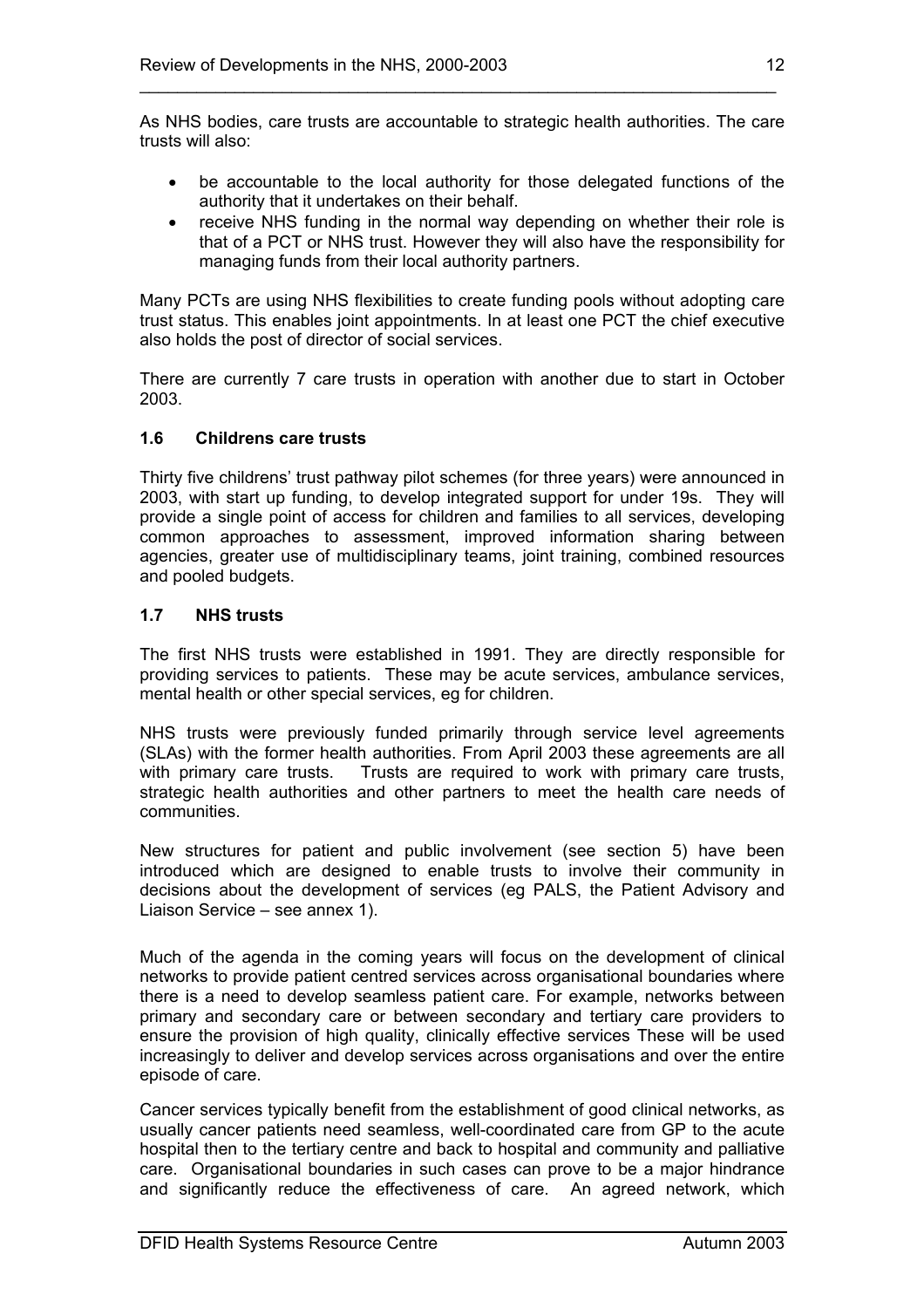anticipates the requirements of patients moving effortlessly between organisations, employing techniques such as care pathways and protocols can reduce the problems and make best use of finite resources

\_\_\_\_\_\_\_\_\_\_\_\_\_\_\_\_\_\_\_\_\_\_\_\_\_\_\_\_\_\_\_\_\_\_\_\_\_\_\_\_\_\_\_\_\_\_\_\_\_\_\_\_\_\_\_\_\_\_\_\_\_\_\_\_\_\_\_

Care pathways determine locally agreed multidisciplinary practice, based on guidelines and evidence where available, for a specific patient/client group. It forms all or part of the clinical record, documents the care given and facilitates he evaluation of outcomes for continuous quality improvement.

Trust agendas will also be shaped by the patient choice initiative, where patients will be able to choose their hospital for planned care. This is likely to stimulate the market in secondary care, as trusts work to maintain and develop their share of the work.

Major NHS trusts will, in the future, be able to apply for foundation status (see annex 2). This will give them further levels of autonomy. The first wave of NHS foundation trusts is planned for April 2004, subject to legislation. They will be established as independent public benefit organisations, modelled on co-operative and mutual traditions. They will be accountable to a local body of elected governors with an absolute majority of representatives elected by local people as well as staff and PCT representatives.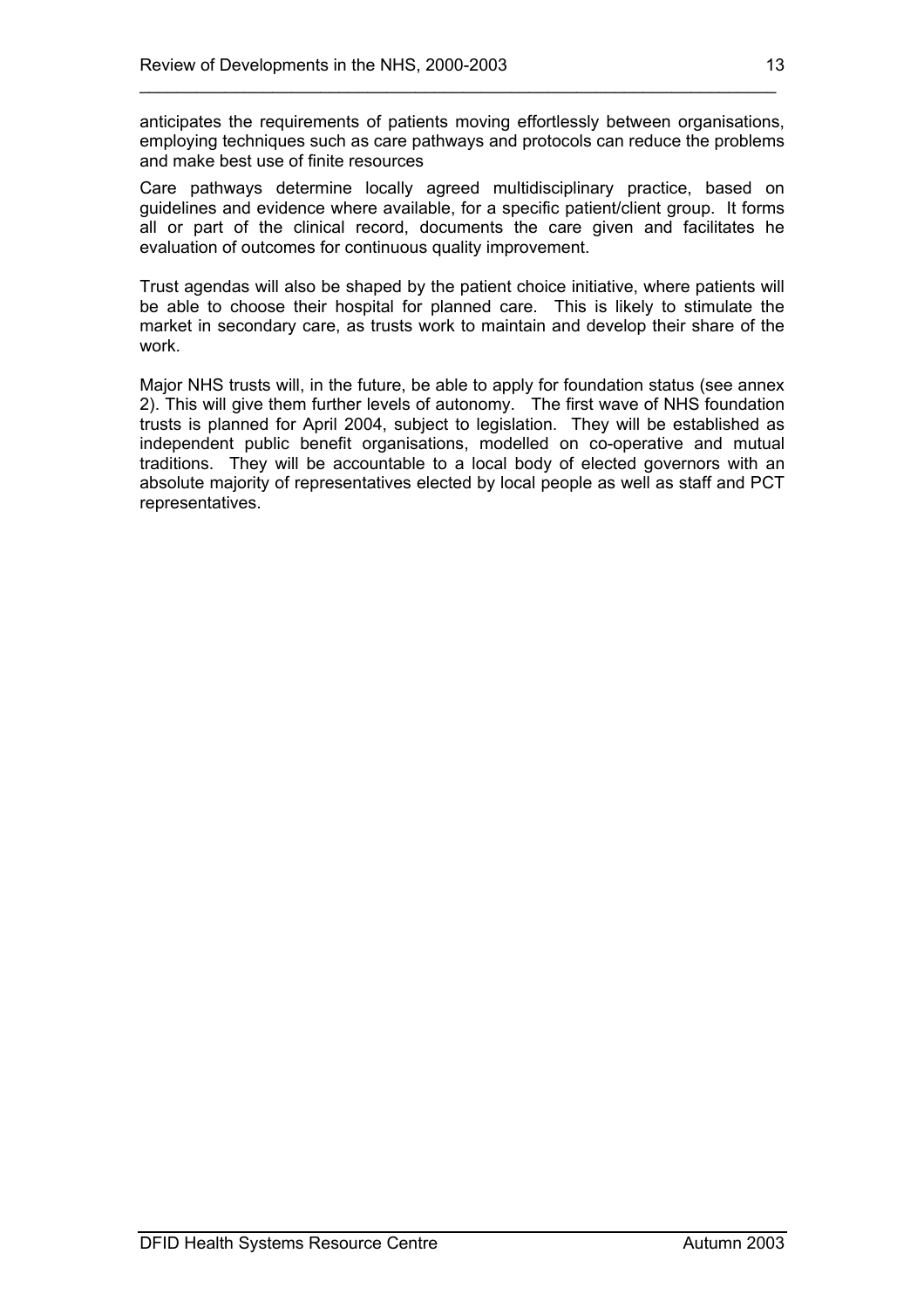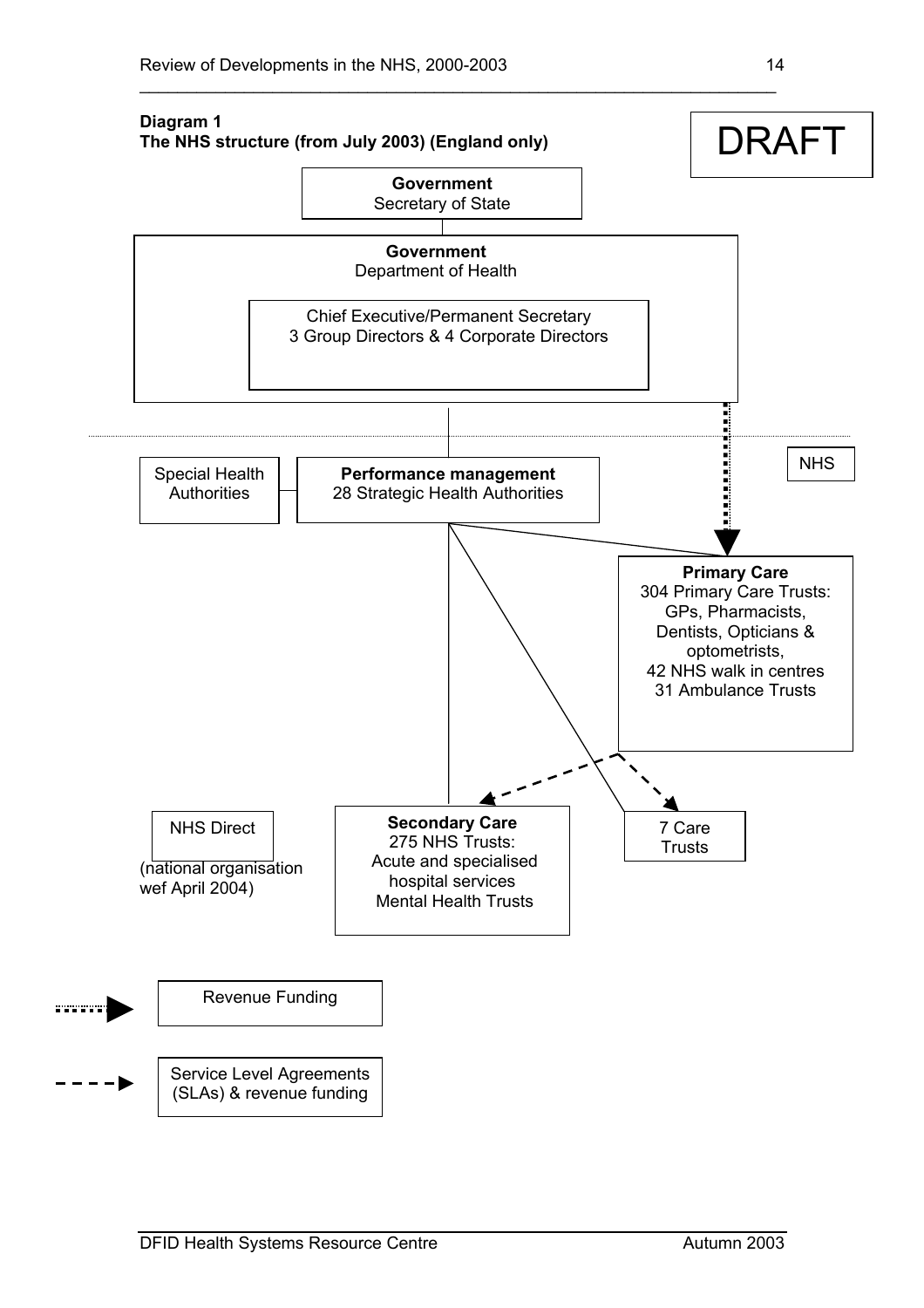# **2. PRIMARY CARE TRUSTS – THE NEW ENHANCED ROLE**

# **2.1 Primary Care Trusts**

The key responsibilities of primary care trusts are improving the health of the population, developing primary care and community health services, improving the quality of care and the integration of services, commissioning secondary care services from acute hospitals, and employing staff that provide community health services.

\_\_\_\_\_\_\_\_\_\_\_\_\_\_\_\_\_\_\_\_\_\_\_\_\_\_\_\_\_\_\_\_\_\_\_\_\_\_\_\_\_\_\_\_\_\_\_\_\_\_\_\_\_\_\_\_\_\_\_\_\_\_\_\_\_\_\_

PCTs identify the health needs of the local population, and plan and commission services to meet those needs, working together with partners. Some acute services are on the cusp of viability and PCTs are considering how best to influence experienced NHS trusts to change, transfer or close services if necessary and provide the services in conjunction with other providers as clinical networks (see p.13).

With the huge pressure from the Department of Health on targets some PCTs have noticed a change in the way SHAs work, in that their role of involving and supporting has changed to a focus on performance targets. As a result there is a notable change in PCT relationships with SHAs.

# **2.2 The development of PCTs**

The first primary care trusts were established on a voluntary basis in April 2000, evolving from primary care groups, which had developed from GP commissioning initiatives. They were a means to involve GPs, community nurses and others in the planning and provision of services.

Further responsibilities were put on PCTs from April 2002 when all primary care services were reorganised into PCTs. The majority of PCTs were new and although some experienced staff transferred from health authorities, many new staff lacked experience.

The role of PCTs was extended to embrace: commissioning all acute and specialised services for their populations; responsibility for securing the provision of personal medical and dental services; responsibility for securing all mental health services, walkin centres, local NHS Direct services, emergency ambulance and patient transport services and the implementation of population screening programmes; and finally responsibility for all family health services (FHS).

As PCTs now hold trusts to account for the delivery of services that they have commissioned, they have effectively inherited the responsibility for waiting lists and other targets.

The introduction of the patient choice initiative will alter the role of the PCT yet again. With effect from summer 2004 all patients waiting for six months for any form of planned surgery will be able to choose at least one alternative hospital and normally four – public or private or diagnostic and treatment centre. From December 2005 choice will be extended to all patients, who will be offered choice at the point the GP refers them to hospital.

This effectively removes the commissioning role for planned care from PCTs and puts the patient in charge. At worst, hospitals could close if patients choose to go elsewhere in significant numbers. However, the PCT will still bear responsibility for commissioning chronic care and emergency services, which cut across primary and secondary care.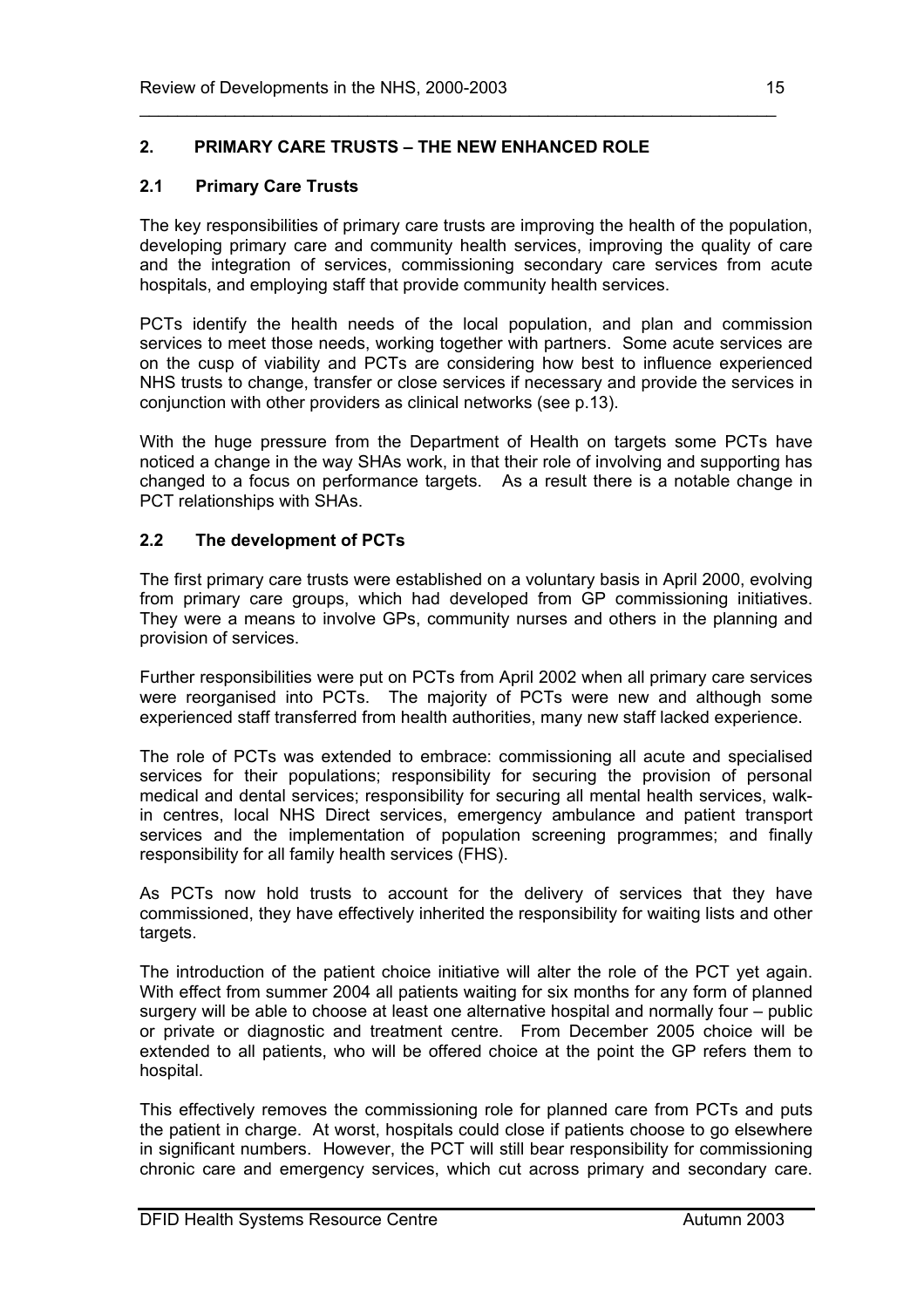They will need to develop effective joint working with all concerned to enable clinical networks to thrive and pathways to be viable.

\_\_\_\_\_\_\_\_\_\_\_\_\_\_\_\_\_\_\_\_\_\_\_\_\_\_\_\_\_\_\_\_\_\_\_\_\_\_\_\_\_\_\_\_\_\_\_\_\_\_\_\_\_\_\_\_\_\_\_\_\_\_\_\_\_\_\_

# **2.3 New GMS (general medical services) contract**

The contractual terms between the NHS and GPs, defined in the  $3$ red book, were put in place at the start of the NHS, and have governed the relationship between the two since.

The NHS (primary care) act 1997 allowed for the introduction of personal medical services (PMS) pilot schemes, giving GPs, nurses and community trusts flexibility and opportunity to innovate by offering different choices for addressing primary care needs. The NHS Plan encouraged development of the PMS scheme, and by April 2002 nearly 1/3 GPs were working to PMS contracts.

For the other GPs still on the GMS contract, the new GMS contract signals massive changes for primary care.

- allows the GP practices to determine what services they provide
- rewards quality for clinical and organisational targets
- facilitates improvement in practice infrastructure
- an income quarantee but income also linked to results?
- aims to help retention and recruitment
- out-of-hours services responsibility of PCTs
- keeping PMS and GMS in-step
- PMS list size 1500 contract between PCT and Practice
- practices to reduce services responsibilities of PCTs

This new contract will mean changes to where patients are seen; who sees patients; outof-hours arrangements; home visiting; registration and primary care trusts as providers. Most GPs believe in this contract as the emphasis is on quality and now they will not lose out financially either. The new contract recognises that there are other people with skills who can cover some of the out of hour work. It may not necessarily be a GP that the patient sees out-of-hours; it could be a paramedic or pharmacist.

The core services GPs are required to provide are nationally defined. Outside these core hours eg. at weekends, GPs can decide not to provide services. In a capacity strapped sector this will lead to the challenge for PCTs of providing out-of-hours services, a particular challenge for those PCTs covering areas that are geographically spread. PCTs will need to invest heavily to build capacity. Clustering access to paramedics, GPs, etc together will help. This will be driven by the PCT's PEC, the professional executive group of the PCT responsible for day to day management and for developing and initiating service policies, investment plans, priorities and projects for the PCT - the engine room of clinical service development.

 $3$  The red book is the statement of fees and allowances payable to GPs (as independent contractors) updated annually after consultation with the independent review body on doctors' & dentists' remuneration. It sets out the fees reimbursed to general practitioners, including drugs and dressings, staff payments, and rents for premises. It also includes details of payments for certain services provided to encourage health promotion, including childhood immunisation schemes, cervical cytology programmes, and chronic disease management programmes.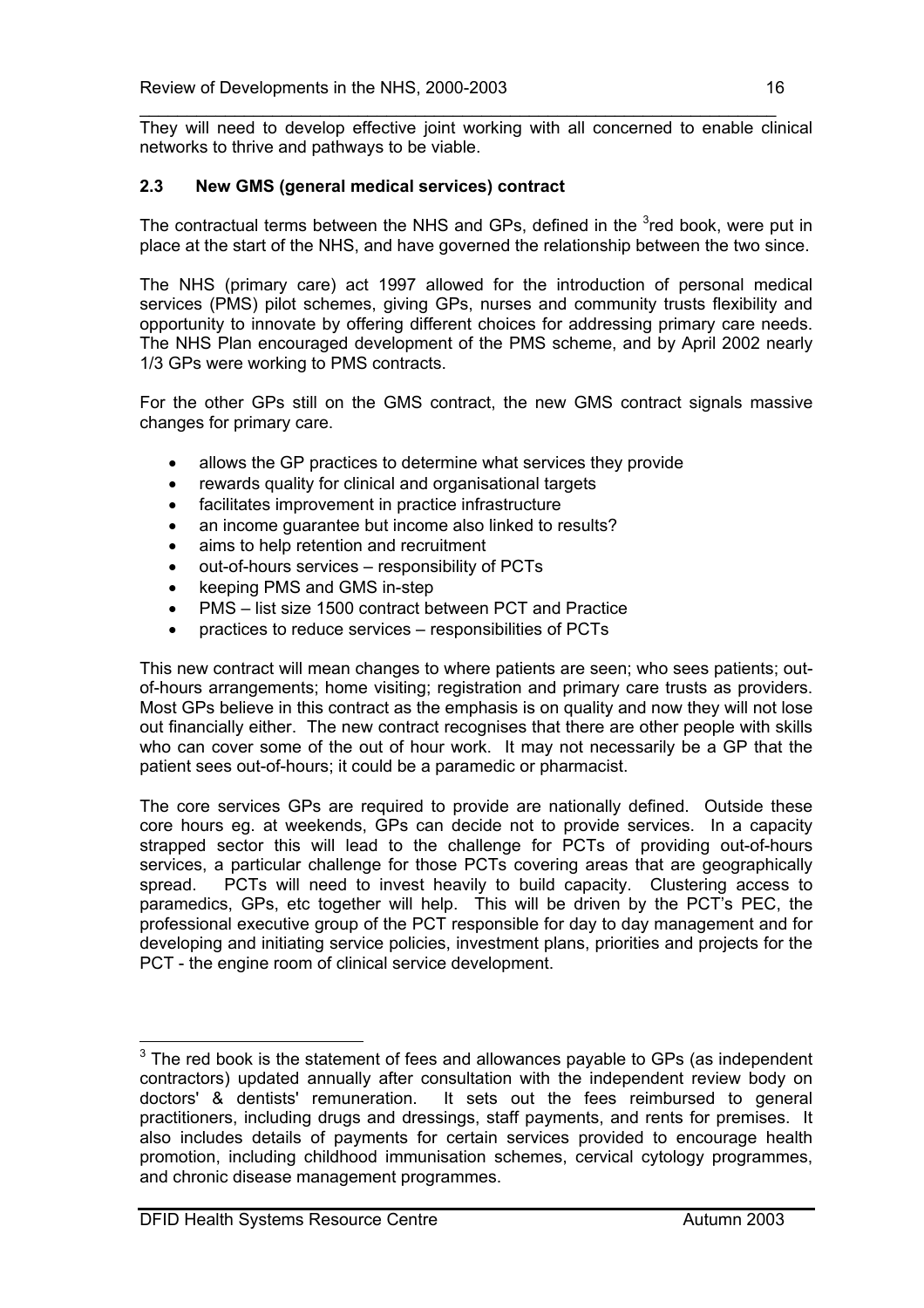# **2.4 Foundation trusts**

Foundation trusts may bring additional financial flexibilities; accountable to the local community; and the ability to attract work on a wider basis. However PCTs are concerned about the impact foundation trusts will have on staffing as they will be able to offer their own terms and conditions to staff that may have a big impact on local system resources. The foundation status at present is just for NHS trusts although there may be plans to give foundation status to PCTs, which many would welcome (see annex 2).

\_\_\_\_\_\_\_\_\_\_\_\_\_\_\_\_\_\_\_\_\_\_\_\_\_\_\_\_\_\_\_\_\_\_\_\_\_\_\_\_\_\_\_\_\_\_\_\_\_\_\_\_\_\_\_\_\_\_\_\_\_\_\_\_\_\_\_

# **Reflections**

- Key challenges for PCTs can be summed up as supporting choice and flexibility; developing services and capacity; keeping primary care professionals on board; developing the GP specialist role where GPs take referrals from their colleagues; re-designing pathways (see p.14); working collaboratively with PCTs and acute services; demonstrating progress on national service framework targets (see p.20); rooting out poor performance; effective clinical governance; developing the workforce; making the NHS an attractive place to work; developing facilities and estates; the national <sup>4</sup>IM and T development programme; implementing NICE guidance; integrating health and social Care; public Involvement; and, scrutiny.
- The PCT workload is huge and there are constrained management resources. There has been a great loss of capacity and corporate knowledge. Most PCTs are young, new and are finding difficultly in working out whose experience is good and who to listen to. PCTs believe this is the right way forward but are concerned with the speed of the implementation of the changes.
- There is a cap on HR targets and management cost limits which begs the question are some PCTs viable in terms of size, should some merge?
- Local delivery plans 3 year plan but 1-year money. Not enough time to prepare plans. PCTs were created in April 2002 and told their plans were needed by Feb 2003.
- Partnership working is key for PCTs in this new structure. Their role is to manage the balance of different provisions and the tensions between secondary and tertiary provision. Getting some services decentralised difficult.
- Integrating health and social care is a challenge for PCTs as local government and health work so differently. Some former directors of social services have taken PCT chief executive jobs that have helped to ease working with local governments and bring PCTs into partnership in their areas. If these partnerships can work there are good opportunities in terms of care trusts and the flexibility to move money.
- PCTs in effect control waiting lists and will need to work with NHS trusts to balance these. There is a PCT incentive especially with patient choice.
- The implications of the new GMS contract will mean changes to the way primary care is delivered and brings new challenges for PCTs especially in out-of-hours service provision.
- The introduction of foundation trusts will impact on local system resources.
- The whole system is hugely ambitious and will need effective monitoring and data management. The IM and T issues nationally will need to be addressed quickly.

 $4$  IM and T – information management and technology (or informatics as it is also known). The IM and T programme is the NHS strategy for information – to implement technology and systems to support and monitor staff in providing high quality patient care. The programme emphasises the need for collaborative working, provision of quality information and for governance over local care networks.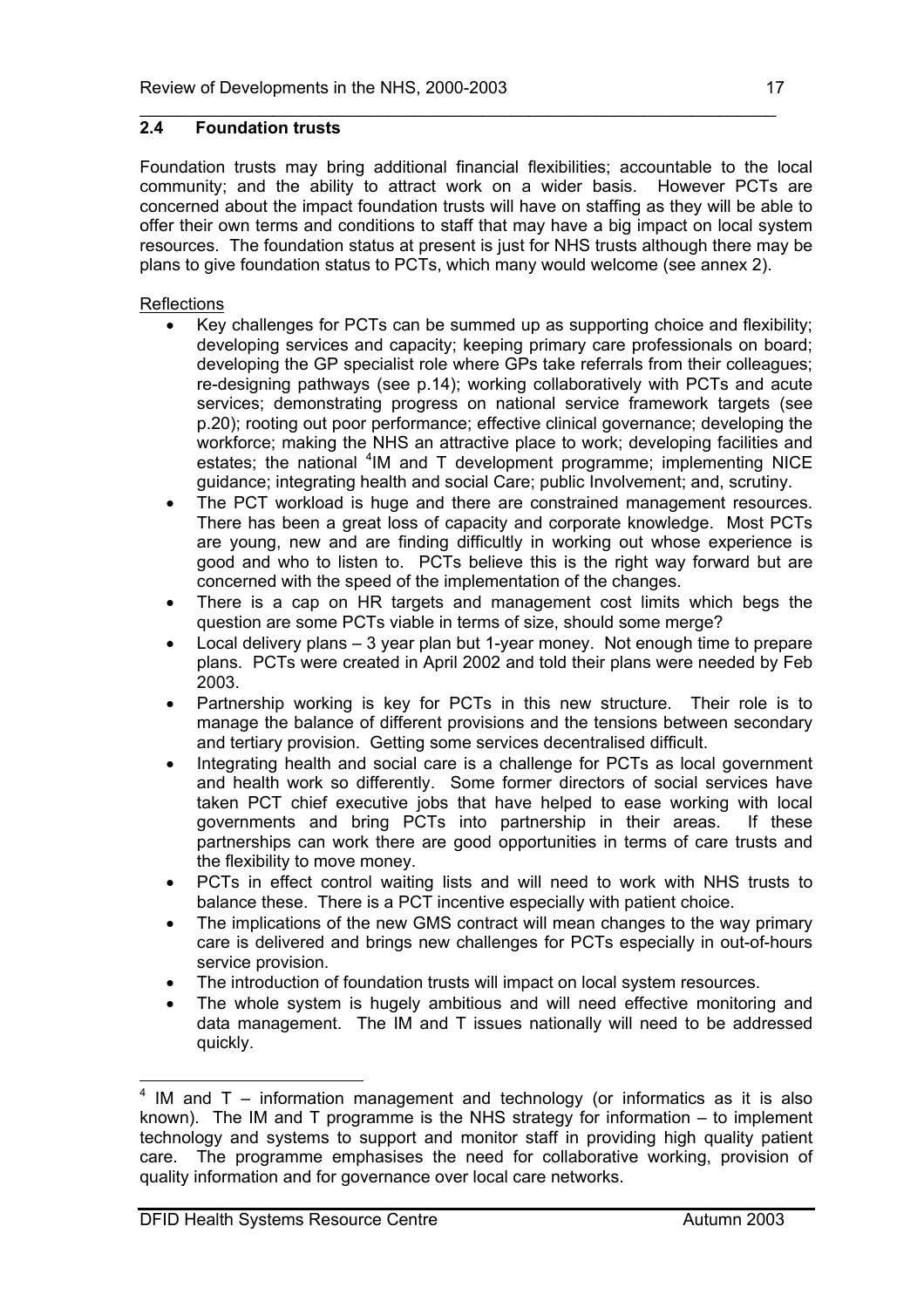#### **3. NATIONAL SERVICE FRAMEWORKS: A CASE STUDY IN INTEGRATED CARE**

\_\_\_\_\_\_\_\_\_\_\_\_\_\_\_\_\_\_\_\_\_\_\_\_\_\_\_\_\_\_\_\_\_\_\_\_\_\_\_\_\_\_\_\_\_\_\_\_\_\_\_\_\_\_\_\_\_\_\_\_\_\_\_\_\_\_\_

# **3.1 National service frameworks (NSFs)**

National service frameworks (NSFs) set national standards and identify key interventions for a defined service or care group; put in place strategies to support implementation; establish ways to ensure progress within an agreed time-scale and form one of a range of measures to raise quality and decrease variations in service; introduced in *The new NHS* and *A first class service.* These are drivers for clinical modernisation within the new NHS.

NSFs are developed through consultation by an external reference group (ERG) comprised of health professionals, users, carers, managers, agencies and other interested parties. NSFs were launched in April 1998 and currently cover paediatric intensive care; coronary heart disease; cancer; older people; and, diabetes. NSFs are also being prepared for renal services; children's services; and, long term conditions. There will usually be only one new framework per year.

#### **3.2 A case study of Coronary Health Disease (CHD) National Service Framework in West Gloucestershire PCT (WGPCT)**

Heart disease is one of Britain's biggest killers with UK figures high in comparison with the rest of Europe. The CHD NSF was introduced to reduce mortality/morbidity from heart disease in UK. Set out within the plan are 12 national set standards across primary and secondary prevention and different disease areas as well a series of milestones and targets with implications for all primary care, secondary care, ambulance trust, local authorities etc.

Gloucestershire has taken a health community approach to CHD, with the 3 PCTs in the county, the Gloucestershire Hospitals NHS Trust and the Ambulance Trust working together to develop shared strategies and programmes. This reflects inter-connections across and between the different organisations, but also recognises there may be different methods of delivery to meet the requirements of local populations. A multidisciplinary county-wide local implementation group was established whose role includes overseeing the implementation of national CHD policy across primary and secondary care; performance monitoring the implementation of the policy and progress towards achievement of targets; identifying shortfalls and actions to address; develop, agree and prioritise proposals for change and development; and share good practice. This local implementation group is chaired by WGPCT, which also provides management support to the work of the group and is the lead commissioner for CHD services on behalf of all of the PCTs in the county. (Other PCTs likewise provide a county lead for service development and commissioning for other disease groups).

In 2002/3 this group were successful in:

- achievement of smoking cessation targets within the general population.
- creation of fifth in-county consultant cardiology post.
- establishment of funding for a new heart failure service *(see below)* exciting development in under-developed areas of service.
- establishment of new angioplasty service locally previously provided out-ofcounty will provide easier access and increase level of provision for local residents.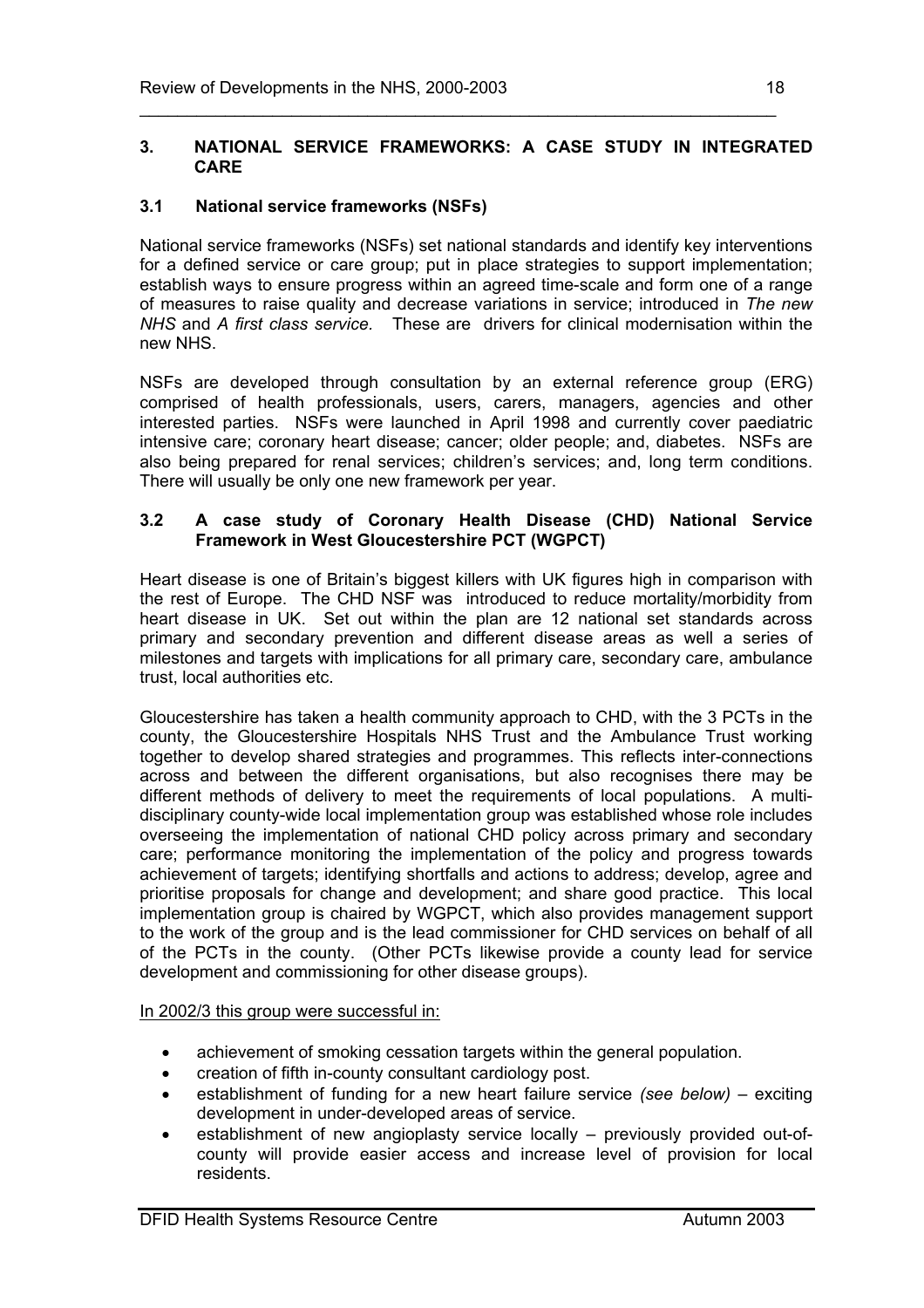- \_\_\_\_\_\_\_\_\_\_\_\_\_\_\_\_\_\_\_\_\_\_\_\_\_\_\_\_\_\_\_\_\_\_\_\_\_\_\_\_\_\_\_\_\_\_\_\_\_\_\_\_\_\_\_\_\_\_\_\_\_\_\_\_\_\_\_ • creation of new dietician post co-ordinating initiatives in support of the countywide management of an obesity strategy; early work to develop a care pathway for people with morbid obesity.
	- establishment of "patient choice" initiative, providing choice of alternative provider if patients wait longer than six months for cardiac surgery.
	- innovative IT work to develop systems/data sets to improve CHD registers and associated patient care, and enable improved audit and monitoring of progress towards achievement of targets.
	- creation of some local CHD incentive scheme to enable GP practices improve their care registers, monitoring systems etc. for patients with CHD.
	- additional equipment for primary care, heart failure and rehabilitation.

Standard 11 of the CHD NSF states "doctors should arrange for people with suspected heart failure to be offered appropriate investigations (eg electrocardiography, echocardiography) that will confirm or refute the diagnosis. For those in whom heart failure is confirmed, its cause should be identified – treatments most likely to both relieve their symptoms and reduce their risk of death should be offered." In Gloucestershire it was decided to establish a dedicated heart failure service to help deliver this standard. This is a nurse-led service based in primary care with strong links to secondary care. An integrated care pathway is being developed, care standards agreed, etc. To ensuring ownership at all levels and emphasising partnership working every group with an interest are involved in designing the care pathway from primary to hospital and home again. Re-defining care pathways is time consuming but necessary. With primary care included in this process this reflects the move towards primary care being the guardian of patients. The new service includes access to echocardiography within community settings provided by GPsi (GPs with a special interest), network of heart failure nurses (nurses specialised in the management of heart failure to whom all patients with heart failure are referred by their GP for assessment and ongoing management of their heart failure). Following preparation over the summer the new service will commence in the autumn 2003.

# **3.3 Workforce development**

Lack of human resources is recognised as a major hurdle to implementing the NSF. PCTs in Gloucestershire have worked closely with the University of Gloucestershire and other educational institutions to address some of these issues. Outcomes include:

- development of local CHD diploma course for primary care nurses in conjunction with University of Gloucestershire.
- discussions underway re: possible establishment of 18 month course for cardiology technicians in conjunction with University of Gloucestershire
- 18 month training programme being initiated to enable paramedics to support diagnosis and provide thrombolysis during ambulance journeys to hospital. (Target: deliver a ten percentage point increase per year in the proportion of people suffering from a heart attack who receive thrombolysis within 60 minutes of calling for professional help)

This recognises the different ways of working needed to push the NHS forward. Development of new courses for ongoing training and new training of staff. Boundaries between formal posts are moving with staff obtaining different skills mixes. This is shown in the increase in 'new animals' in the NHS such as nurse specialists referred to above (nurses with additional expertise developed by the PCT to improve patient care and increase local primary care capacity) and GP specialists (see p.6).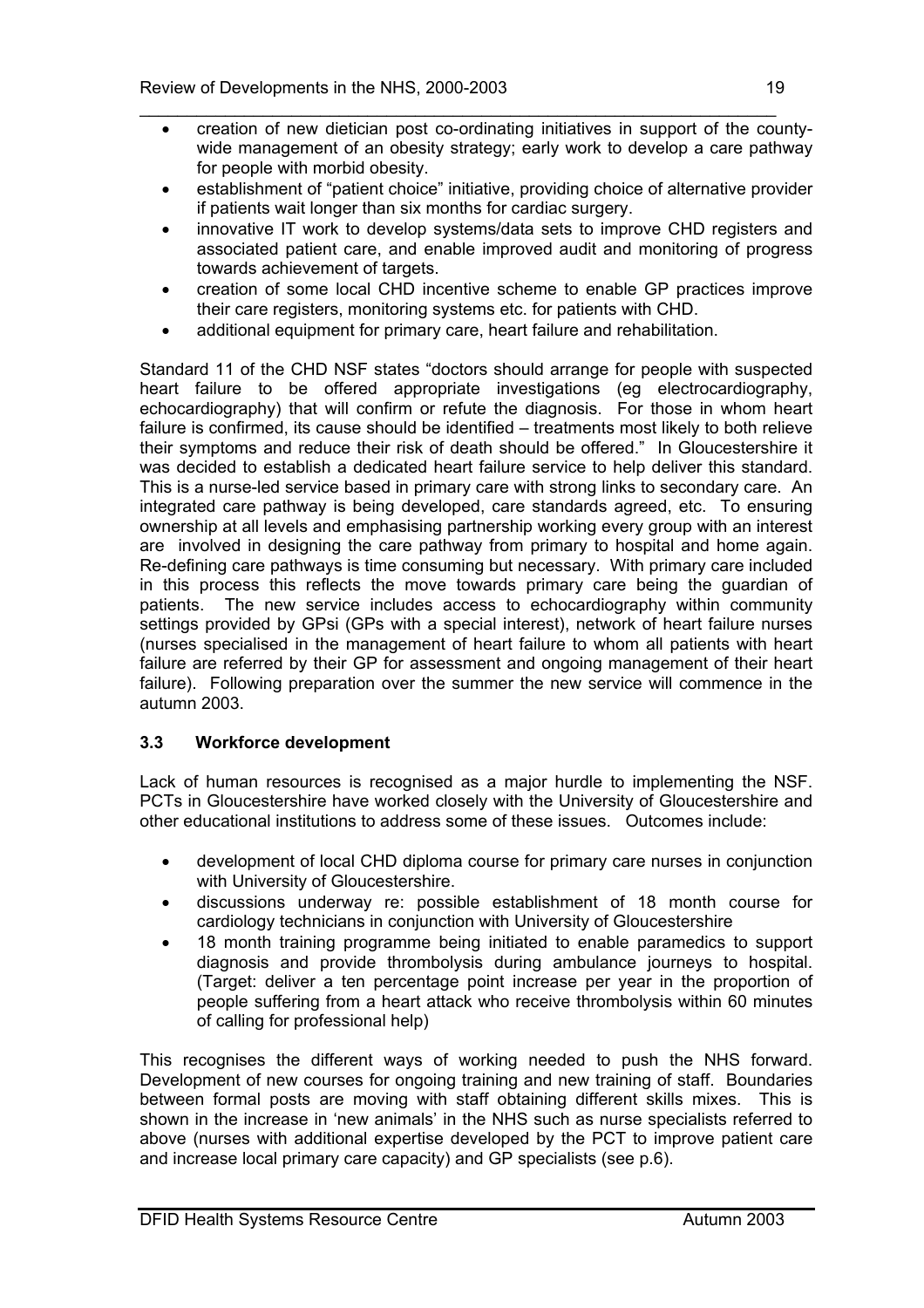# **3.4 WGPCT priorities for 2003 – 2006**

- The group have identified areas of work where further funding is needed in 2003- 2006. These include additional revascularisation capacity in specialist centres and locally to meet waiting time targets; meeting thrombolysis call to needle targets; maintenance and further reductions in rates of smoking; and prescribing.
- They have also recognised local priorities and initiatives within PCTs to meet local needs – eg. prevention tailored to local groups, improving CHD registers and ensuring annual contacts, identifying people at high risk.
- There can be conflict between NSFs and local priorities. Also, PCTs are legally bound to implement certain categories of if NICE issue a guidance within a set time. As no earmarked funds funds are provided for the implementation of NICE guidance PCTs need to build into their budgets provision for anticipated guidance.. The workplan for the publication of guidance can be found on the NICE website and this enables estimates of the likely financial implications to be prepared.. The recent introduction of NICE guidance on <sup>5</sup>statins for lowering cholesterol was a good example, with every PCT in the country substantially overspending their drugs budgets as a consequence.
- Encouraging cross-PCT working to implement NSFs with one PCT leading on a particular NSF eg. CHD.
- Robust information systems will be needed for auditing clinical based practice and there is a lot of work going into developing clinical systems for audit at present.
- Good commissioners are needed who work closely with clinicians and have the managerial expertise to say if services are affordable. There is an increasing need to explore opportunities for change and improvement within existing resources and through doing things differently. This includes the development of guidelines and pathways. Exploring different roles. Exploring secondary prevention in primary care. Effective prescribing which is not necessarily cheaper – at least in the short term (statins being a good example of 'short term financial pain for long term health gain).

# **Reflections**

 $\overline{a}$ 

- NSFs have been quite successful. There is strong national political commitment, which has led on to a clear policy framework, well supported incentives, strictures, research and development, additional resources.
- For PCTs to be successful in implementing NSFs needs strong leadership and clinical ownership. NSFs have been clinician led with national level leadership and good representation of GPs etc. There is strong ownership of standards amongst clinicians and they are recognised as evidence based standards.
- There is a risk of silo working if no connections are made between the work of the different NSFs. PCTs need to work across NSFs recognising multiple pathology – eg. with older people, diabetes etc,. There are also issues as you multiply the numbers of NSFs, with the effort going into each NSF a balance will be needed. Is there a need for an NSF for everything?
- The NHS is at the beginning of making effective connections between primary and secondary care; care pathways are critical to this but are time consuming to develop. Primary care are the guardians and in the future may have ownership

<sup>&</sup>lt;sup>5</sup> Statins inhibit an enzyme involved in cholesterol synthesis and reduce adverse coronary events and mortality in patients with CHD.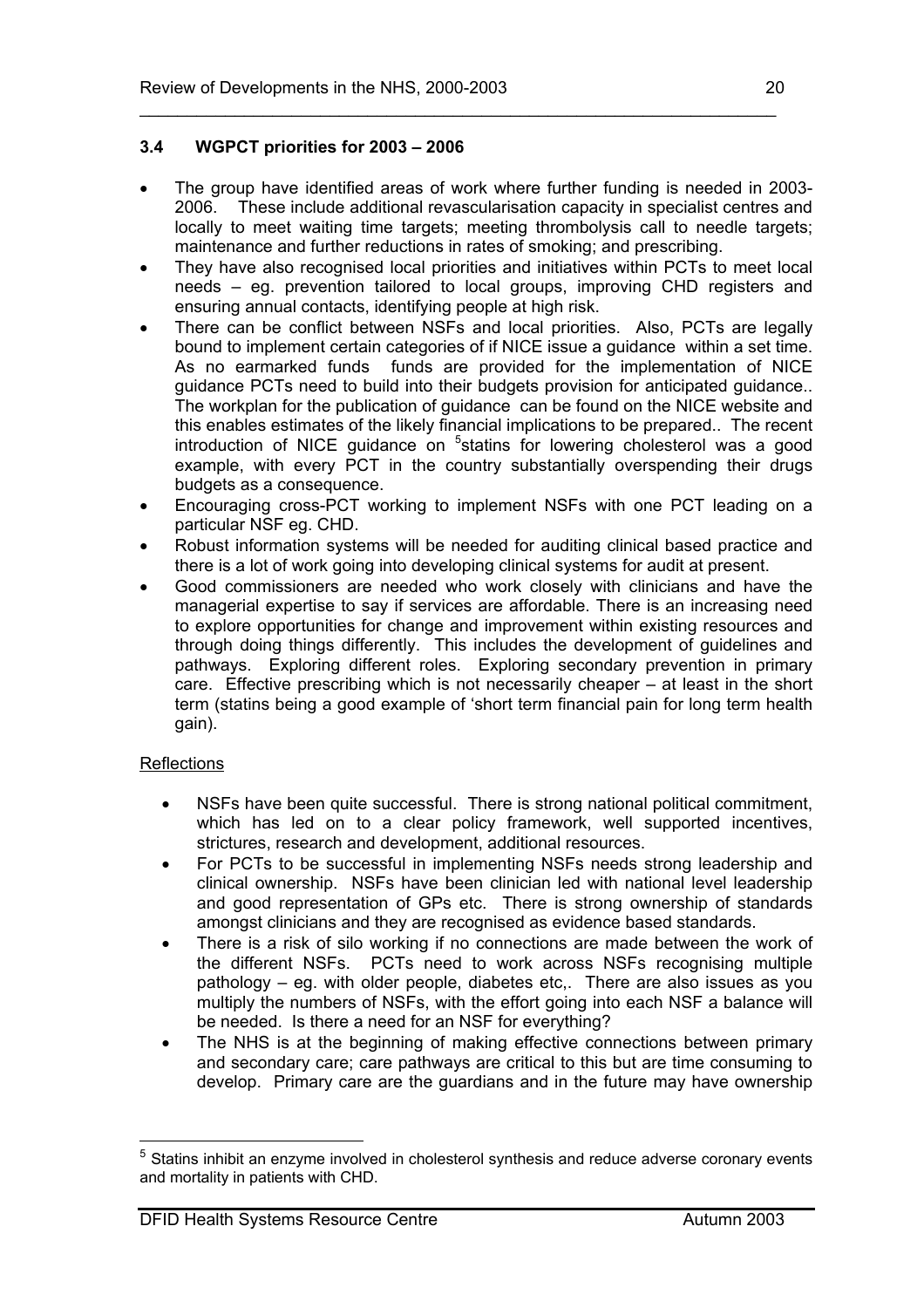\_\_\_\_\_\_\_\_\_\_\_\_\_\_\_\_\_\_\_\_\_\_\_\_\_\_\_\_\_\_\_\_\_\_\_\_\_\_\_\_\_\_\_\_\_\_\_\_\_\_\_\_\_\_\_\_\_\_\_\_\_\_\_\_\_\_\_ of the patient even when they admitted to hospital, so it is essential the primary care group are involved and monitor the agreed care pathway for the patient.

- There are now incentives coming in to keep and get people out of hospital so models of intermediate care need to be developed. There is a need for diversity for different dependency of patients – step down units; institutions and home; sheltered housing and nursing care; community homes. Increasingly we should keep people at home with appropriate support.
- Early NSFs were pilots with additional investment. New NSFs do not come with protected budgets - diabetes money has to be carved out of baseline budget unlike CHD money that was ring fenced.
- Once doctors move to evidence based prescribing it may actually cost more not less (see above).
- This is a huge cultural change for the NHS. There has to be a shift in provider attitude because the public are now educated users. In the past the NHS has been very bad at this and the way forward, how best to achieve this, is still uncertain. The patient centred approach advocates strongly the involvement of lay people and patients – patient forums, expert patients, etc. The NHS need to work hard at involving patients. If they are successful and get public ownership of health – it will begin to pay back in the next 20 years.
- Implications for practices more services are provided locally with effective links with specialist nurses. Links are recognised with other disease groups/risk factors and there is effective communication across boundaries. The importance of registers and associated care/monitoring systems against boundaries, older people, effective systems, clinical governance and audit, demonstrating good practice and improvement. Finally keeping up to date and continuous professional development (CPD).
- HR issues there is variability in management systems but there is still a robust, highly skilled committed workforce in NHS. The management skill and capacity is tremendous. With the increase in 'new animals' there is excitement but also concern about specialisation and lack of generic skills.
- Evaluation the NHS in the past has not been good at evaluation. A major obstacle has been the lack of IM and T. Most indicators used at present for CHD NSF are process indicators. Investment in IT systems would allow better monitoring and evaluation of outcomes.
- Public perception need to work with the press as they do influence the general public on the NHS.
- A lot of capital investment will be needed for the first few years although it may take 4/5 years to impact.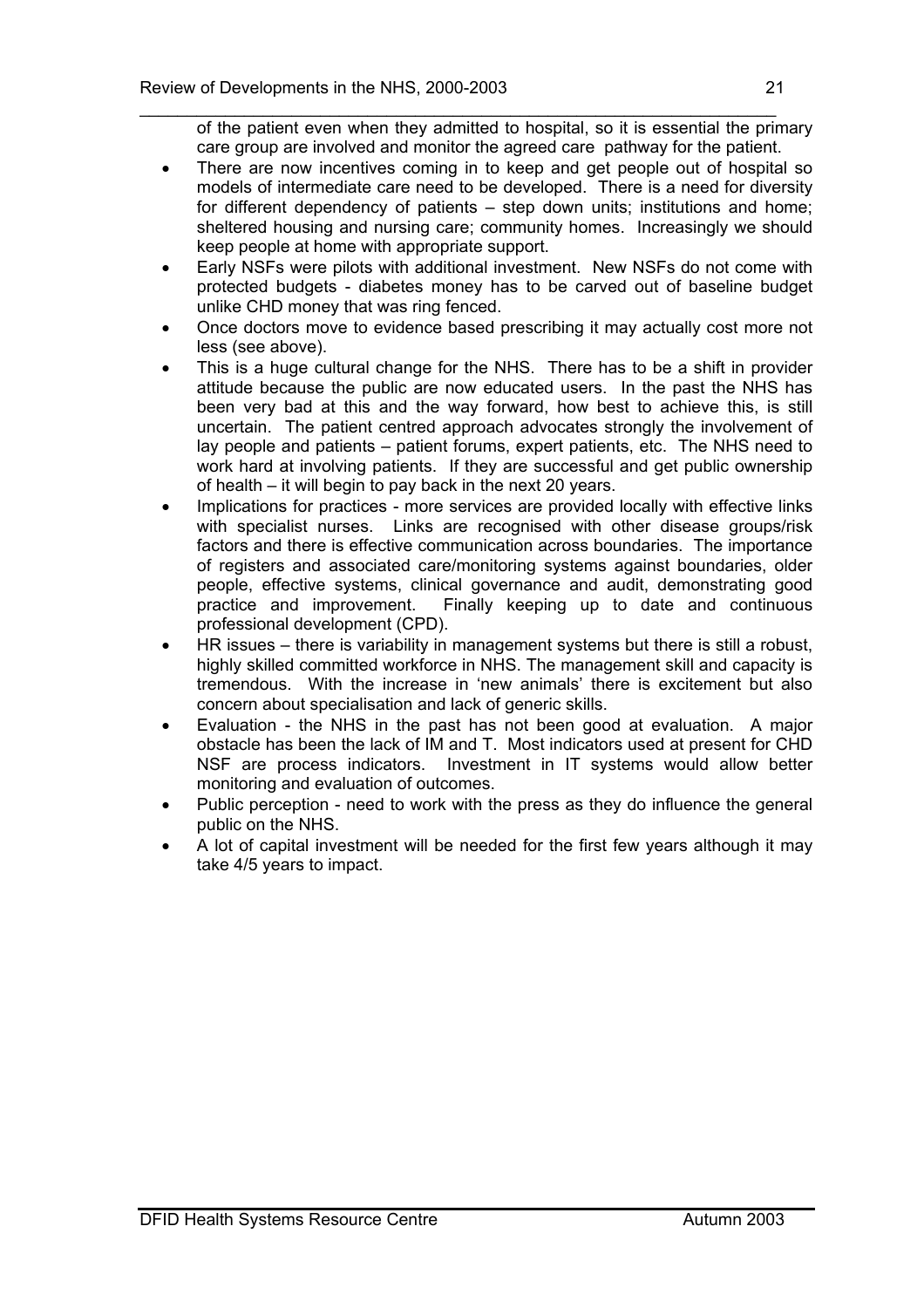#### \_\_\_\_\_\_\_\_\_\_\_\_\_\_\_\_\_\_\_\_\_\_\_\_\_\_\_\_\_\_\_\_\_\_\_\_\_\_\_\_\_\_\_\_\_\_\_\_\_\_\_\_\_\_\_\_\_\_\_\_\_\_\_\_\_\_\_ **4. ACCOUNTABILITY IN THE NHS AND THE CHANGING ROLE OF THE NON-EXECUTIVE AND COMMUNITY INVOLVEMENT**

# **4.1 Accountability in the NHS**

In the new NHS structure the chairs of the strategic health authorities are accountable to the secretary of state for health. The chief executives of the strategic health authorities are accountable to the NHS chief executive, permanent secretary.

The chairs of primary care trusts and NHS trusts are accountable through the strategic health authority chairs to the secretary of state for health.

The chief executives of primary care trusts and NHS trusts are managed through their chair but are also accountable for the performance of their organisations to the NHS chief executive /permanent secretary.

The regional commissioners of the NHS appointments commission hold health authority chairs to account through annual appraisal. They will also work with health authority chairs to address performance issues of NHS trusts and PCT boards.

#### **4.2 Role of boards**

The role of boards within the NHS has increasingly changed with each NHS reorganisation with the initial role of boards and their members based on a standard commercial model.

UK commercial, public companies are governed by boards made up of executive and non-executive directors:

- the boards are unitary, in that all directors, non-executive and executive are collectively accountable, (this is not the case in American and German corporate governance models)
- the number of non-executive directors exceeds the number of executive
- the chairman is non-executive

The roles and responsibilities of boards have developed and been clarified over time. Historically, non-executive directors on boards were from the 'old boys' network, held many directorships and gave little time to them. However general disquiet about the lack of clarity about the role, responsibilities, and performance, of non-executive directors them, lead to the Cadbury Report Committee on the financial aspects of corporate governance 1992.

Cadbury said that the role of the non-executive director was to bring an 'independence of judgement' to matters of:

- strategy
- resources (including the appointment of executive directors)
- performance management
- governance

More recent events have lead to the issue being revisited. In the UK, the DTI set up the Higgs Review, the report of which was published in Jan '03. Higgs recommendations aim to 'promote the effectiveness and accountability of non-executive directors and increase rigour and transparency in the appointment process'. He sets out the non-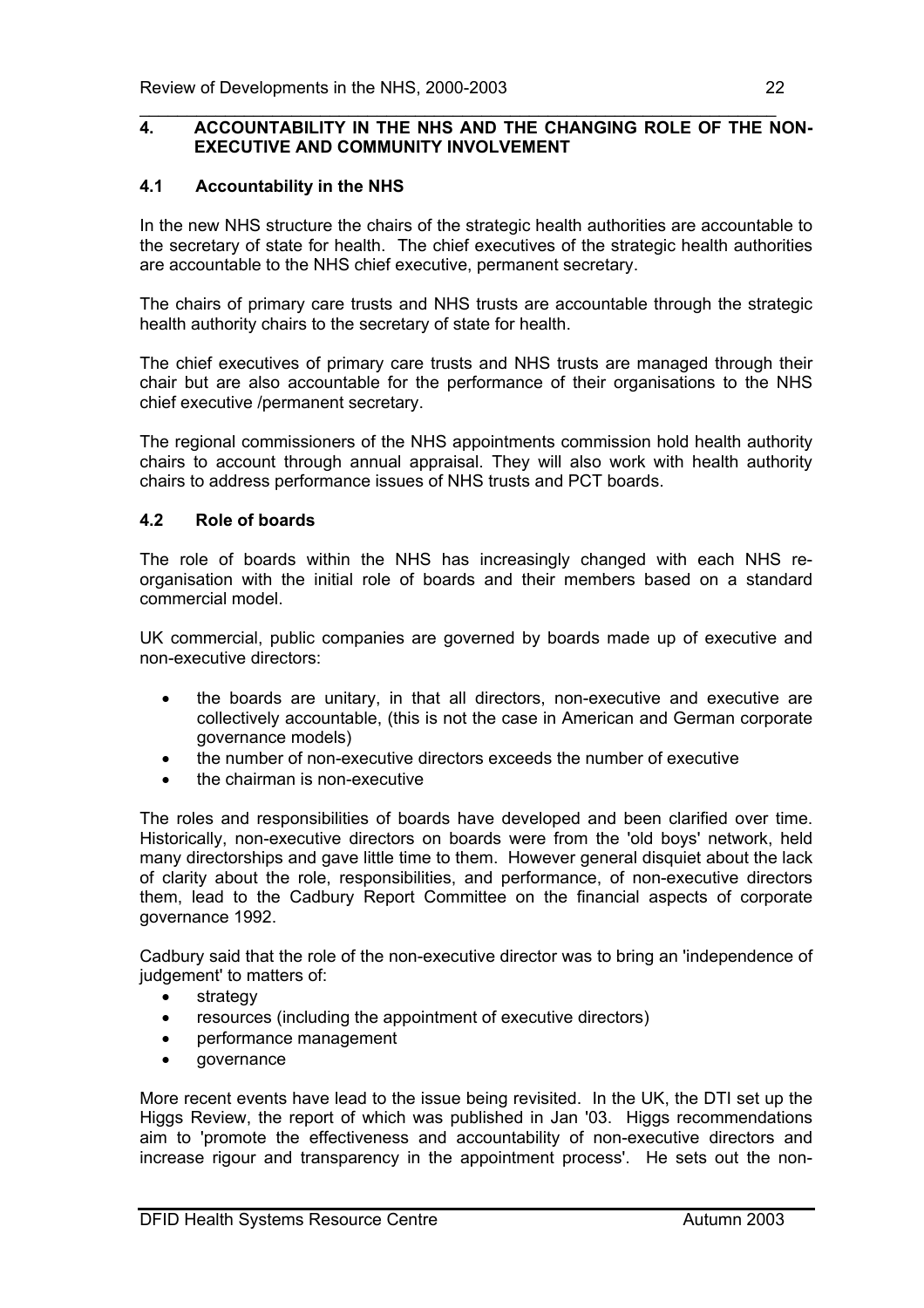- strategy
- performance
- risk
- people

The report stresses that the non-executive role is complex, demanding and requires skills, experience, integrity and particular behaviours and personal attributes.

# **4.3 NHS boards**

The duty of an NHS board is to add value to the organisation, enabling it to deliver healthcare and health improvement within the law and without causing harm.

The board:

- is collectively responsible for promoting the success of the organisation by directing and supervising the organisation's affairs. Should provide active leadership of the organisation within a framework of prudent and effective controls which enable risk to be assessed and managed
- should set the organisation's strategic aims, ensure that the necessary financial and human resources are in place for the organisation to meet its objectives, and review management performance
- should set the organisation's values and standards and ensure that its obligations to patients the local community and the secretary of state are understood and met.

With the introduction of the internal market and the dismantling of the pre existing bureaucracy, came the need to establish new governance arrangements. The company board model was adopted. In addition to answering the governance need, it was felt that the board model would also bring with it a commercial mind set, and thereby assist in the organisational changes, which the government was seeking to achieve. The introduction of non-executive directors would also provide an opportunity for people from industry and commerce to contribute as non-executive directors, thereby introducing their commercial skills to the running of the NHS. The secretary of state for health appointed chairmen and non-executive directors. The expectations of NHS boards reflected those of boards in general.

The NHS adopted best practice as it developed, including the Cadbury recommendations, and the combined code on corporate governance.

In 1995, at the request of the Prime Minister, the Nolan Committee spent six months inquiring into standards in British public life. They concentrated on members of parliament, ministers and civil servants, executive quangos and NHS bodies.

Following the first Nolan report all non-executive positions in the NHS were subject to open competition, through public advert and interview. Appointment continued to be by the secretary of state of health.

Between their inception, and 1997, NHS boards reflected the changes that were taking place in commercial boards. Like them, they experienced the gradual increase in the role and requirements of the non-executive directors. NHS non-executives moved from a position of a maximum of 3 days per month input, (one board meeting per month and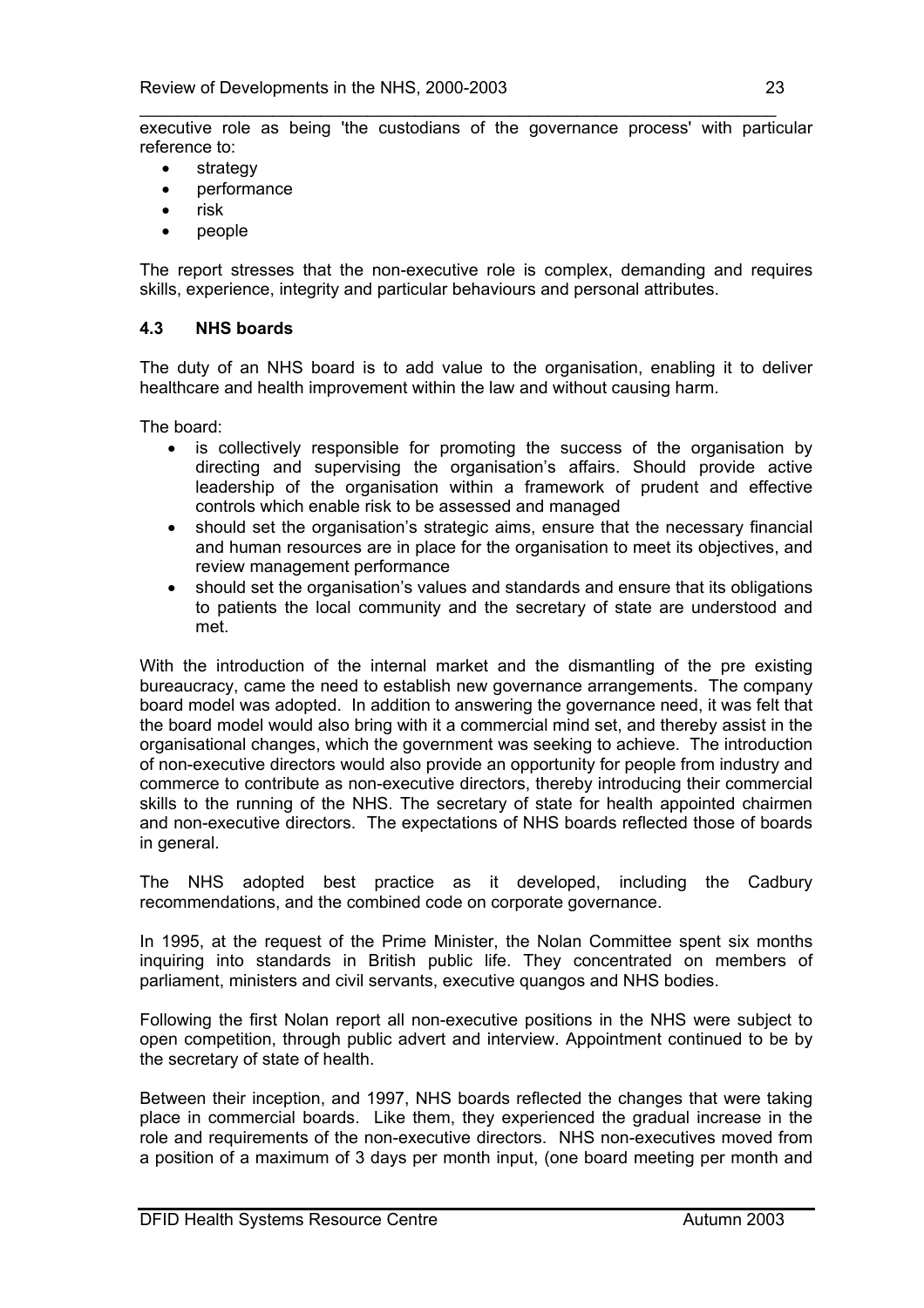\_\_\_\_\_\_\_\_\_\_\_\_\_\_\_\_\_\_\_\_\_\_\_\_\_\_\_\_\_\_\_\_\_\_\_\_\_\_\_\_\_\_\_\_\_\_\_\_\_\_\_\_\_\_\_\_\_\_\_\_\_\_\_\_\_\_\_ two subcommittees), to one where at least 5 days were required to cover the increased responsibilities placed on them.

With the change of government in 1997 and the shift from competition to an emphasis on partnership, non-executive directors began to express some confusion about their role. In order to establish some clarity in the new environment, in February 2001, the NHS confederation undertook a review of the role of the non-executive director. The review described the role as being:

- steward
- guardian
- ambassador

In April 2001 the NHS Appointments Commission was established as a special health authority with responsibility for making all chairmen and non-executive appointments.

# **4.4 The future**

The general view is that the government is seeking to achieve greater engagement of the public in general, and users and carers in particular. Commercial boards do accept that they have a responsibility to "ensure that shareholders, customers, employees and other stakeholder interests are given due consideration as well as ensuring that the company is run in a way that is not adverse to the wider community, recognising its social responsibility and any environmental impact" (response to the review of the role and effectiveness of non-executive directors consultation paper: legal and general). However such a commitment is complex enough for a company board, where the products and customers are clearly defined, it may not be achievable for trust boards, in an organisation as complex as the NHS. The mutual model is felt to be more appropriate.

A fundamental element in the proposal to establish NHS foundation trusts is the move to 'public interest companies' which will operate 'rather like a co-operative or mutual society with members drawn from the local community, effectively owners of the organisation'. Governance arrangements will be:

- **members**, who will be eligible to vote for their representatives on a
- **board of governors** who will elect the chair and non-executive directors of the
- **management board**

# **Reflections**

- The establishment of the internal market was aided by the adoption of the commercial board model.
- The creation of trusts as statutory bodies was material in supporting the devolution of authority and responsibility.
- Insufficient attention was paid to full understanding across all aspects of the system. In particular health authorities were insufficiently engaged.
- There was no common understanding throughout the service, of the role and responsibility of the board. For example, some staff thought the board was responsible for the management rather than the governance of the service. This caused significant tensions.
- A model that had supported the market was perhaps less appropriate when competition was replaced with partnership working and a greater emphasis placed on citizen engagement.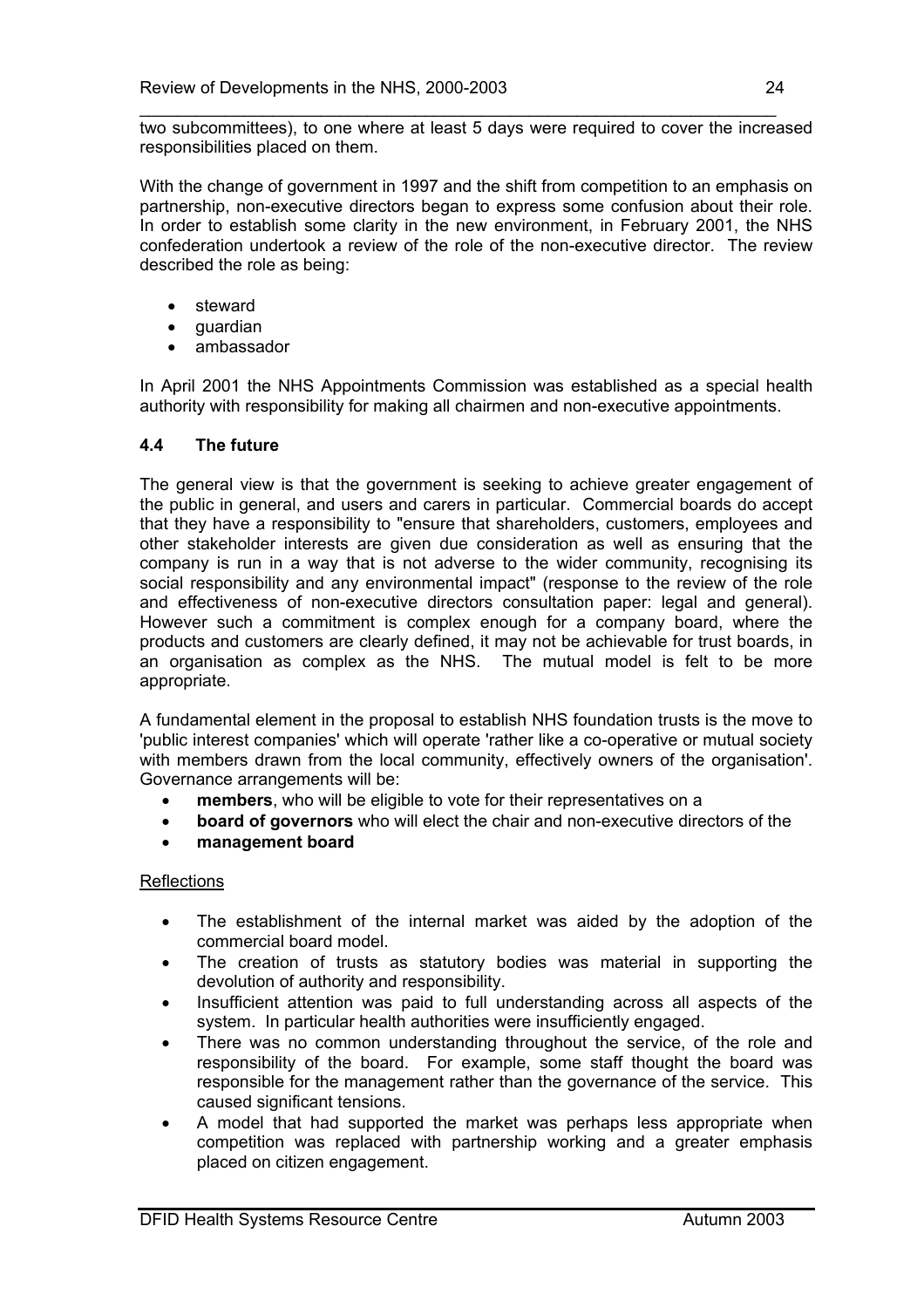# **5. PATIENT AND PUBLIC INVOLVEMENT IN HEALTH**

# **5.1 Community health councils and patient and public involvement**

The NHS Plan heralded the abolition of community health councils. For over 25 years they have played the role of health watchdog on behalf of users of health services. They breathe their last on 1<sup>st</sup> December 2003 to be replaced by a completely new system of patient and public involvement. The 2002 NHS reform and healthcare professions act put greater public involvement at the heart of the NHS modernisation agenda.

\_\_\_\_\_\_\_\_\_\_\_\_\_\_\_\_\_\_\_\_\_\_\_\_\_\_\_\_\_\_\_\_\_\_\_\_\_\_\_\_\_\_\_\_\_\_\_\_\_\_\_\_\_\_\_\_\_\_\_\_\_\_\_\_\_\_\_

There is a new raft of organisations for us to get to grips with at national, regional and local levels of the NHS. These are in various stages of formation.

# **5.2 Commission for Patient and Public Involvement in Health**

At the centre is the **Commission for Patient and Public Involvement in Health** (CPPIH) - a new independent non-departmental public body. It was set up in January 2003 by the Department of Health and reports to the secretary of state for health. The Commission is chaired by Sharon Grant and there are 10 other commissioners who monitor the Commission's performance. It is based in Birmingham and has nine regional centres.

The Commission's main role is to establish the new system of involvement for England that will give the public a voice in the decisions that affect their health and an influence in wider health issues. It aims to work closely with groups including those already involved in health care, government and non government organisations and the voluntary sector.

# **5.3 Patient and Public Involvement Forums**

**Patient and Public Involvement Forums** (PPI forums) will be at the heart of the new approach. There will be one forum for each NHS trust and primary care trust in England, 571 in total. They will each comprise between 15-20 volunteer members, recruited locally, to reflect cultural, ethnic and social make up of their local communities and trained appropriately.

The forums once established will:

- be the main vehicle for the public to influence strategic priorities and day-to-day management of health services in their local area;
- be an independent critical friend on wider health matters in their community such as environmental health;
- review services from the patient perspective and monitor responses from local health services to complaints from patients.

The PPI forums legal powers will include:

- the right to go where patients go, entering all buildings NHS patients go to
- the right to a response from the NHS to what they recommend
- the right to a PPI Forum member as a non-executive director of the trust
- the right to raise concerns with more senior NHS management or a national body.

It is anticipated that the majority of PPI forums will be in place by the end of 2003.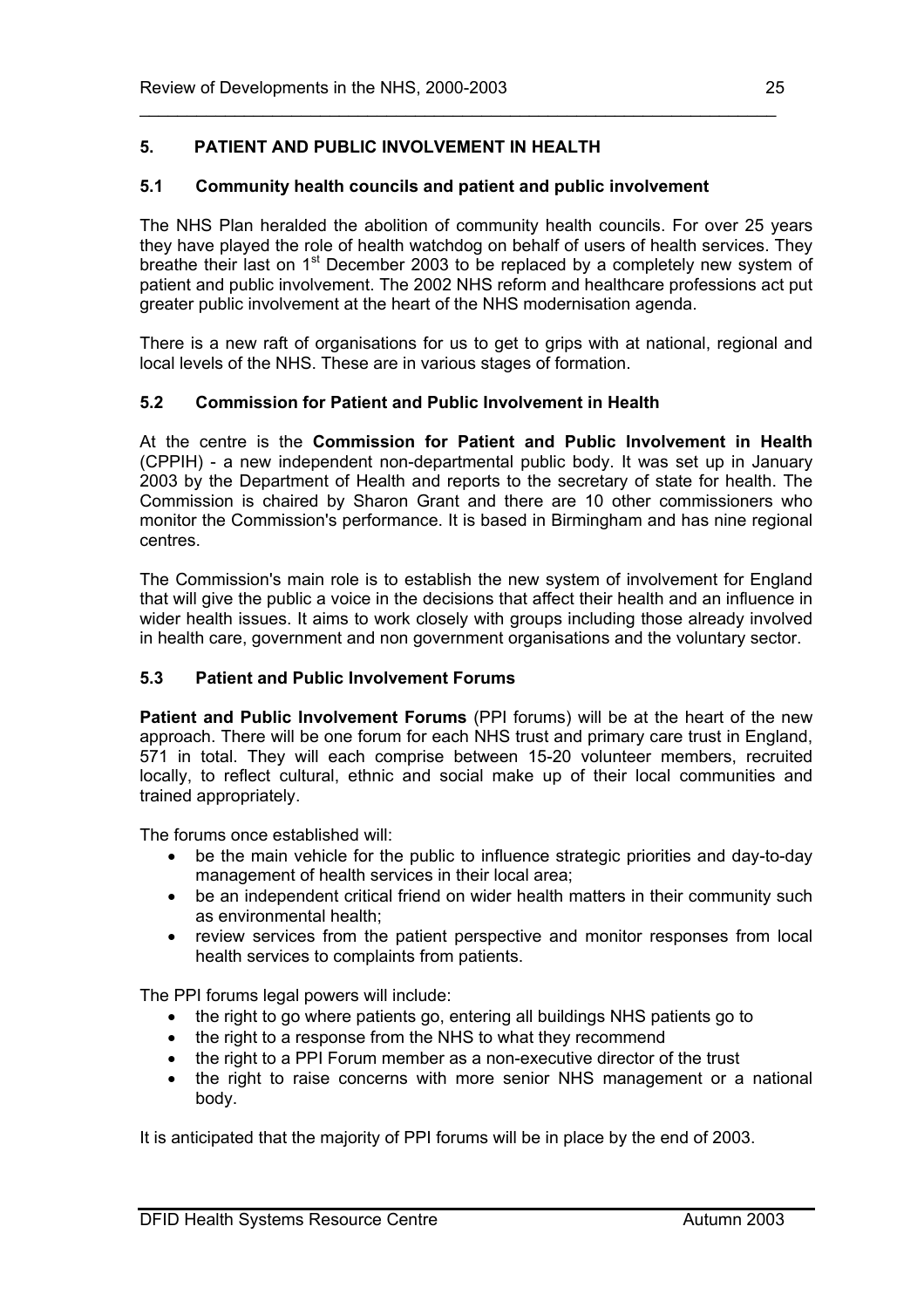\_\_\_\_\_\_\_\_\_\_\_\_\_\_\_\_\_\_\_\_\_\_\_\_\_\_\_\_\_\_\_\_\_\_\_\_\_\_\_\_\_\_\_\_\_\_\_\_\_\_\_\_\_\_\_\_\_\_\_\_\_\_\_\_\_\_\_ They will develop effective groups and ensure clear channels of communication in a local community. They will also very importantly help encourage maximum involvement in a wide variety of ways.

# **5.4 Local network providers and independent complaints advocacy service**

**Local network providers** will support the PPI forums. They are not-for-profit organisations that have been contracted locally through a competitive tendering process. Each local network provider will use their knowledge, experience and existing contacts within the local community. The commission's nine regional centres will manage local network providers and offer additional support in areas such as training and regional communications.

An **independent complaints advocacy service** (ICAS) is also being established to support patients who have concerns about their care and treatment.

# **5.5 Health scrutiny – overview and scrutiny committees**

The final piece of the jigsaw is the new system of health scrutiny that has been given to local authorities with social care responsibilities. **Overview and scrutiny committees**  (OSCs) have been in existence since  $1<sup>st</sup>$  January this year. For the first time, elected community representatives have the right to scrutinise how local health services are provided and developed for their constituents. OSCs have powers to consider local services by inviting senior staff to give evidence on how local health needs are being addressed.

They also have a major role to play in public consultation on major changes in services, being the only organisation with the power to refer a decision to the secretary of state for health.

By the end of 2003, all these new organisations will have taken the place of community health councils.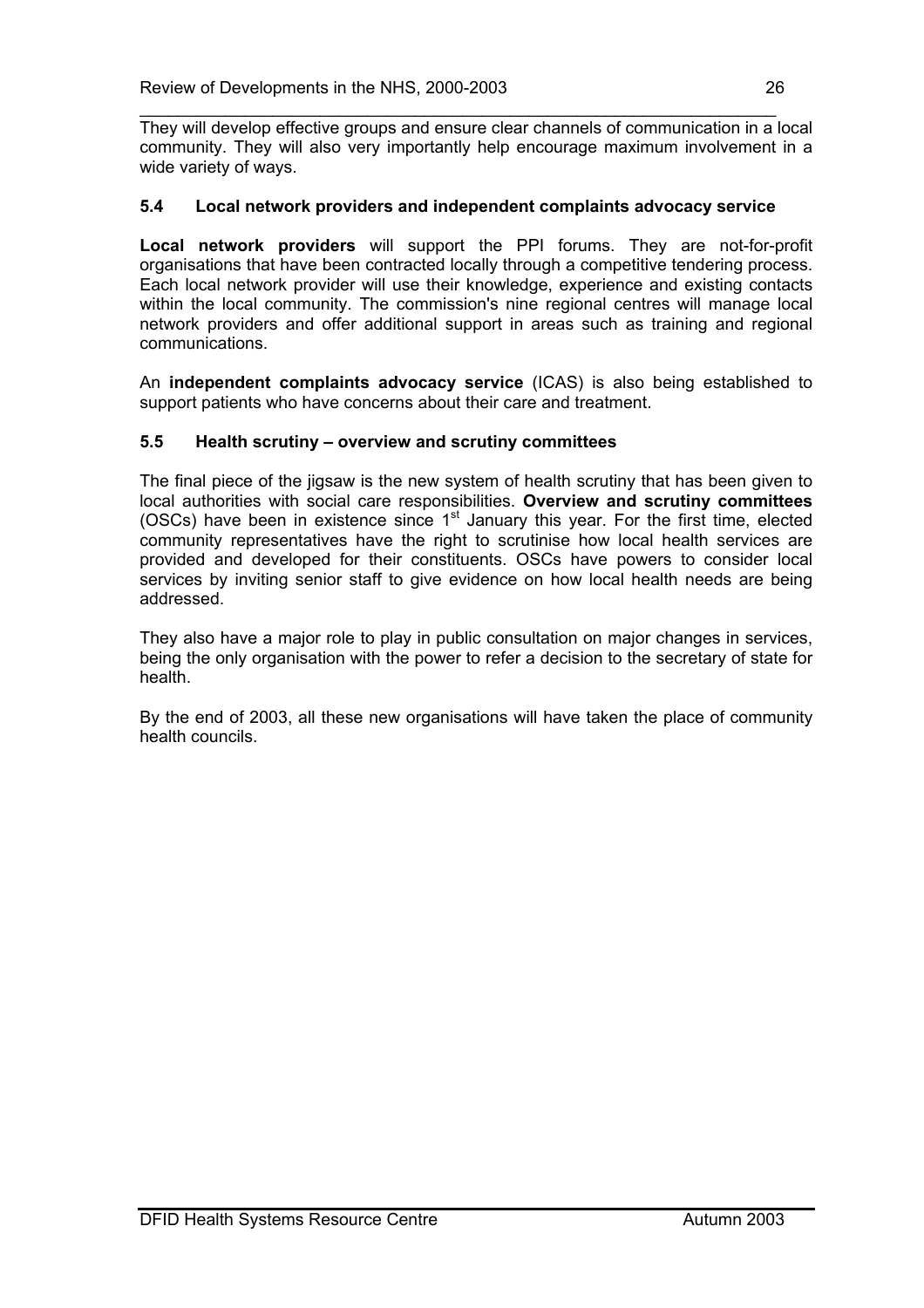#### \_\_\_\_\_\_\_\_\_\_\_\_\_\_\_\_\_\_\_\_\_\_\_\_\_\_\_\_\_\_\_\_\_\_\_\_\_\_\_\_\_\_\_\_\_\_\_\_\_\_\_\_\_\_\_\_\_\_\_\_\_\_\_\_\_\_\_ **6. PLANNING AND PERFORMANCE MANAGEMENT IN THE NHS**

# **6.1 NHS performance indicators**

Performance targets were set out for the first time for a three year period in the priorities and planning framework for 2003 – 2006 "improvement, expansion and reform: the next 3 years" published in September 2002 (see Annex 3). This outlined the progress required towards realising the vision of the NHS Plan. Previously planning had been undertaken annually.

Primary care trusts take the lead in planning and are responsible for creating local delivery plans (LDPs) that describe NHS and joint NHS and social care priorities in their area. The targets in the priorities and planning framework and the objectives in the NHS Plan and national service frameworks, as well as the needs of the local community, guide the plans. The local development plan is a 3-year plan, which is agreed with the strategic health authority and has milestones at monthly, quarterly or annual intervals.

The arrangements for monitoring and performance management are that:

- each organisation has its own system.
- PCTs hold provider organisations to account for the delivery of services which they have commissioned
- strategic health authorities (SHAs) hold all NHS organisations to account for performance
- the Department of Health holds SHAs to account for the performance of the NHS within their area.

Monitoring and performance management focuses on targets for three years. There is routine monitoring of national standards and past targets where appropriate to ensure they continue to be met.

Thus the strategic health authority monitors the performance of the NHS trusts and PCTs against the progress outlined in the LDPs. They measure whether performance targets are being met and assist in addressing problems at an early stage.

Primary care trusts hold the trusts to account for the delivery of the services they have commissioned. As all targets are set by Department of Health it is important for PCTs to include local targets specific to their areas in local delivery plans. With all the pressure to meet NHS performance indictors, national targets, and CHI clinical governance areas there is a real possibility of local PCT priorities being squeezed out. Therefore it is the strategic health authority's responsibility to monitor these for PCTs. In addition strategic health authorities need to ensure organisations are encouraged to work collectively not competitively for better service provision.

# **6.2 Star-rating system**

All trusts are assessed on their performance each year against a limited number of key targets and a larger number and range of indicators. Key targets are the most significant factors in determining their overall performance ratings. Trusts with high performance ratings have to do well against a rounded set of indicators.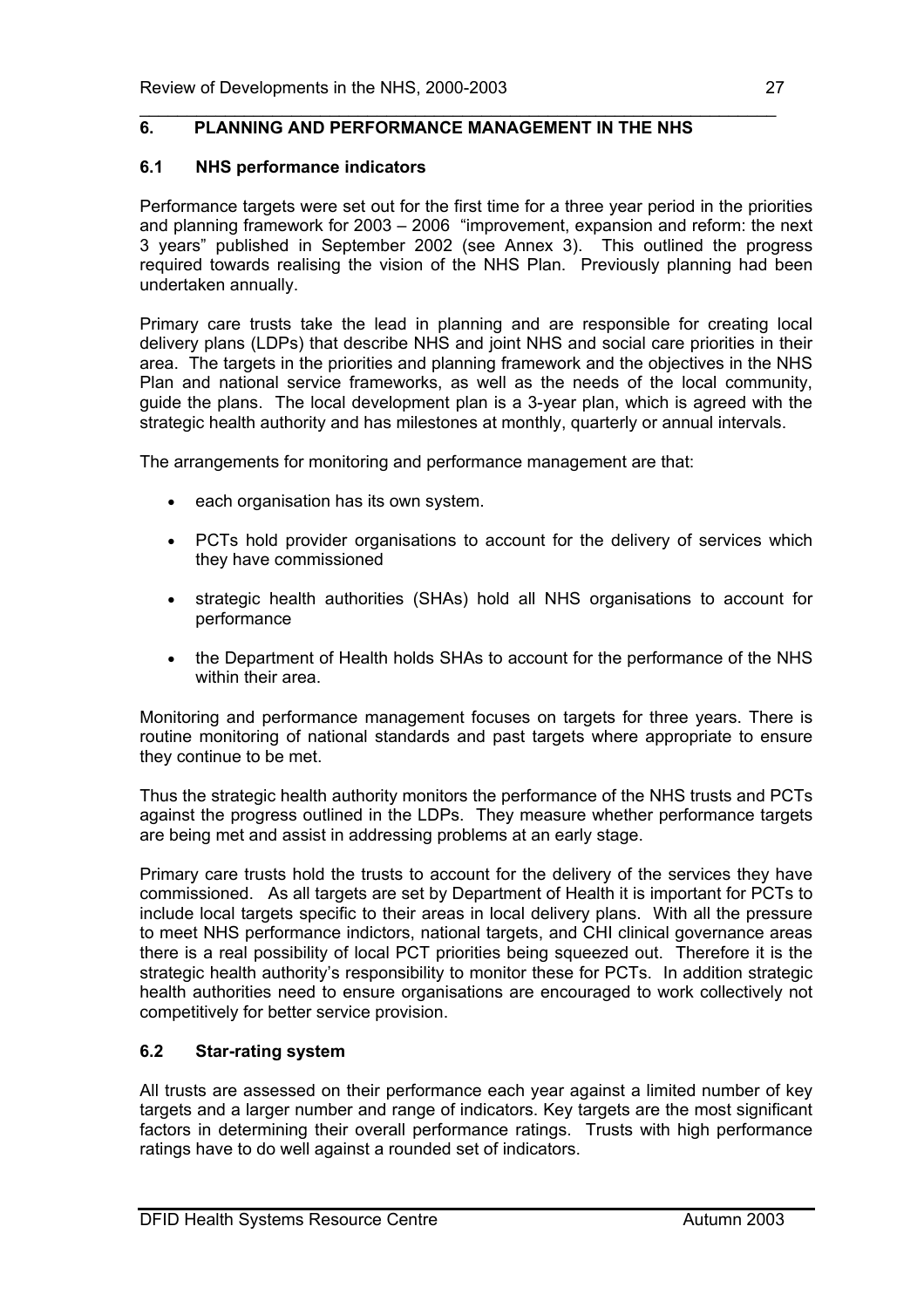The indicators are spread across clinical, patient, and capacity and capability areas (see annex 3). Information from CHI's reviews is used to determine poorly performing (zero star) and high performing (three star) NHS organisations.

"Raising standards – improving performance in the NHS" has recently outlined measures to ensure that all hospitals achieve high levels of performance. Two and three star NHS trusts can access individual Modernisation Agency programmes to help remedy specific problem areas. The agency will target its support on zero and one star organisations.

Trusts know which indicators are used for the rating but not how they are marked, although targets are key to the rating. If a trust gains a 3\* rating they will enjoy increasing freedom from the centre. This could include the ability to sign off capital expenditure and the connected ability to apply for foundation status, which will attract investment and patients and bring money under the new financial flows scheme.

However if the trust fails and gains a  $1*$  or  $0*$  rating then there is a sliding scale of consequences. Zero star trusts are allocated a client manager and £250k minimum of advice and support. If problems persist a franchise manager could be put in.

One star trusts will have an intense 9 month programme of work with the Modernisation Agency to improve performance, with 50% of the costs of the programme funded by the Agency.

CHI assumed responsibility for the performance ratings for the first time in 2003, and this responsibility will transfer to CHAI on its establishment. The NHS reform bill currently in process proposes that CHAI develops a new office for information on healthcare performance, which will be independent of the NHS and will publish an annual report to parliament (see annex 1).

The use of performance indicators to rate trusts is controversial for a number of reasons:

- it is possible to miss key targets but do well in other areas and still be awarded a low rating;
- the ratings are assessed comparatively it is not a system using absolute measurement;
- public perception of the rating system is a problem;
- trusts may be seen as failing organisations when in fact their clinical governance is excellent;
- the system is retrospective and static, so trusts rapidly improving or deteriorating are very likely to be treated unfairly;
- the Audit Commission has recently criticised the system, having found several highly starred trusts had weak management and financial arrangements, and some zero starred trusts performed better than them.

# **6.3 Franchising**

For failing trusts, franchising is a last resort. The franchise is for 3 years and is designed as a turnaround exercise. The strategic health authority will define what a hospital is to achieve and then advertise a specification for a management team. These teams can come from any 3\* trusts, 8 identified private sector providers, or public sector management consultancies. The private sector providers listed are:

- BMI Healthcare Ltd
- BUPA Hospitals Ltd
- Capio Healthcare UK Ltd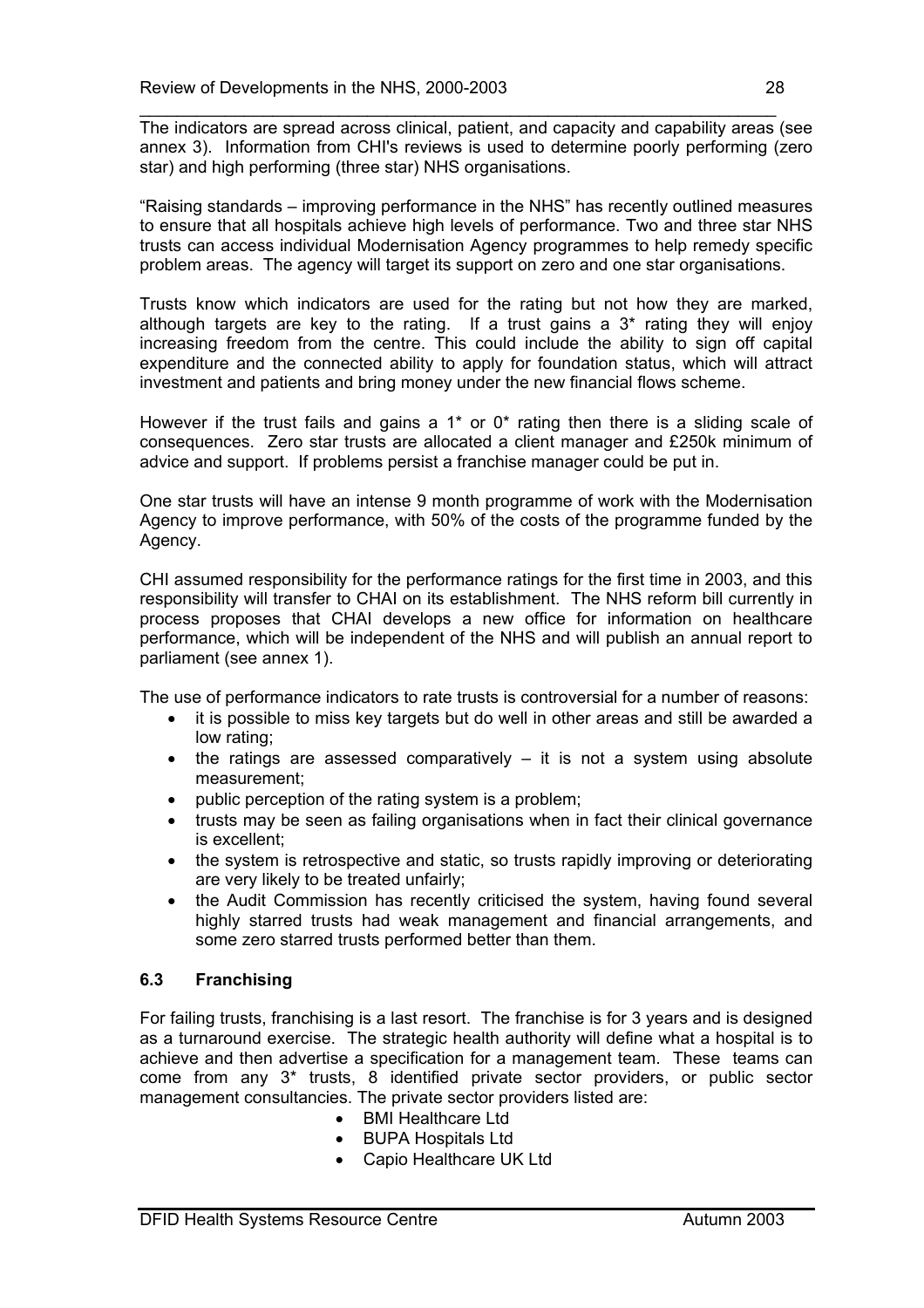- \_\_\_\_\_\_\_\_\_\_\_\_\_\_\_\_\_\_\_\_\_\_\_\_\_\_\_\_\_\_\_\_\_\_\_\_\_\_\_\_\_\_\_\_\_\_\_\_\_\_\_\_\_\_\_\_\_\_\_\_\_\_\_\_\_\_\_ • Hospitalia activHealth gmbh
	- Interhealth Canada Ltd
	- Quo Health
	- Secta Group Ltd
	- Serco Health

However there is a fear from 3\* trusts that if they take on this role and fail they will also lose their 3\* rating. In addition with the advent of foundation hospitals there is little interest by 3\* trusts in franchising at present.

The first NHS trust to be run by the private sector was announced in August 2003. Secta group has agreed a 3 year franchise agreeement with the Department of Health for supplying the first franchise Chief Executive for the Good Hope Hospital Trust. The trust was given zero stars in the 2003 performance ratings.

# **6.4 Local view of the performance framework**

Trusts can do well on targets but still have an unhealthy population. The emphasis on targets is difficult to get away from. SHAs should take a local view of the performance framework by also including the health of population, patient experience, clinical outcomes, staff experience and public perception to remind the board of the trusts that they should be concerned about these as well as targets.

#### **Reflections**

- SHAs are the local NHS headquarters and therefore must ensure that performance is managed.
- As SHAs have the responsibility for performance management they need techniques to drive authority. They have power of franchising but must also recognise that in order to motivate their PCTs they must include their local priorities too.
- With CHI taking on the responsibility for the star rating system, SHAs confirm the view of PCTs in their areas that CHI, previously seen as a developmental organisation, is increasingly feeling like an inspectorate, akin to OFSTED, the independent schools inspection service for the education service, but for the NHS. SHAs have responsibility to pick up on issues that CHI raises about the trusts' performance in their area and this pressure has led to the development of different styles of management between SHAs and PCTs.
- The obsession with targets is difficult ultimately SHAs must assist their trusts to reach targets but must also balance public perception, patient experience and clinical governance. SHA's role can often lead them being pulled in either direction by the Department of Health and the trusts. They may find themselves arbitrator or negotiator one day and co-ordinator the next - developing clinical networks, getting organisations to work together.
- With the clear consequences of a  $3*$  or  $0*$  rating chasing the ratings is a balancing act for trusts. When trusts were told that they would assessed for their accident and emergency ratings during one week in March all resources were thrown in for that week not reflecting the true picture. Targets are so political and the consequences so clear. The ability to reach targets is not a real view of quality in many organisations.
- Increased investment in information systems will be essential to successfully manage performance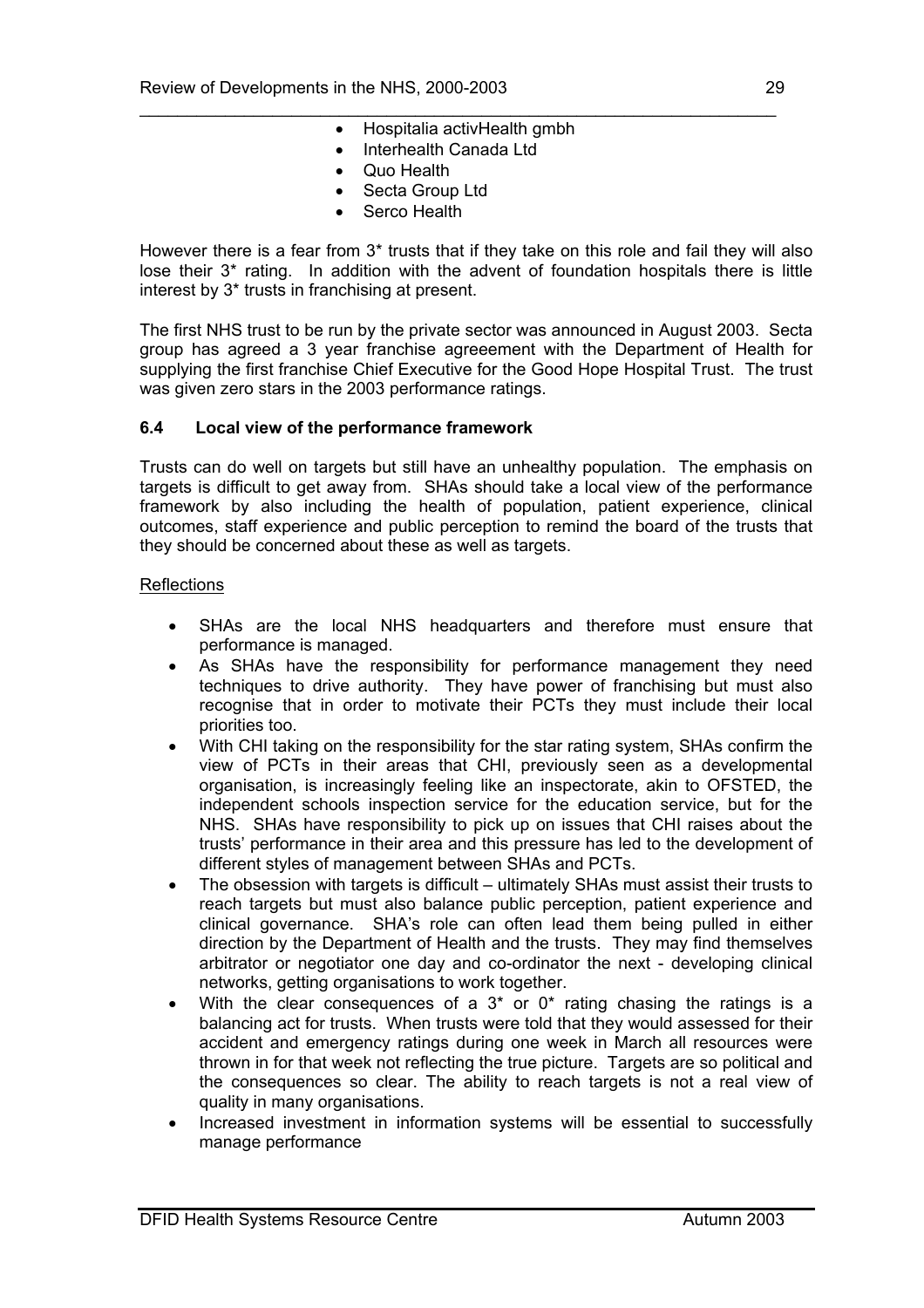- \_\_\_\_\_\_\_\_\_\_\_\_\_\_\_\_\_\_\_\_\_\_\_\_\_\_\_\_\_\_\_\_\_\_\_\_\_\_\_\_\_\_\_\_\_\_\_\_\_\_\_\_\_\_\_\_\_\_\_\_\_\_\_\_\_\_\_ • SHAs have a PR role, to help public understanding of the star rating system*.* For public confidence to be maintained they need to understand that a 0<sup>\*</sup> Trust is not a failing organisation. SHAs role must include liaison with the local media to explain performance management of trusts.
	- Ultimately SHA want to be a 5\* health service not just a 3\* health system.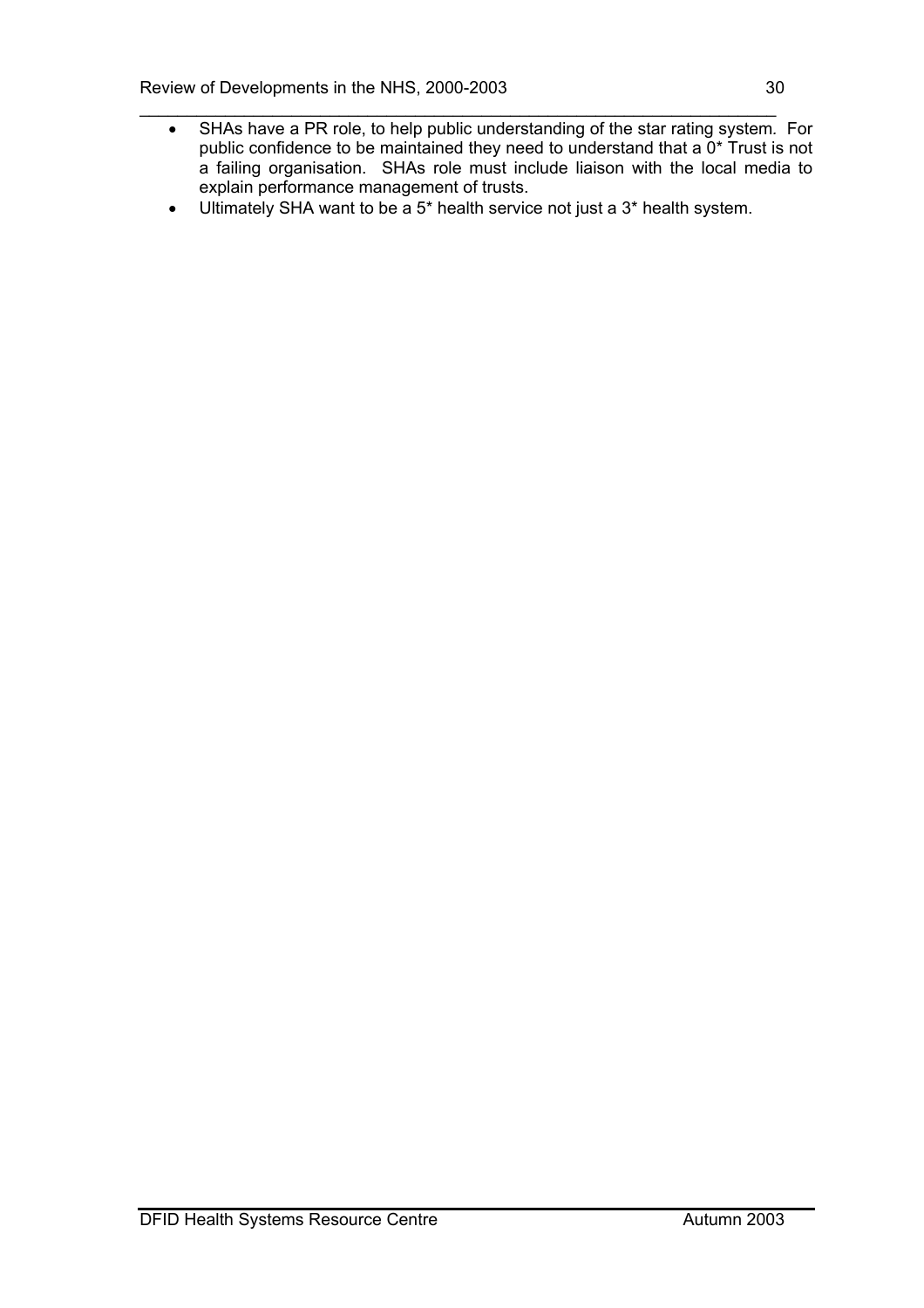# **7. THE COMMISSION FOR HEALTH IMPROVEMENT ASSESSMENT PROCESS**

\_\_\_\_\_\_\_\_\_\_\_\_\_\_\_\_\_\_\_\_\_\_\_\_\_\_\_\_\_\_\_\_\_\_\_\_\_\_\_\_\_\_\_\_\_\_\_\_\_\_\_\_\_\_\_\_\_\_\_\_\_\_\_\_\_\_\_

# **7.1 The Commission for Health Improvement (CHI)**

The NHS Plan (2000) set out radical change for the NHS to be achieved over a number of years, including changed systems covering "core national standards and targets" and "independent inspection to assure quality". This would enable local people to know how effective their local health services are and help identify all that is good about an organisation as well as highlighting problems that need to be addressed.

"A first class service – quality in the NHS" sets out a framework for setting, delivering and monitoring standards within the health service (June 1998). NICE (National Institute for Clinical Excellence) (see Annex 1) and the Department of Health are responsible for setting national standards including the national service frameworks that must be delivered locally. This local activity is assured through patient and public involvement, professional self-regulation, clinical governance, lifelong learning. Then the Commission for Health Improvement (CHI) is responsible for monitoring and reviewing how this is done through clinical governance reviews.

# **7.2 Clinical governance**

Clinical governance is defined as "a framework through which NHS organisations are accountable for continuously improving the quality of their services and safeguarding high standards of care by creating an environment in which excellence in clinical care can flourish". The key components of clinical governance include:

- a comprehensive programme of quality improvement activity, such as clinical audit and evidence based practice;
- clear policies aimed at managing risk; and,
- clear lines of responsibility and accountability the overall quality of clinical care.

This framework gives organisations a clear view to see how they are doing things and how to continuously improve quality. Clear policies for accountability and clear lines of responsibility are essential. Trust boards in the past have always been accountable for finances now they are also accountable for clinical governance issues.

# **7.3 CHI clinical governance review**

CHI started operating on 1 April 2000 with a remit to improve the quality of patient care in NHS across England and Wales; and to reduce unacceptable variations in care and ensure that every NHS patient receives a high level of care.

To achieve this CHI reviews every NHS organisation every 4 years (this include PCT trusts, acute trusts and mental health trusts); investigate matters referred by the secretary of state/first minister or matters chosen by CHI; and study the implications of national service frameworks.

CHI's principles are to be patient-centred; independent and fair; developmental; evidence-based; open and accessible; and, same expectations apply to reviewers.

There are two parts to the clinical governance review – technical and organisational.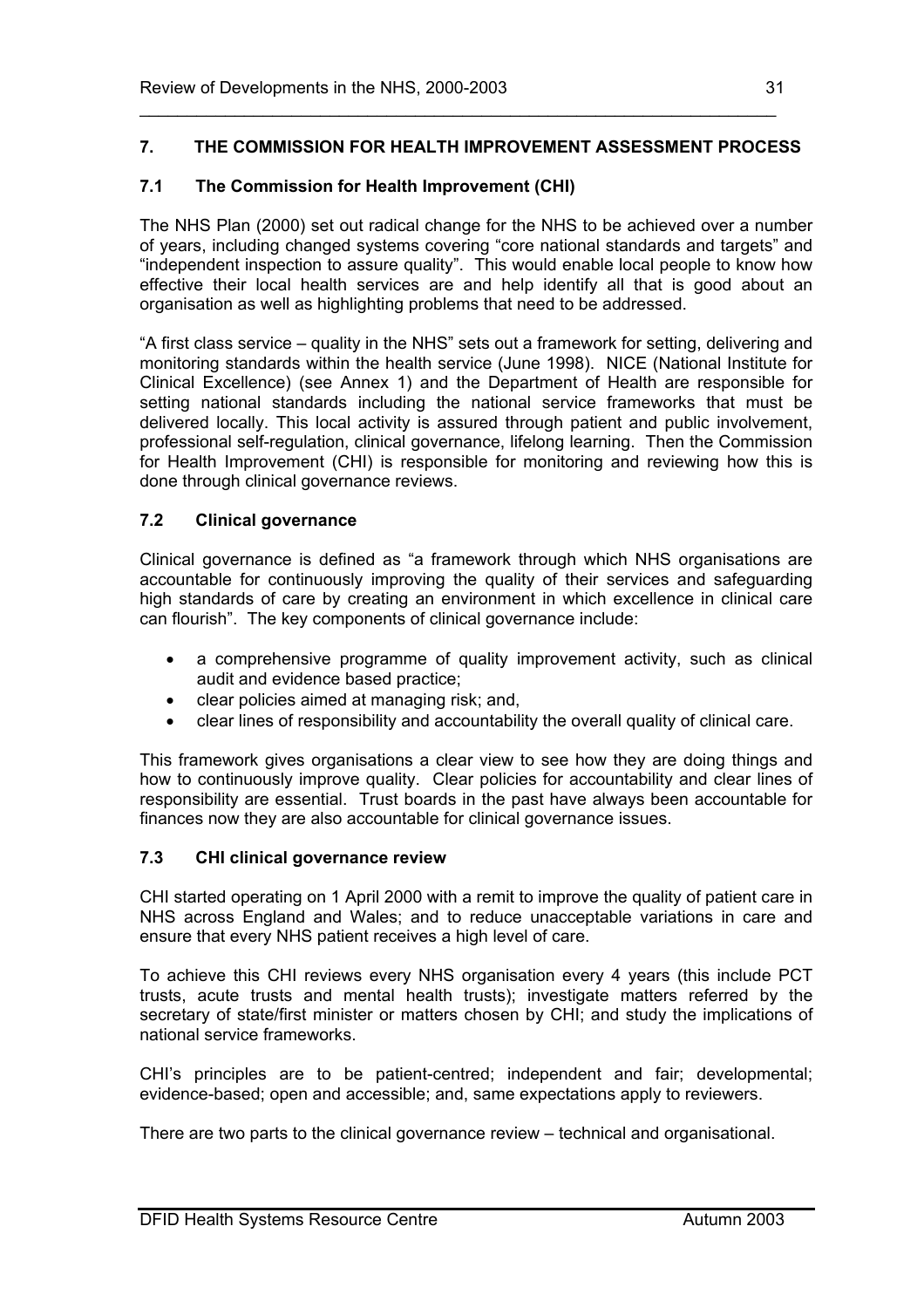The technical components are:

- consultations and patient involvement
- clinical risk management
- clinical audit
- research and effectiveness
- use of information about patients' experience
- staffing and staff management
- education, training and continuing personal and professional development

\_\_\_\_\_\_\_\_\_\_\_\_\_\_\_\_\_\_\_\_\_\_\_\_\_\_\_\_\_\_\_\_\_\_\_\_\_\_\_\_\_\_\_\_\_\_\_\_\_\_\_\_\_\_\_\_\_\_\_\_\_\_\_\_\_\_\_

These are aimed at looking at the culture of the organisation and what works well in their own particular circumstances. These are then scored.

The organisational components are:

- organisational and clinical leadership
- direction and planning
- performance review
- patient and public partnership

The findings in relation to both the technical and organisational components are fed back to the trust verbally and in a written report, which is a public document. The trust then has to agree an action plan with CHI to address any issues identified.

From July 2003, CHI has become responsible for assessing the 'star ratings' of trusts. They do so by reference to trusts' performance against a series of specific targets and by reference to their own report on the trust's clinical governance performance (see p.13).

#### "Effective clinical governance should therefore ensure:

- continuous improvement of patient services and care, a patient-centred approach that includes including patients courteously, involving them in decisions about their care and keeping them informed;
- a commitment to quality, which ensures that health professionals are up-to-date in their practices and properly supervised where necessary;
- a reduction of the risk from clinical errors and adverse events as well as a commitment to learn from mistakes and share that learning with others."

The outcome of the review visit is a report, a series of scores and an action plan.

#### **Reflections**

- CHI aims to give a comprehensive, consistent and comparable review of NHS organisations and ensure a focus on clinical governance. CHI are not reviewing services but looking at processes. If the processes are working they could be spread across departments and vice versa.
- CHI assesses that the NHS, as a whole, is getting better. National standards are leading to better services, staff have higher skill levels and patients and users are more involved. However improvements are still patchy and inconsistent.
- CHI aims to assist organisations to know how well they are doing in terms of current benchmarks and how to improve. They are keen to be seen as developmental however trusts see their role as more of an inspectorate in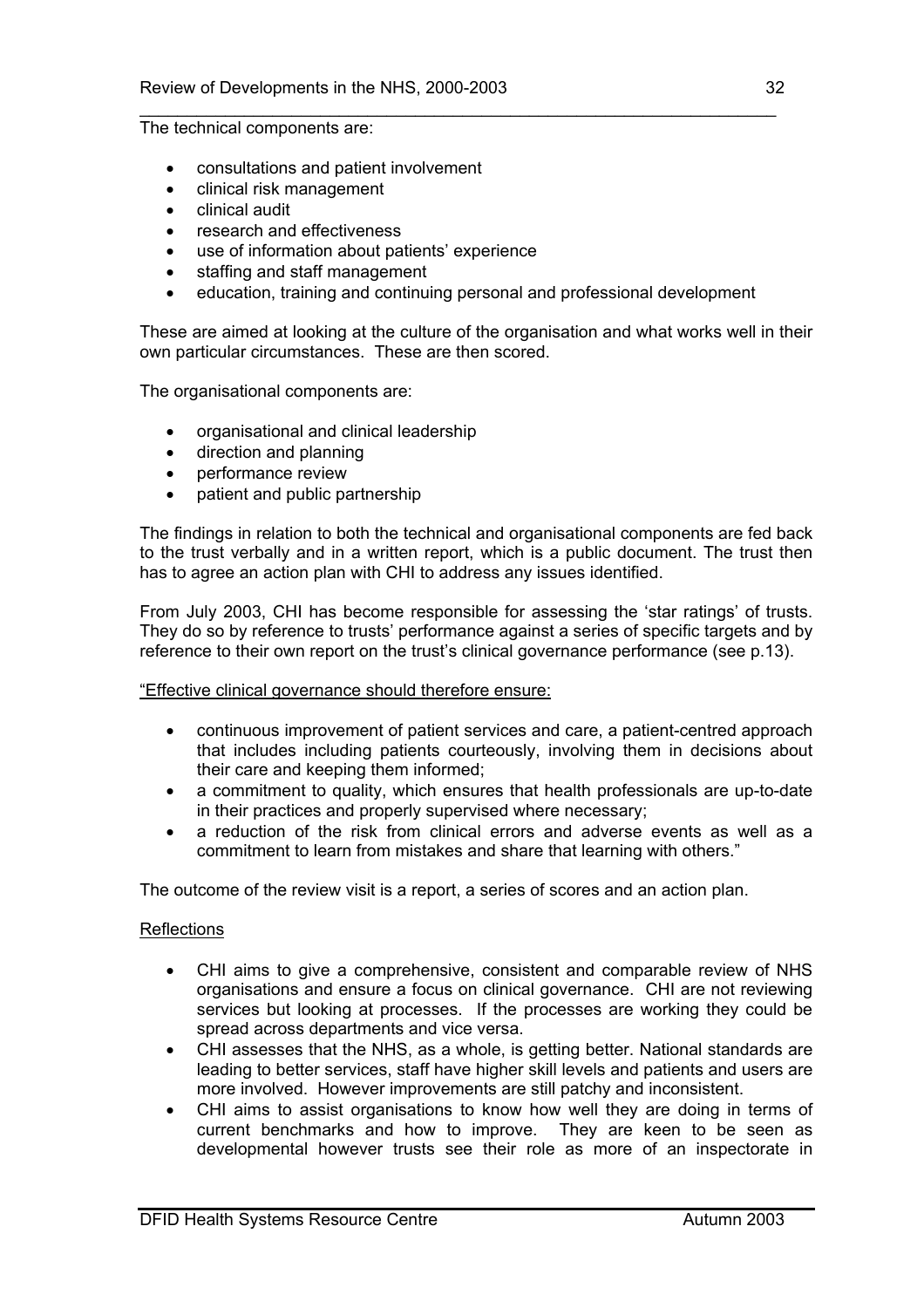particular when CHI become responsible for setting the star ratings this will be more so.

\_\_\_\_\_\_\_\_\_\_\_\_\_\_\_\_\_\_\_\_\_\_\_\_\_\_\_\_\_\_\_\_\_\_\_\_\_\_\_\_\_\_\_\_\_\_\_\_\_\_\_\_\_\_\_\_\_\_\_\_\_\_\_\_\_\_\_

- So where next for CHI? CHI is a relatively new organisation and is still developing processes. One of their main issues at present is credibility. The review process itself is time consuming and at present many of their reviewers are seen as too junior. This is compounded by the fact that many are seconded staff with restricted time availability. There is an urgent need for the involvement of more senior level, respected, dedicated staff in the review process.
- Although CHI is responsible for reviewing all NHS trusts they are not at present involved in reviewing the private sector. With the push to utilise private services to enable more patient choice in the future this may be a clinical governance area CHAI will have to focus on.
- CHI is a growing, evolving and changing organisation and will change again when the act goes through parliament to become the commission for healthcare audit and inspection (CHAI). Their role and remit expanding further in particular their ability to set the star ratings will have an impact on how they are viewed by the trusts.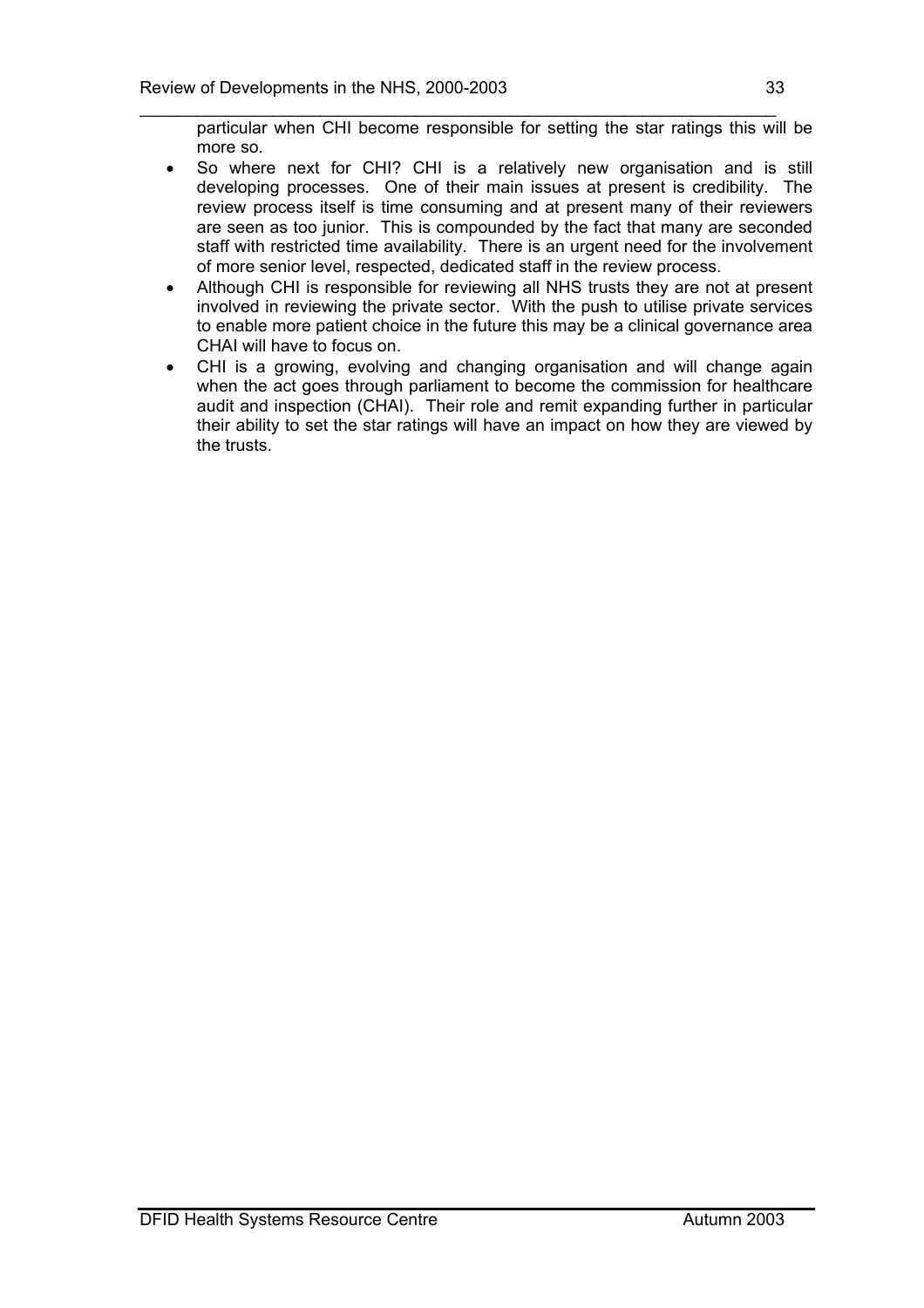#### **8. REVISED FINANCIAL FRAMEWORK FOR THE NHS AND REVIEW OF PROPOSED FURTHER DEVELOPMENTS**

\_\_\_\_\_\_\_\_\_\_\_\_\_\_\_\_\_\_\_\_\_\_\_\_\_\_\_\_\_\_\_\_\_\_\_\_\_\_\_\_\_\_\_\_\_\_\_\_\_\_\_\_\_\_\_\_\_\_\_\_\_\_\_\_\_\_\_

### **8.1 NHS financing and capital funding**

The main source of finance for the NHS is funds voted by parliament out of general taxation. These funds are allocated to the Department of Health to distribute and manage. The chief executive of the NHS, as the accounting officer, is accountable to parliament for the way in which the funds have been used.

Methods for distributing funds to the NHS are changing. The old system, where funds flowed through health authorities to primary care trusts and NHS trusts, has been replaced from April 2003. In the new system, funds are allocated directly to primary care trusts who have the responsibility for routing the money to NHS trusts.

Previously most revenue was allocated according to the national weighted capitation formula. This took into account population, age profile, health needs and the relative costs of products used in different parts of the country. This is being modified.

NHS trusts receive most of their funding from primary care trusts via service agreements. They also receive funding from central budgets, for example for research and development and education and training of medical and nursing staff.

Capital funding is spent on buildings and equipment. Again, the system changed in April 2003. Operational capital which is used to keep buildings and equipment up to standard was allocated directly from the department to NHS bodies on a formula basis; decision about distribution of strategic capital, which is used to achieve strategic changes such as a new hospital, is taken at strategic health authority level. Capital projects over an agreed size are required to be tested for potential private funding (through a PFI).

This new financial system, introducing payment by results, will aim to support the movement of patients between providers, enable choice, incentivise extra capacity and improve value for money.

#### **8.2 Introducing payment by results**

The Department of Health policy "*reforming NHS financial flows: introducing payment by results"* was published in October 2002 and heralds a radical modernisation of NHS finances.

A quotation from the DoH web site (see www.doh.gov.uk/nhsfinancialreforms for more information) is a useful introduction to the policy:

*"The aim of the new financial system is to provide a transparent, rules-based system for paying trusts. It will reward efficiency, support patient choice and diversity and encourage activity for sustainable waiting time reductions. Payment will be linked to activity and adjusted for <sup>6</sup> casemix. Importantly, this system will ensure a fair and consistent basis for hospital funding rather than being reliant principally on historic budgets and the negotiating skills of individual managers.* 

 $6$  Casemix is the mix of different types of patients or the mix of treatments and care they receive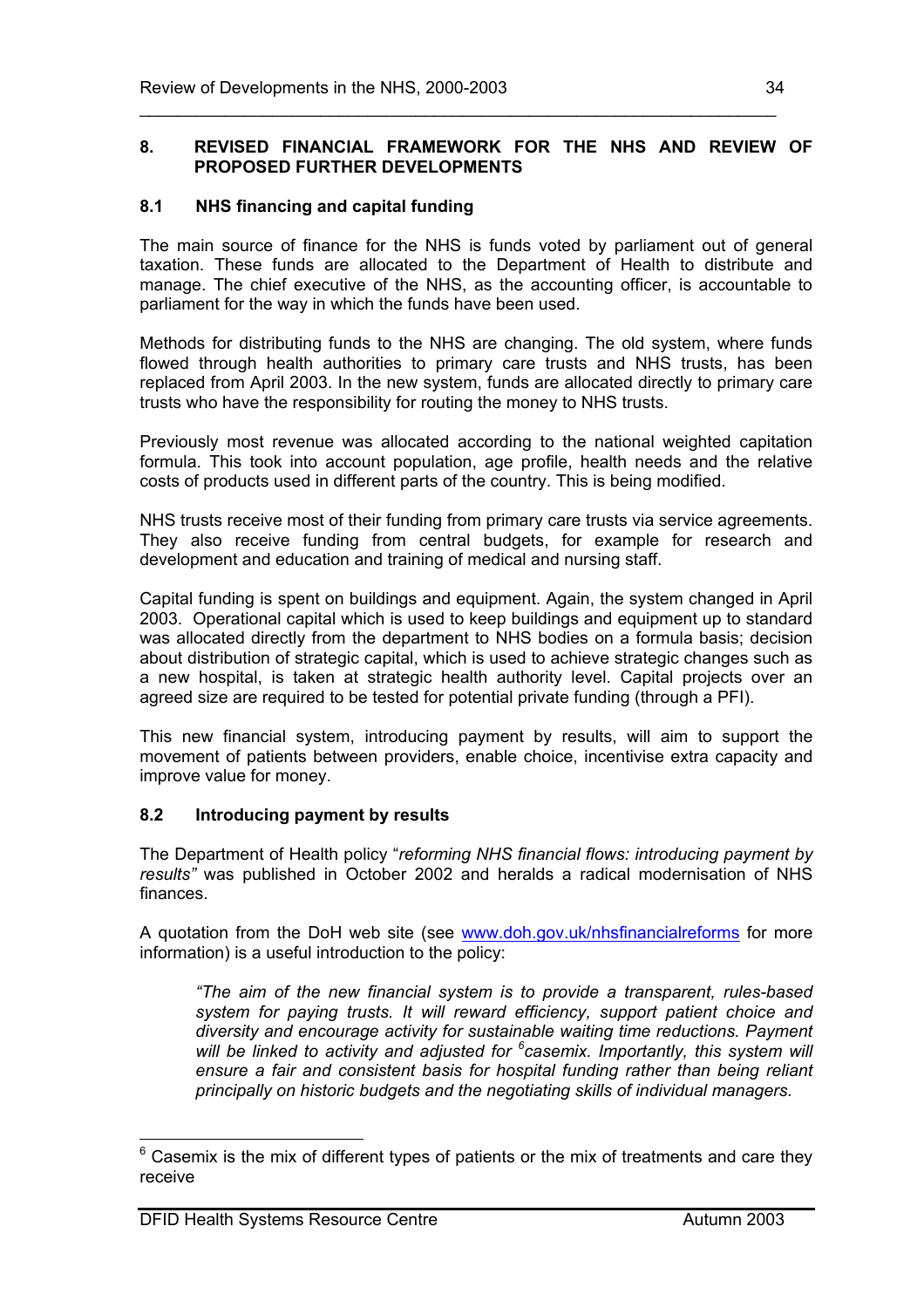*Under the reforms to NHS financial flows, instead of being commissioned through block agreements as previously, hospitals (and other providers) will be paid for the activity that they undertake; so: Primary care trusts (PCTs) will commission: the volume of activity required to deliver service priorities, <sup>7</sup> adjusted for casemix (i.e. the mix of types of patients and/or treatment episodes) from a plurality of providers on the basis of a standard national price tariff, adjusted for regional variation in wages and other costs of service delivery."* 

\_\_\_\_\_\_\_\_\_\_\_\_\_\_\_\_\_\_\_\_\_\_\_\_\_\_\_\_\_\_\_\_\_\_\_\_\_\_\_\_\_\_\_\_\_\_\_\_\_\_\_\_\_\_\_\_\_\_\_\_\_\_\_\_\_\_\_

# **8.3 Context – why is a change in financial policy needed?**

Rising public expectations and greater knowledge about options for health care are driving demand for better quality services, provided promptly and conveniently at the location of their choice.

The growth resources allocated to the NHS in national plans from 2003 to 2005 are at record levels and high growth is promised in the next plan from 2006 to 2008. The extra resources have many calls on them and challenging targets set for service improvements depend on the NHS achieving efficiency gains through service modernisation as well as investing growth money wisely.

The NHS reforms that require the adoption of the new financial flows policy are:

- patient choice the policy to offer choice to patients will benefit from the introduction of national tariffs. Standard tariffs make choice less financially complex for PCTs to manage and reduce the potential disincentives of differential provider prices.
- waiting lists the tariffs have been set at the full national average cost of treatment that will give most providers a financial incentive to offer more capacity.
- modernisation prices based on full average cost rather than on the marginal cost of extra care give PCTs a financial incentive to redesign  ${}^{8}$ care pathways to improve access while avoiding some of the cost of extra capacity.
- structural changes including the devolution of resources to PCTs, the establishment of free standing foundation trusts, the increasing plurality of care provision as private, voluntary, the new diagnosis and treatment centres and international providers are commissioned to care for NHS patients.

The increasing complexity of modern medicine and the resultant sub specialisation and interdependencies between specialties require commissioning to become more sophisticated to meet patients' needs. An example is the need to commission along the

 $7$  Casemix-adjusted payment means that providers are not just paid for the number of patients they treat in each specialty, but also for the complexity of the mix of patients treated. In future each HRG's average reference costs will be the basis for adjusting payment to trusts for the complexity of patients they treat.

<sup>8</sup> Care pathways are the series of treatments/care a patient has with the health service for a given condition. These components make up a complete pathway and can include primary, secondary and palliative care and even social services. Streamlining patient care pathways and improving communication and coordination are key to improving the patient's outcome and experience.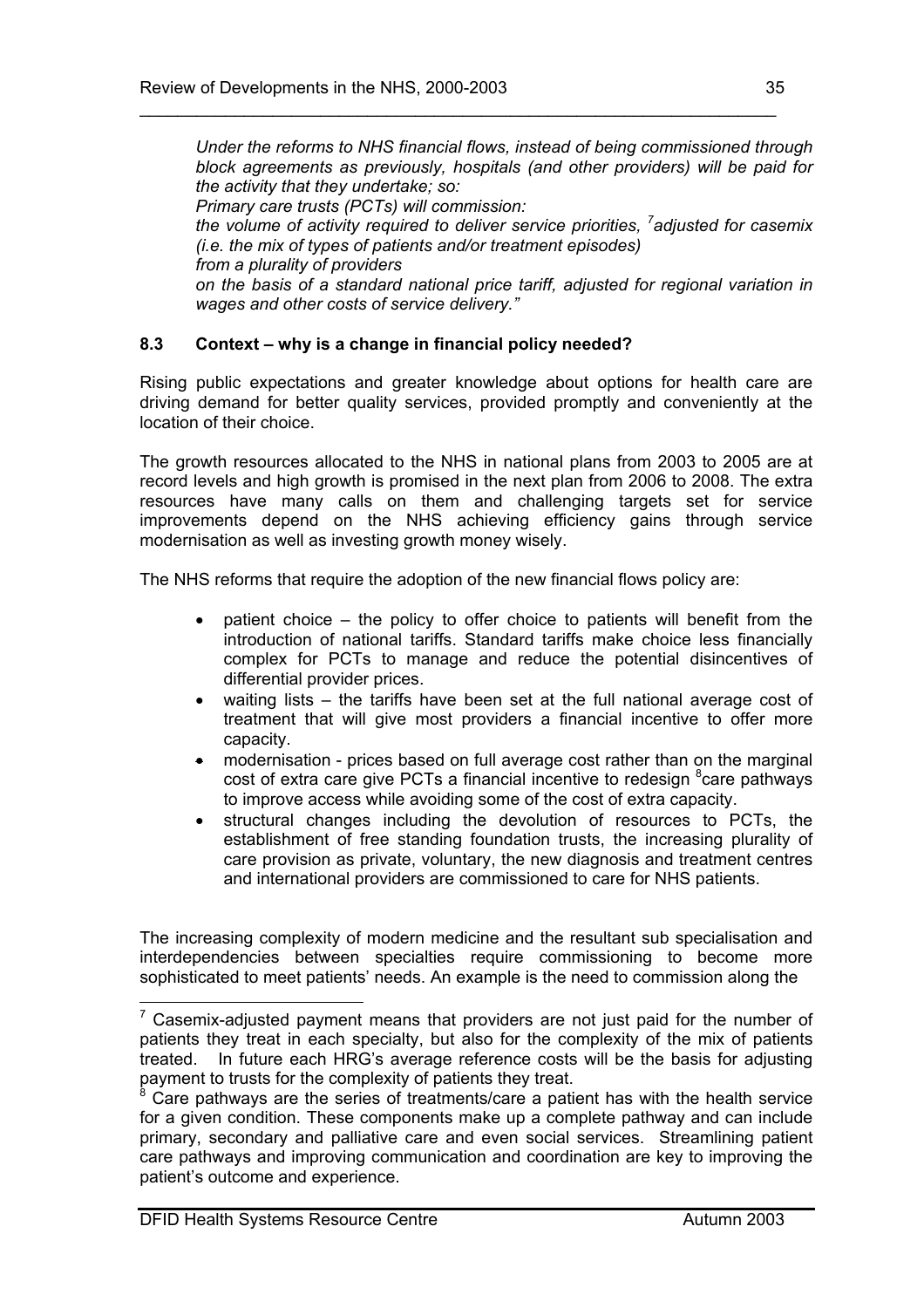\_\_\_\_\_\_\_\_\_\_\_\_\_\_\_\_\_\_\_\_\_\_\_\_\_\_\_\_\_\_\_\_\_\_\_\_\_\_\_\_\_\_\_\_\_\_\_\_\_\_\_\_\_\_\_\_\_\_\_\_\_\_\_\_\_\_\_ whole care pathway in cancer networks that span primary, multiple secondary providers, tertiary providers and voluntary sector provision of home nursing support and hospices. Tariffs will enable the commissioning of more sophisticated patterns of care while avoiding some of the extra administrative costs which could arise from complex commissioning.

# **8.4 The components of the financial flows policy**

Standard national tariffs

- these have been developed using the national <sup>9</sup>healthcare resource group analysis of treatments and costs. HRGs have a number of shortcomings including that they mainly cover acute care at present but the scope is being widened to encompass the majority of care. HRGs have some advantages:
	- $\circ$  the data exists and has been produced annually for 6 years
	- o the variation in costs and volumes between procedures and organisations has reduced substantially as the NHS became aware it may be used for tariffs
	- o there was substantial clinical involvement in developing the HRG definitions so they reflect UK practice but it was done seven years ago and needs updating to reflect modern practice and the latest technologies
	- $\circ$  prices derived this way reconcile to the expenditure and resources actually available in the NHS
- the Department of Health is responsible for adjusting price tariffs for inflation and cost pressures, this avoids PCTs repeating that analytical work hundreds of times across the country each year. The DoH has adopted the role of price regulator in this reform; in other countries that role has been given to independent bodies.
- the tariffs are adjusted for market forces factors to reflect regional variations in costs, the adjustment mirrors that used in the resource allocation formula (weighted capitation) used for PCTs.

# **8.5 Implementation of the financial flows policy**

The policy is being implemented gradually to give the NHS time to adapt working processes to take advantage of the opportunities. It is also being refined, for example, work to bring healthcare resource group definitions up to date and extend their scope beyond acute care.

The initial scope of financial flows from April 2003 includes commissioning all additional care for the top 15 waiting list HRG codes on a cost per case basis at national tariff prices. These include cataracts, hips, knees, arthroscopies, cardiac procedures and breast surgery. The tariff prices give providers a financial incentive to deliver extra volumes of care in these HRGs up to the levels agreed by PCTs. If a provider underperforms on the agreement then PCTs will have the resources back to buy elsewhere.

It also requires PCTs to commission the 6 main waiting list specialties (ophthalmology, cardiothoracic surgery, ENT, trauma and orthopaedics, general surgery, urology) using cost and volume agreements with national standard case mix weighting<sup>10</sup>. This replaces the block agreements used in many areas since the abolition of the internal market in

*<sup>9</sup>* healthcare resource group – these are groupings of treatment episodes which are similar in resource use and in clinical response.

 $10$  Cost and volume commissioning agreements state the volume, mix and price per case that the PCT pays for. Typically these agreements are based on forecasts and will be capped - they are not driven by demand.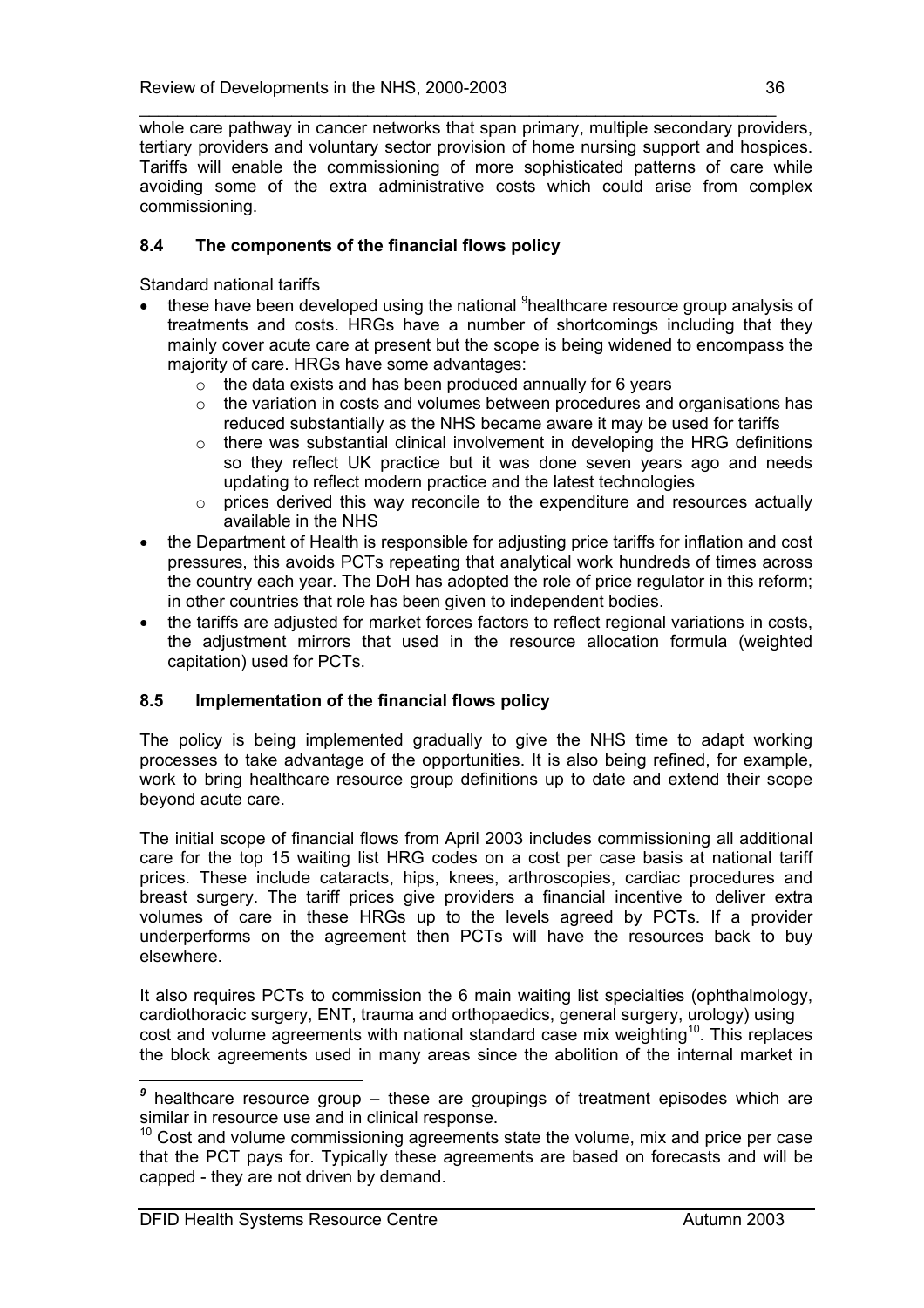\_\_\_\_\_\_\_\_\_\_\_\_\_\_\_\_\_\_\_\_\_\_\_\_\_\_\_\_\_\_\_\_\_\_\_\_\_\_\_\_\_\_\_\_\_\_\_\_\_\_\_\_\_\_\_\_\_\_\_\_\_\_\_\_\_\_\_ 1997. Block agreements operate on the basis of best endeavours with little or no penalty for underperformance whereas in cost and volume agreements there is a case mix weighted financial adjustment for under or over performance.

These implementation arrangements result in PCTs paying at national tariff prices for extra care in the 15 specific HRGs but at current locally negotiated prices for all other care. There are significant variations in relative costs between trusts with some as high as 20% above tariff and some 20% below so local purchasing power varies considerably according to which trusts a PCT commissions from. The published national reference cost index gives PCTs a clear view of the relative costs of all NHS providers and that information should be used as part of the commissioning process. The aim is for commissioners to encourage higher performance to meet local needs and to buy elsewhere if providers cannot deliver.

The second stage of implementation from April 2004 is expected to include more individual HRGs and commissioning all surgical specialties on a case mix weighted, cost and volume basis. It is of note that, although there are circa 600 HRG codes, the top 40 (by volume and by value) cover 70% of elective care.

The third stage from April 2005 will see all care commissioned on a case mix weighted, cost and volume basis at national tariff prices.

Local health communities are free to run ahead of these stages as some communities are better prepared in terms of information and current commissioning agreements than others.

When redesigning care pathways PCTs will need to make local arrangements to share the tariff price. An example would be if the PCT can improve quality and efficiency by providing post operative rehabilitation of patients after a hip replacement in a community or community hospital setting and reduce the acute care length of stay. Then because the HRG tariff price includes rehabilitation the acute trust and PCT would need to agree fair shares of that price according to which organisation carries out which element of the care.

There is a national debate about whether separate tariffs should be developed for acute care when it is delivered in a primary setting. One school of thought is that adhering to a single price regardless of setting will incentivise cost effective primary providers to offer more treatments. The contrary view is that some of the primary care (mainly premises) costs are already funded from a different budget and that the primary provider could be being paid twice for those costs. This issue will be part of this summer's national consultation on the next steps for the financial flows policy so PCTs will have an opportunity to influence the decision.

The Department of Health has ensured that the financial flows policy is congruent with PCT resource allocation policy. The same regional market forces factors have been used. It is likely, as tariffs attain comprehensive coverage in April 2005 that PCT allocations will be adjusted to reflect average national prices and that all care will be sold at those prices. This will mean PCTs pay the same price for treatments regardless of which provider is used and will make it easier to manage patient choice. It will leave all PCTs with the same purchasing power. Another major issue is how trusts will manage their expenditure to match the income they earn from national tariffs. The department anticipates managing this over a three-year transitional period from 2005 to 2008. The challenge for high cost trusts getting down to the average will be greatly eased by the growth resources and the need to expand NHS capacity which gives them the chance to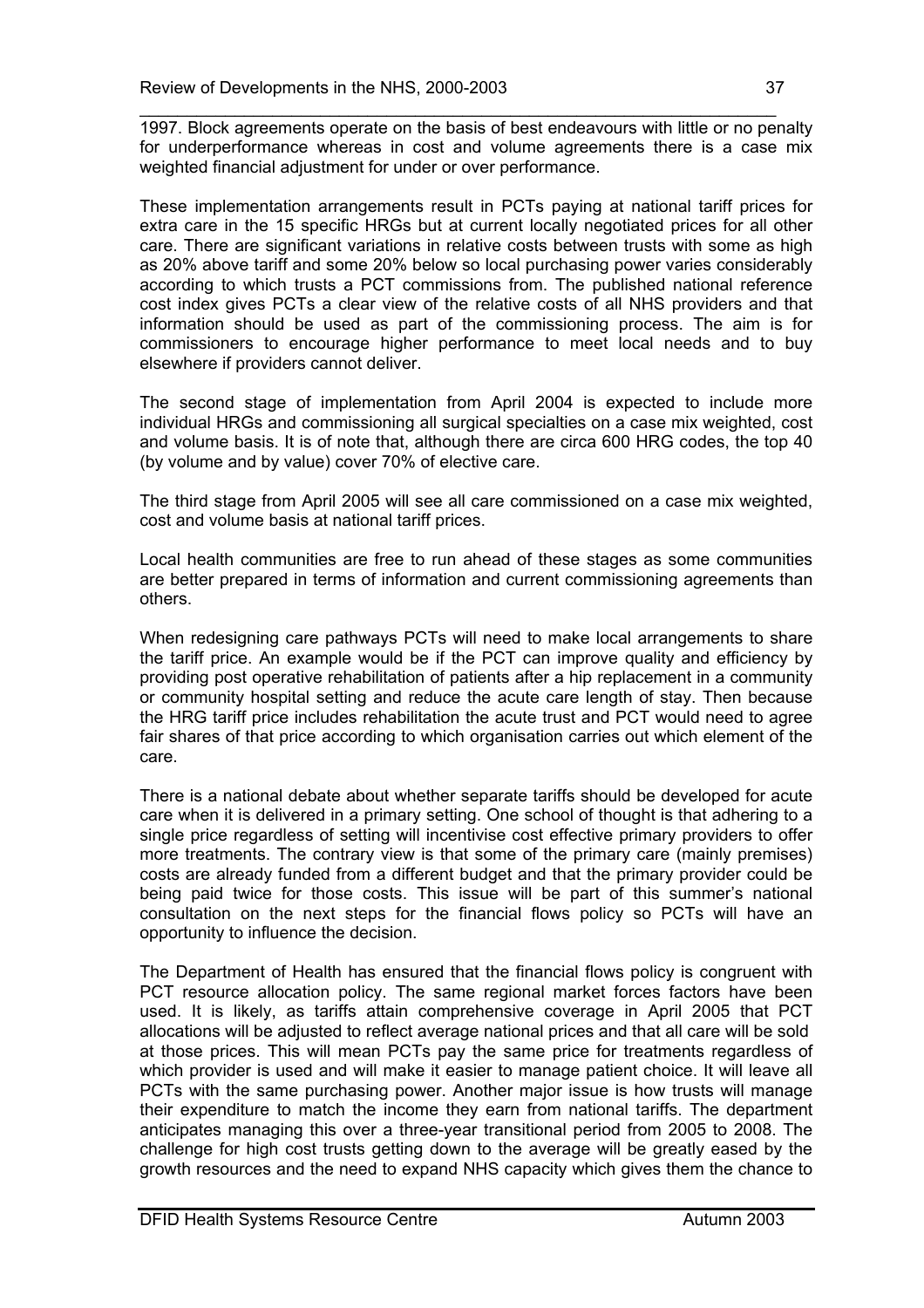\_\_\_\_\_\_\_\_\_\_\_\_\_\_\_\_\_\_\_\_\_\_\_\_\_\_\_\_\_\_\_\_\_\_\_\_\_\_\_\_\_\_\_\_\_\_\_\_\_\_\_\_\_\_\_\_\_\_\_\_\_\_\_\_\_\_\_ earn more resources and that the average will rise toward them. The issues are different for lower cost providers. It will not be as simple as  $90<sup>th</sup>$  percentile trusts receiving a 10% bonus with no strings. They will need to find out why they are lower cost and do that in the context of care standards in the NHS Plan and national service frameworks and workforce development plans. A hospital may be lower cost because it is working in run down buildings or with old equipment or with insufficient doctors, nurses and other clinical staff to meet the rising quality standards of the new NHS.

Local health communities will need to consider national tariffs when developing business cases to expand services. Before the financial flows policy the key financial test was "can the health community afford the preferred option?", now one has to ask whether the options are viable at national tariff prices for the extra care they will produce.

The tariffs bring a new dimension to costing local capacity plans and place more emphasis on exploring options for admission avoidance or redesigning care pathways because just buying more of the existing pattern of care will carry a substantial price tag. This needs to be built into PCTs' financial strategies now rather than waiting until full implementation in 2005.

Tariffs move the emphasis of commissioning toward quality and the collaborative redesign of care pathways and away from cost because the price becomes a given.

#### Reflections

- There are a number of potential risks in the financial flows policy including that providers may select only the patients (for example people with no co-morbidities) who are easier to treat. There are some counters to that, firstly the clinical dialogue and collaboration between PCTs and providers, particularly as more clinical networks develop, will ensure the focus of institutions is on meeting real needs not gaming the system. A second counter is that there are plans to develop a fair price per day in addition to the treatment tariff for patients who have to stay longer in hospital for clinical reasons. The current refinement of HRGs being conducted for the department by the NHS information authority is informed by clinical reference panels and gives the opportunity to distinguish difficult cases from straightforward ones. Commissioners and strategic health authorities will need to keep a watchful eye for gaming and ensure the policy is kept up to date for those issues as it evolves.
- The incentive to add capacity may encourage thresholds for intervention to fall thus drawing in more patients. That could threaten waiting list reduction targets and financial stability. Clinical agreement about thresholds is a key aspect of the commissioning and planning dialogue between PCTs and trusts and is an essential part of care pathway redesign.
- The financial flows policy is a powerful tool for commissioners in an increasingly complex and dynamic care environment. It requires considerable thought and energy to be addressed to it during the lead in period to full implementation in April 2005. The implementation is on an exponential curve and it will be hard to catch up if the lead in period is not used to prepare for the later stage.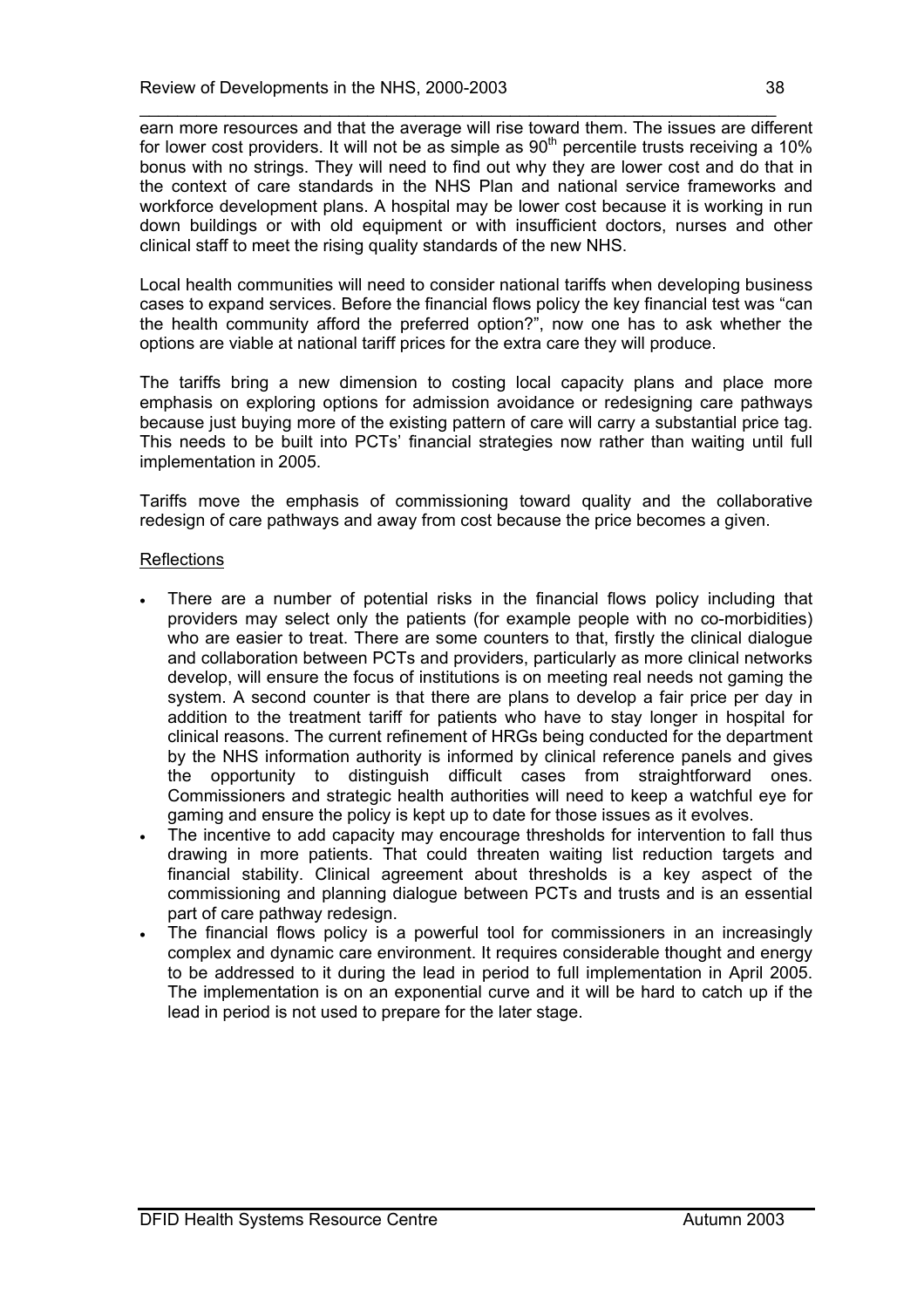#### **9. TACKLING HEALTH INEQUALITIES – BEYOND THE SECTOR WIDE APPROACH**

\_\_\_\_\_\_\_\_\_\_\_\_\_\_\_\_\_\_\_\_\_\_\_\_\_\_\_\_\_\_\_\_\_\_\_\_\_\_\_\_\_\_\_\_\_\_\_\_\_\_\_\_\_\_\_\_\_\_\_\_\_\_\_\_\_\_\_

#### **9.1 Health inequalities**

Health inequalities continue to exist in Britain. 1999 / 2001 figures show that boys / girls in Manchester can expect to live 9½ / 7 fewer years than their contemporaries in North Dorset. The gap in mortality between professional and unskilled manual men has increased almost two and a half times since 1930/2.

#### **9.2 Policy**

In 1998 Sir Donald Acheson led an independent inquiry into Inequalities in health giving a firm foundation of evidence for health inequalities in UK. Then in 1999 saving lives: our healthier nation focused on tackling major killers – cancer, coronary heart disease and stroke, accidents and mental illness. In 2000 the government launched the NHS Plan with its 10-year programme of investment and reform. This was followed in 2002 with a cross-cutting spending review that combined the two national targets of infant mortality and life expectancy. A health inequalities unit has been established in the Department of Health. On 2 July 2003 health secretary John Reid published a 3 year action plan (health inequalities – a programme for action) to tackle health inequalities across England.

#### **9.3 Common themes**

These approaches are common to both health and broader regeneration / neighbourhood renewal strategies and programmes:

- outcome focused
- evidence based
- community involvement / development
- reducing inequalities

#### **9.4 Broader determinants of health**

These are the factors that influence health outcomes and include:

- housing
- environment

• employment

• prevention

community safety

• broader determinants • partnership working

education

#### **9.5 Initiatives to address inequalities in deprived areas**

There are several examples of initiatives that are *additional* to mainstream programmes (which also aim to target inequalities):

**Health-based (Department of Health) Broader programmes (**Office of the deputy prime minister/neighbourhood renewal unit or department for education and skills)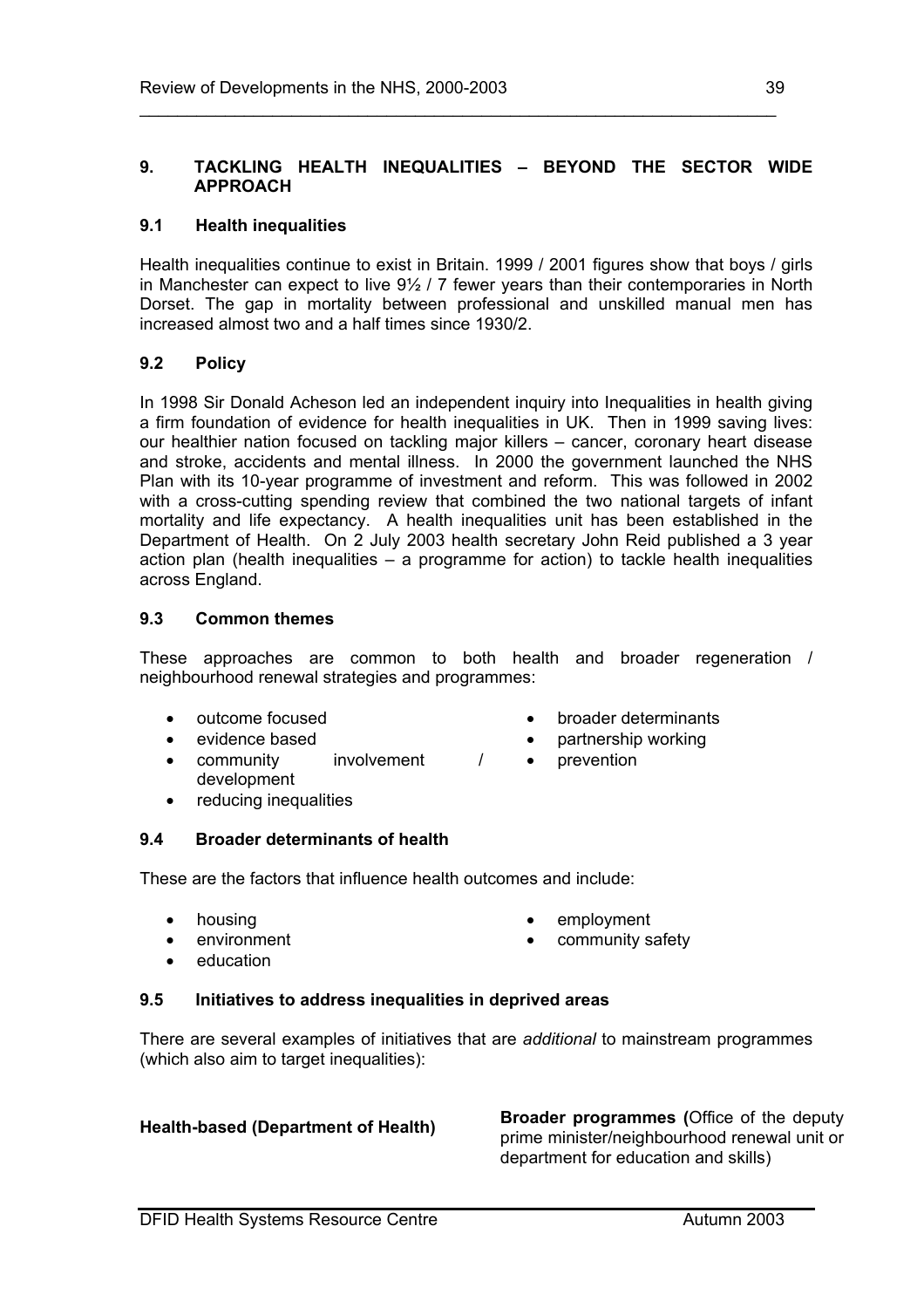- Health Action Zones
- Healthy Living Centres
- involving patients and the public in health local strategic partnerships
- New Deal for Communities (NDC)
- neighbourhood management pathfinders
	-
	- Sure Start / Sure Start Plus / Connexions

### **Health action zones:**

Schemes to provide a framework for the NHS and partners working together to reduce health inequality. They have 3 strategic aims:

\_\_\_\_\_\_\_\_\_\_\_\_\_\_\_\_\_\_\_\_\_\_\_\_\_\_\_\_\_\_\_\_\_\_\_\_\_\_\_\_\_\_\_\_\_\_\_\_\_\_\_\_\_\_\_\_\_\_\_\_\_\_\_\_\_\_\_

- identifying and addressing the public health needs of the local area
- increasing the effectiveness, efficiency and responsiveness of services
- developing partnerships for improving health and services and adding value through creating synergy between the work of different agencies.

#### **Healthy living centres:**

A network of centres across the UK funded by £300 million from the new opportunities fund (national lottery) , set up in 1998.

# **New Deal for Communities:**

Funding programme designed to kick-start regeneration in the poorest areas

# **Local strategic partnerships:**

Partnerships established to strengthen links between health, education, employment and other causes of social exclusion

#### **Sure Start:**

A programme of support for young people in deprived areas. It aims to ensure that all children are ready to learn when they arrive at school. Funding is targeted at  $0 - 3$  year olds and was boosted in the NHS Plan.

#### **New development: Department of Health. Tackling health inequalities: A programme for action**. (July 2003).

This new strategic document sets out the government's plans to tackle health inequalities over the next three years. The overall national public service agreement (PSA) target is

By 2010 to reduce inequalities in health outcomes by 10 per cent as measured by infant mortality and life expectancy at birth.

The programme for action aims to address this through a range of interventions—both health and the broader determinants. The programme is organised around four themes:

- children
- supporting families, mothers and preventing illness and providing effective treatment and care
- 
- engaging communities and individuals addressing underlying determinants of health

#### **Reflections**

• Targeting resources: The current Government is addressing inequalities by focusing resources on the 10% – 20% most deprived areas. It could be argued that this approach has already been taken with developing countries, in that Britain targets the most deprived for resources/development. Current area-based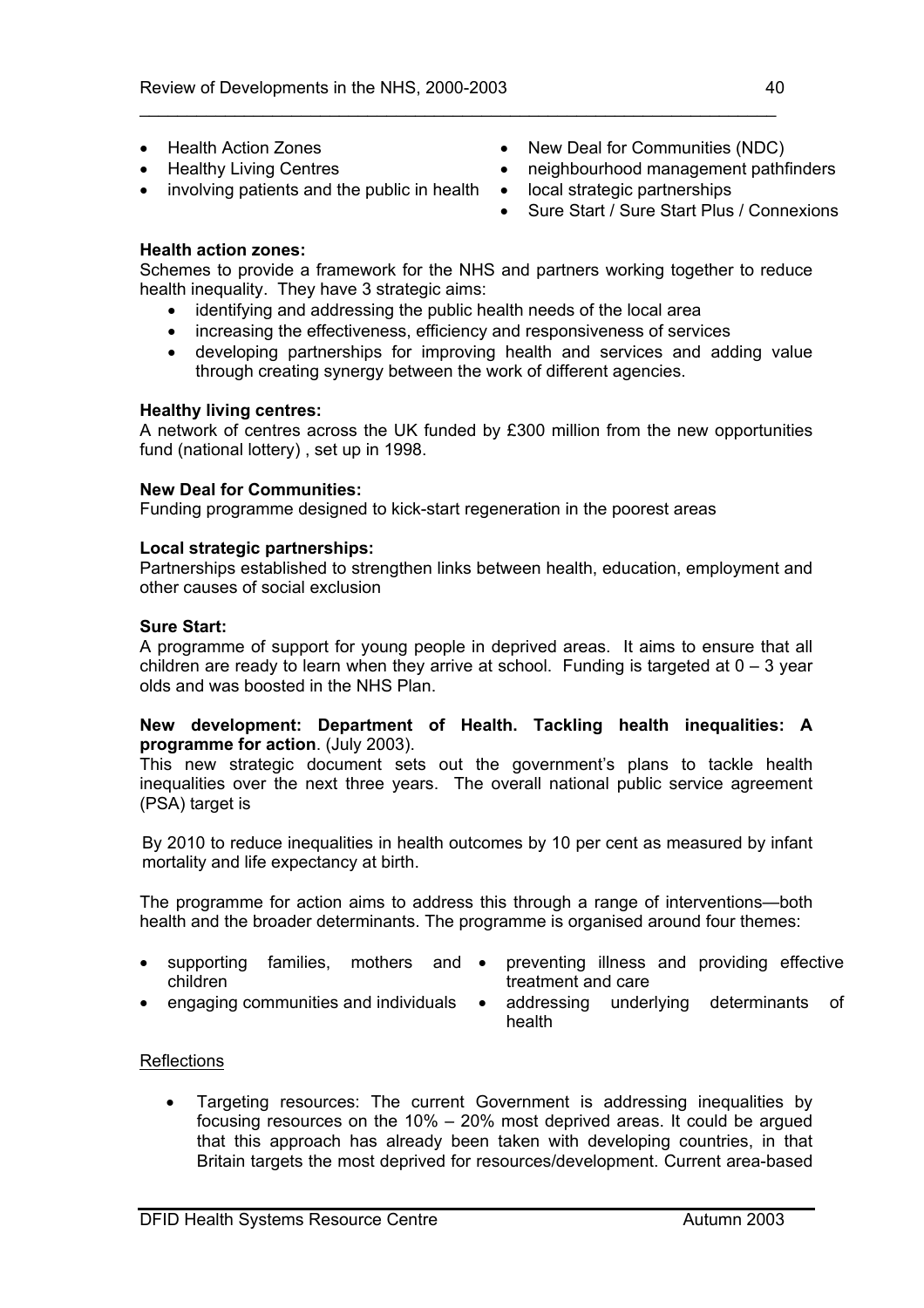\_\_\_\_\_\_\_\_\_\_\_\_\_\_\_\_\_\_\_\_\_\_\_\_\_\_\_\_\_\_\_\_\_\_\_\_\_\_\_\_\_\_\_\_\_\_\_\_\_\_\_\_\_\_\_\_\_\_\_\_\_\_\_\_\_\_\_ targeting in England does not aim for total coverage but prioritises, for example, young people most at risk of teenage pregnancy, STIs, substance misuse (generally coinciding with crime/poor educational attainment).

- Targets/Indicators: Although the use of targets is currently under considerable debate, and there are many complex targets and indicators from all departments, this is the first time that inequality has been so specifically addressed with an aim to reducing the difference between most deprived and most advantaged. As such, it is a welcome development, although one which is evolving and needs refining.
- Partnership: Despite the complexity of cross sector (local authority (housing, social services, education etc)/ health/ police/ NGOs/ private sector /community etc) strategic planning and ongoing management mechanisms, the opportunity to develop and deliver efficient, integrated, 'joined up', strategically planned approaches and services has been broadly welcomed by all sectors. For example, there has been widespread take-up of local strategic partnerships, well beyond those required in the 88 Neighbourhood Renewal areas. Key issues include recognising and developing partnership working skills including communication, ensuring sufficient time for processes, having the right partners involved, dealing with historical mistrust and misunderstanding, celebrating and publicising success.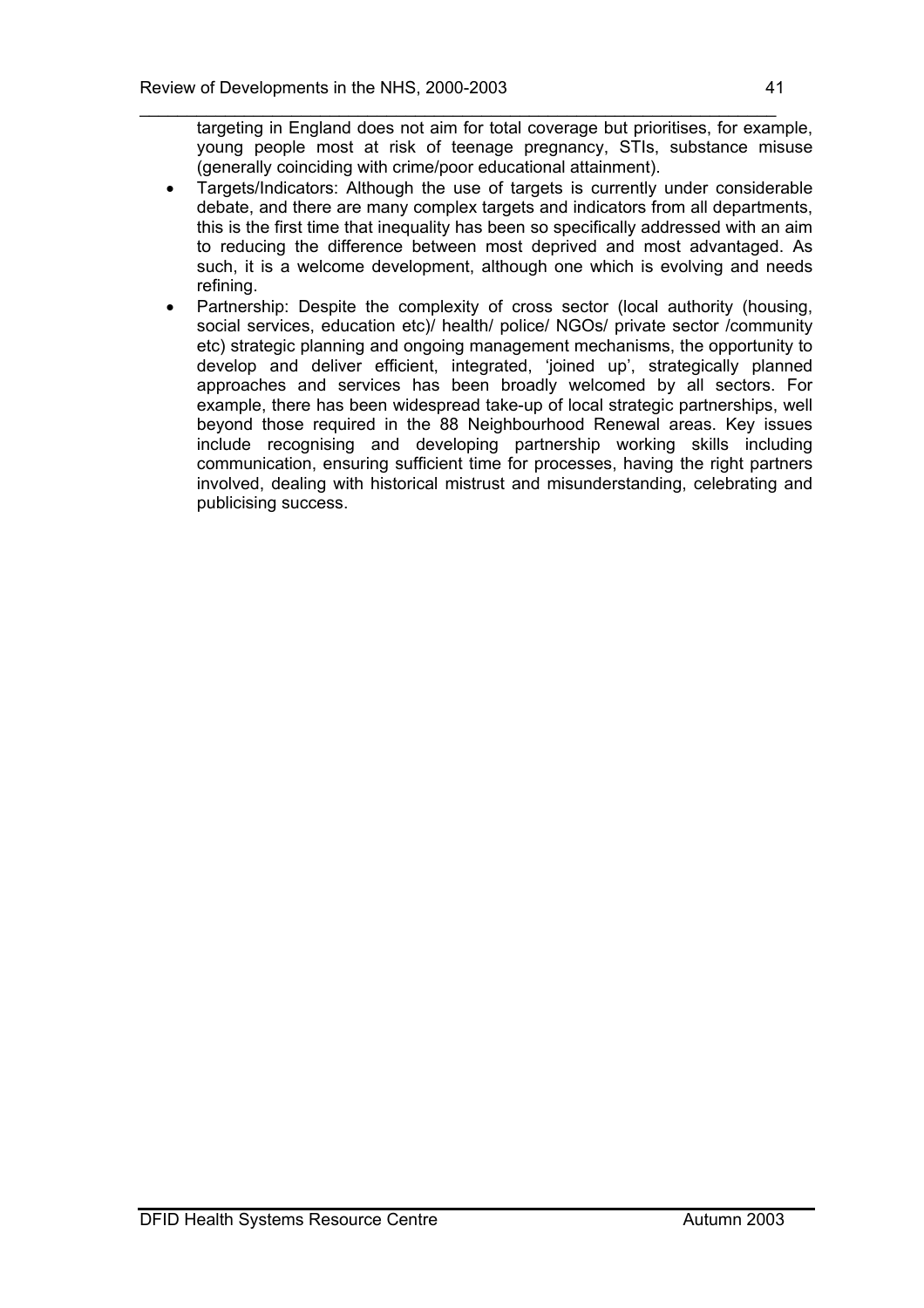### **KEY DOCUMENTS**

"The NHS Plan", July 2000, Department of Health (DoH)

"HR in the NHS Plan: More staff working differently"*,* July 2002*,* DoH

"Raising Standards – Improving Performance in the NHS"*,* May 2003*,* DoH

"Reforming NHS Financial Flows : Introducing Payment by Results"*,* October 2002*,* DoH

"Payment by Results Consultation : Preparing for 2005"*,* August 2003*,* DoH

"Improvement, Expansion and Reform : The Next Three Years", DoH

"Working Together – Learning Together : A Framework for Lifelong Learning for the NHS", November 2001, DoH

"Delivering the NHS Plan – next steps on investment, next steps on reform", 2002, DoH

"Governing the NHS : A guide for NHS Boards"

"Unfinished Business"

"Agenda for Change"

The Cadbury Report Committee on the Financial Aspects of Corporate Governance 1992

Summary of the Nolan Committee's First Report on Standards in Public Life (HMSO)

NHS Confederation Briefing Number 81 "The Higgs Report into the role of non-executive directors"

NHS Confederation Briefing Number 75 "NHS Foundation Trusts"

NHS Confederation Report on the role of the non-executive director in the NHS (Feb 2001)

Health and Neighbourhood Renewal: Guidance from the Department of Health and the Neighbourhood Renewal Unit (2002) (www.doh.gov.uk/healthinequalities): Useful tool for health and non-health practitioners for addressing health issues. Covers background information, targets, health impact assessments, health improvement programmes etc.

#### **WEBSITES**

 http://www.nhsconfed.org/England/ NHS Confederation website

http://www.doh.gov.uk/nhsfinancialreforms NHS Financial Reforms

http://www.doh.gov.uk/nsf/ National Service Frameworks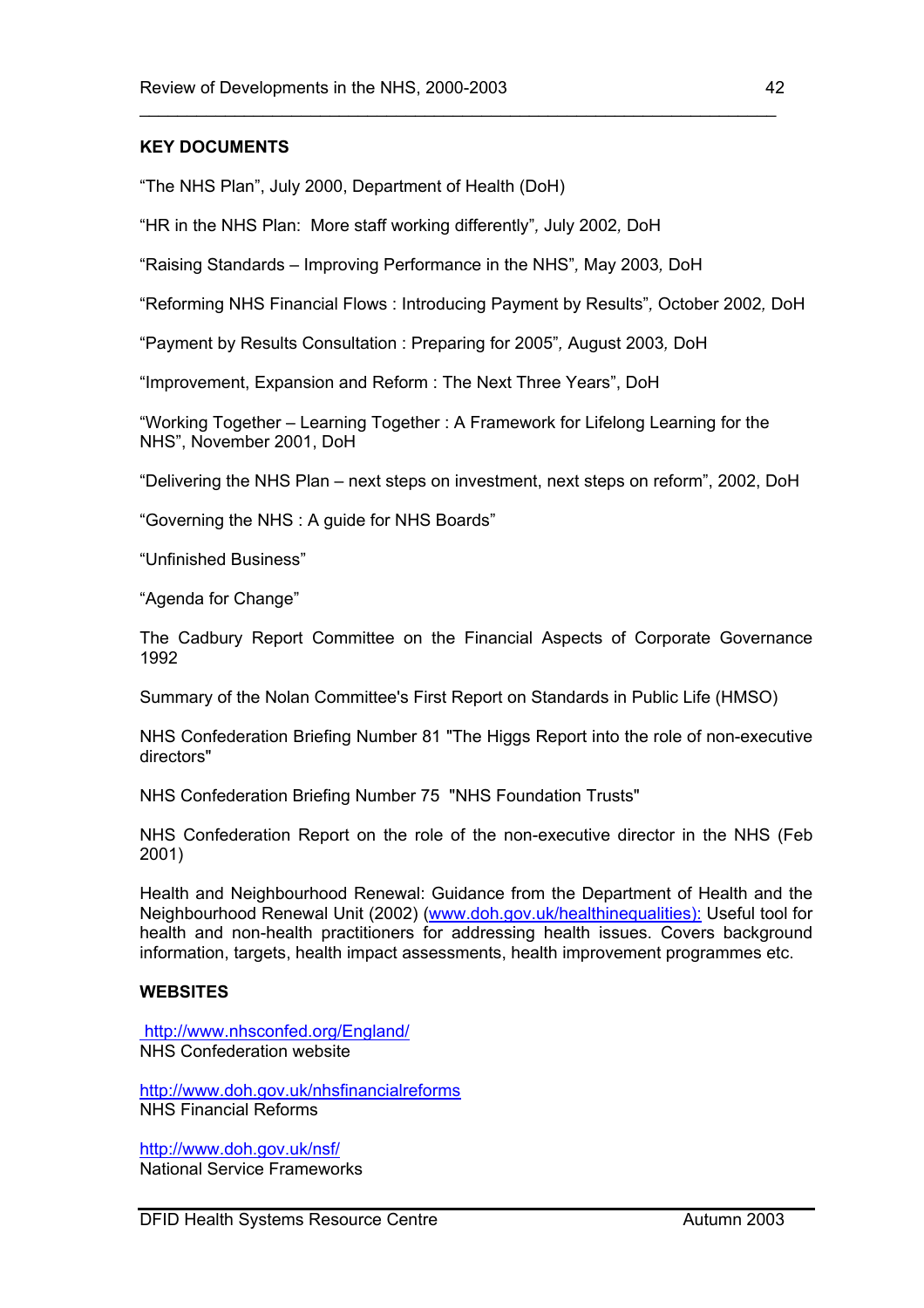http://www.chi.gov.uk/ Commission for Health Improvement website

http://www.doh.gov.uk/nhs.htm NHS General website

http://www.doh.gov.uk/newnhs/consdoc/exe02.htm NHS Performance

http://www.doh.gov.uk/newnhs/quality.htm NHS Quality

www.doh.gov.uk/healthinequalities

DH website setting out policy on health inequalities, includes targets, indicators, documents

\_\_\_\_\_\_\_\_\_\_\_\_\_\_\_\_\_\_\_\_\_\_\_\_\_\_\_\_\_\_\_\_\_\_\_\_\_\_\_\_\_\_\_\_\_\_\_\_\_\_\_\_\_\_\_\_\_\_\_\_\_\_\_\_\_\_\_

www.doh.gov.uk/healthinequalities/programmeforaction Tackling Health Inequalities: A programme for Action

www.doh.gov.uk/involvingpatients/ DH website on involving patients and the public in NHS services

www.healthaction.nhs.uk/

website on Health Action Zone activities and evidence base for work on health **inequalities** 

www.hda-online.org.uk/ Health Development Agency. Covers a wide range of health issues

www.renewal.net

On-line guide of what works in neighbourhood renewal

www.neighbourhood.gov.uk

Neighbourhood Renewal Unit's website. Includes publications, guidance, glossary, news

www.connexions.gov.uk/: Department of Education and Skills' Connexions website for integrated services for young people

www.doh.gov.uk/ypdpilot information on Department of Health's holistic programme for addressing teenage pregnancy, substance misuse, low educational attainment etc in atrisk young people

www.bmj.com British Medical Journal online

www.hsj.co.uk Health Services Journal online

www.nhsuniversity.nhs.uk/learn NHS University

www.doh.gov.uk/gmscontract GP Contract

www.nhs.uk/thenhsexplained Basic information about the NHS

www.doh.gov.uk/consultantframework Consultant Contract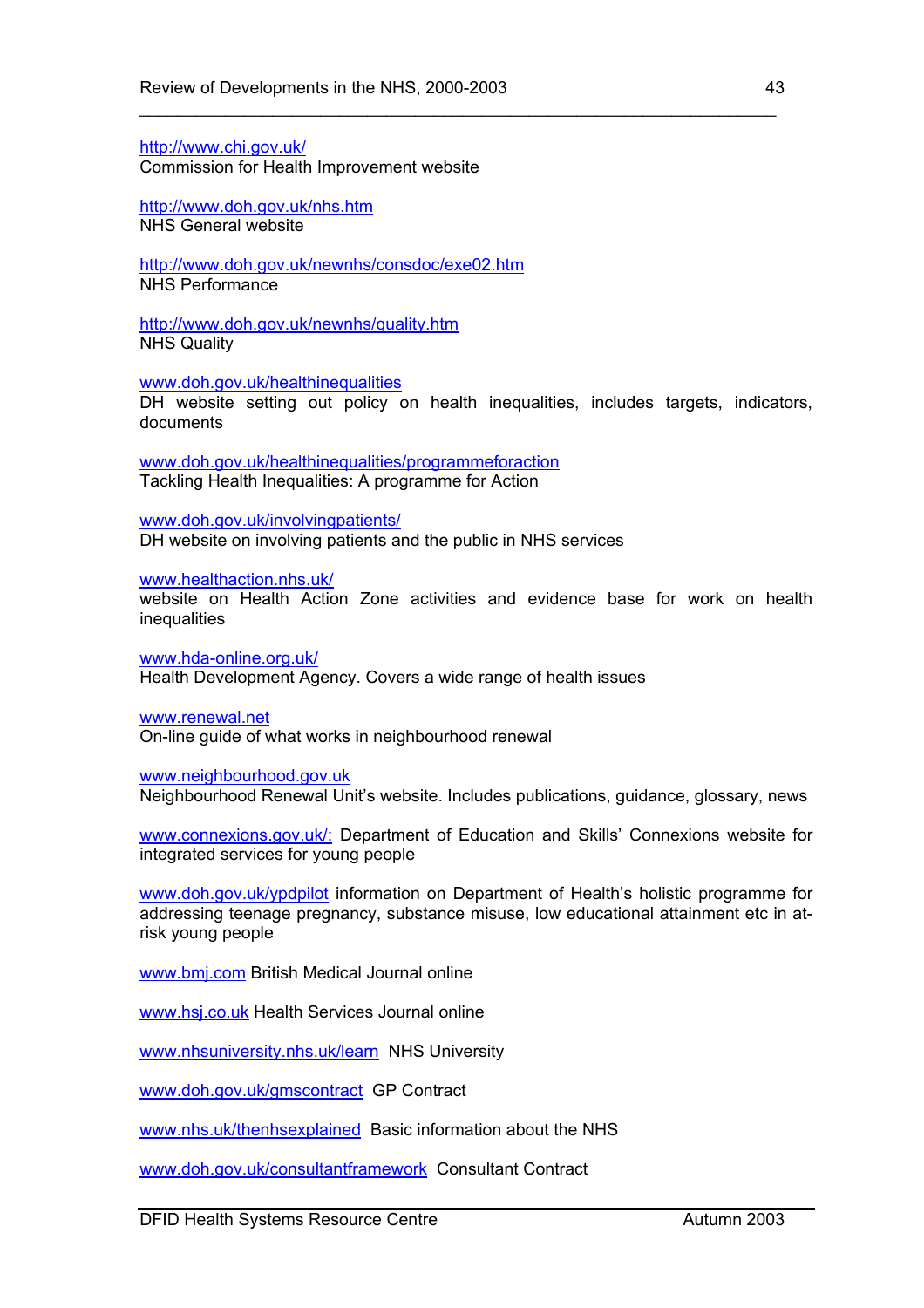www.doh.gov.uk/pricare/gp-specialinterests GPs with special interests

\_\_\_\_\_\_\_\_\_\_\_\_\_\_\_\_\_\_\_\_\_\_\_\_\_\_\_\_\_\_\_\_\_\_\_\_\_\_\_\_\_\_\_\_\_\_\_\_\_\_\_\_\_\_\_\_\_\_\_\_\_\_\_\_\_\_\_

www.nhsdirect.nhs.uk NHS Direct

www.doh.gov.uk/raisingstandardsnhs Raising standards in NHS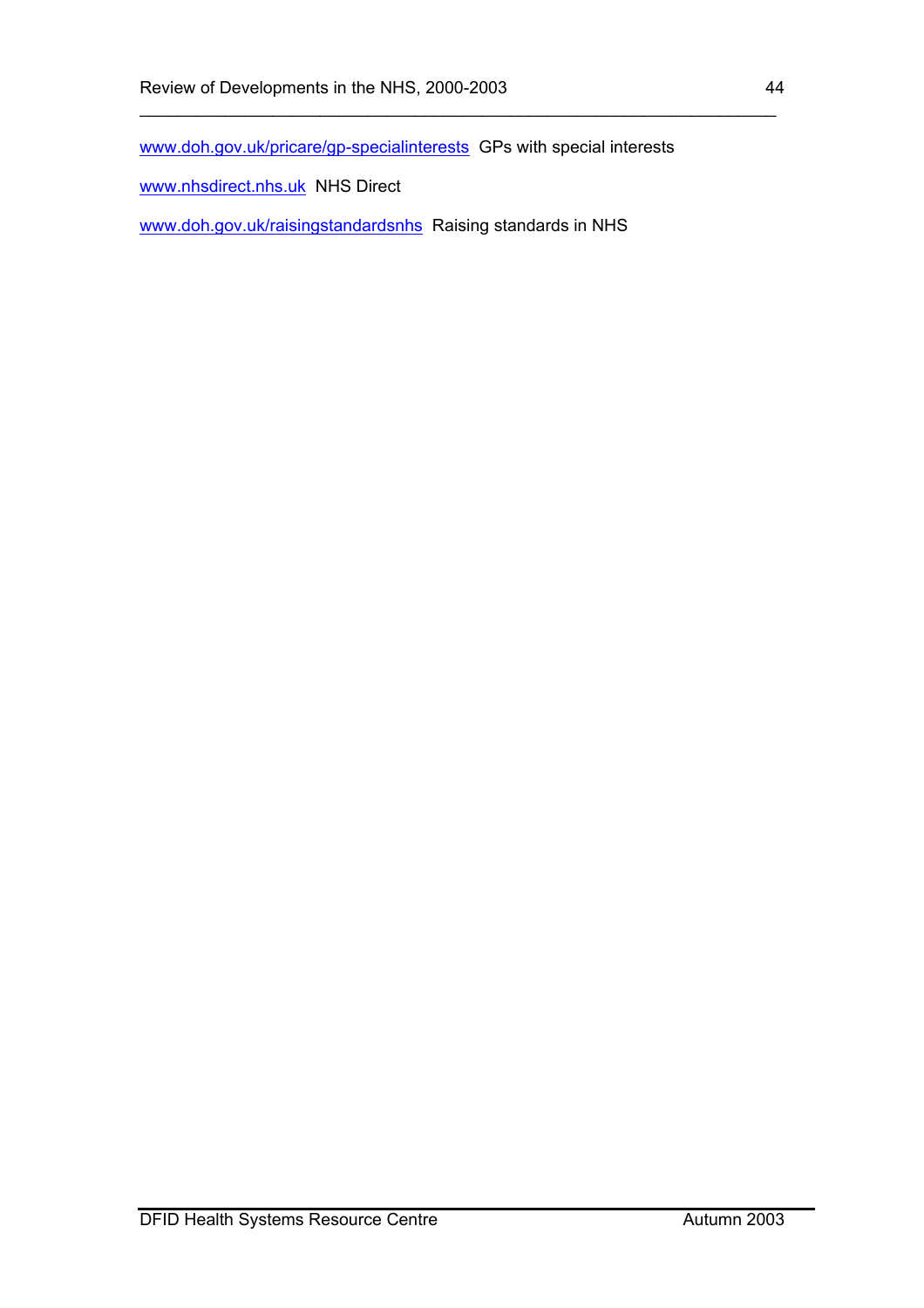# **Annex 1 - Glossary and short description of various NHS Institutions**

#### **Commission for Health Improvement (CHI) / Commission for Healthcare Audit and Ispection (CHAI)**

\_\_\_\_\_\_\_\_\_\_\_\_\_\_\_\_\_\_\_\_\_\_\_\_\_\_\_\_\_\_\_\_\_\_\_\_\_\_\_\_\_\_\_\_\_\_\_\_\_\_\_\_\_\_\_\_\_\_\_\_\_\_\_\_\_\_\_

The Cmmission for Halth Iprovement (CHI) is responsible for monitoring and reviewing how the NHS delivers the national standards and national service frameworks set by NICE and the Department of Health through clinical governance reviews. They publicly identify where improvements are required, share good practice and help the NHS raise standards of patient care.

Legislation is currently passing through Parliament that will change CHI into the Commission for Healthcare Audit and Inspection (CHAI). CHAI will take on the functions of CHI, the national care standards commission (for voluntary and private health care), and the audit commission (in terms of national studies of efficiency, effectiveness and economy of healthcare). CHAI is also expected to take over the functions of the mental health act commission in future. In addition to these CHAI will also provide an independent assessment of complaints, assess current arrangements to promote public health and act as the leading inspectorate in relation to healthcare.

#### **National Institute for Clinical Excellence (NICE)**

The National Institute for Clinical Excellence (NICE) was established in 1999. As part of the NHS its role is to give guidance on "best practice" in England and Wales. This guidance covers health technologies including medicines, medical devises, diagnostic techniques and procedures) and clinical management of specific conditions. NICE guidance helps health professionals to provide more effective treatments. Before recommendations are finalised professional and patient groups likely to be affected by changes or new guidance are consulted before finalised. Topics for NICE are selected by the Department of Health and the Welsh Assembly Government although there is a website being piloted where public, health professionals, managers and other stakeholders can make suggestions. On average clinical guidelines take 2 years to develop and technology appraisals 12-14 months. Once NICE guidance is published they are expected to be implemented by health professionals. NHS organisations must budget to ensure that they have adequate resources and facilities to implement new NICE guidance that comes out. All guidance is published on NICE's website.

#### **NHS Bank**

In May 2002 health secretary, Alan Milburn, confirmed the government's commitment outlined in *Delivering the NHS Plan* to establishing an NHS Bank by announcing the initial allocation of £100million towards the project. The bank will initially be established in shadow form with a board of governors from the NHS. Once fully established the bank will provide risk reserves for primary care trusts and overdraft facilities for NHS trusts. The bank may also be more involved in financing NHS capital investment and ensuring that decisions about capital investment are taken nearer the NHS frontline in future than in Whitehall.

#### **NHS Modernisation Agency**

Created in April 2001 this agency works closely with strategic health authorities to modernise services and develop leadership across all sectors of the NHS – primary care trusts, acute trusts, ambulance and mental health trusts. So far the agency has made a difference to healthcare by ensuring faster access to GPs, supporting zero start trusts through a programme of action, ensuring all hospitals are now in one of 29 critical care networks, patients choice agenda is strengthened, increasing numbers of patients benefiting from collaboration action on cancer. Currently initiatives include working to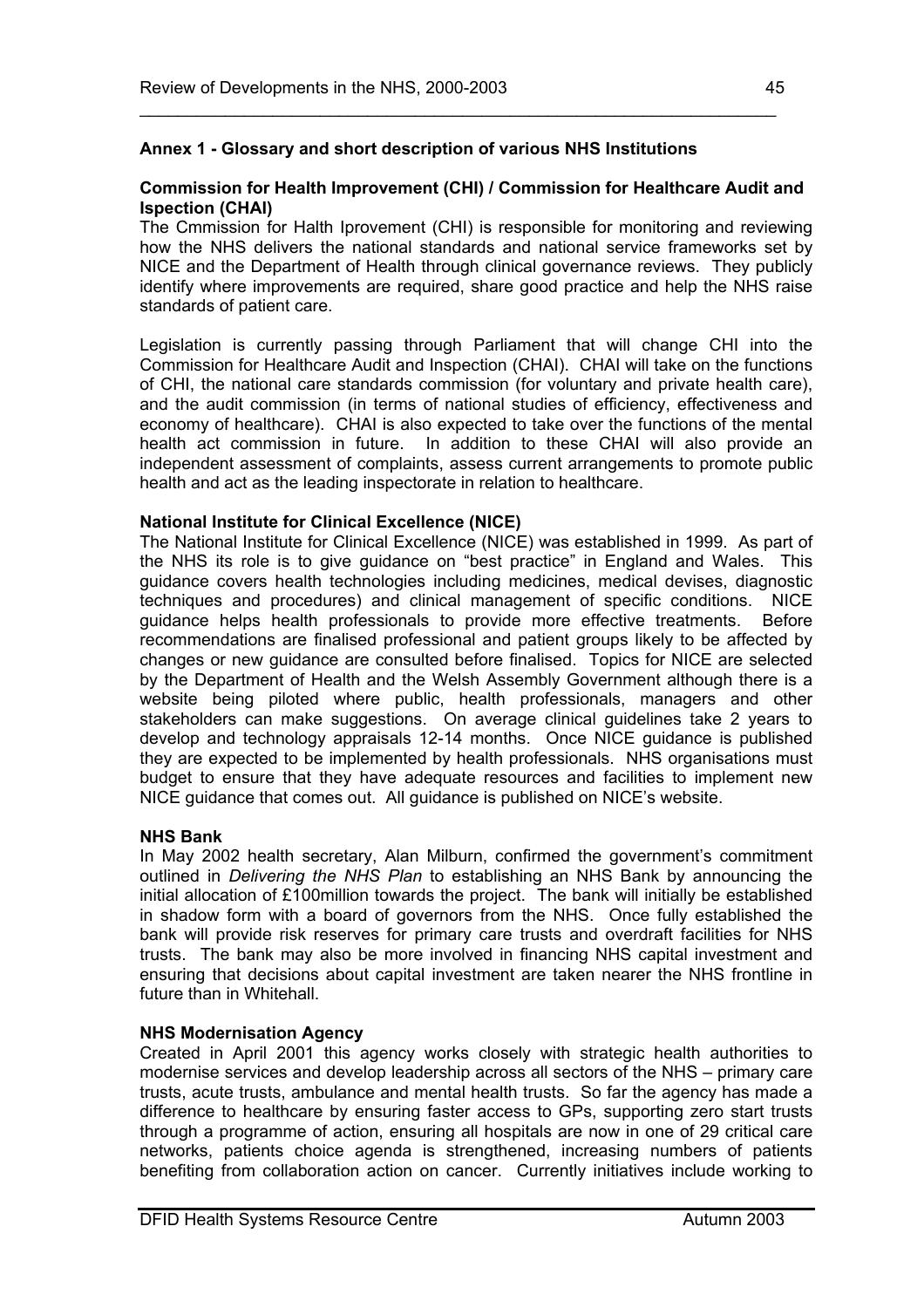\_\_\_\_\_\_\_\_\_\_\_\_\_\_\_\_\_\_\_\_\_\_\_\_\_\_\_\_\_\_\_\_\_\_\_\_\_\_\_\_\_\_\_\_\_\_\_\_\_\_\_\_\_\_\_\_\_\_\_\_\_\_\_\_\_\_\_ support the implementation of the new NHS pay system, the new consultant contract, retention and recruitment of staff and working time directive for doctors in training.

# **Responsibilities:**

- expand its contribution to supporting implementation of policy in access, booking and choice across heath systems including a new Hospital Improvement Partnership
- support a range of primary care development initiatives targeted at access; clinical practice; PCT development; service reconfiguration and enhance primary care and intermediate services
- expand its contribution to workforce development linking support for job and role redesign, pay modernisation, and the new incentives for GPs and consultants
- provide leadership development for individuals, teams and organisations and support for career development and succession planning through the leadership centre
- promote the service changes made possible through IT
- support evidence based clinical practice
- drive innovation and build effective partnerships to spread knowledge across the **NHS**
- develop strategic links with similar improvement and modernisation bodies in local government and social care
- provide customised support to the most challenged organisations in collaboration with strategic health authorities

# **NHS University (NHSU)**

The NHS University is envisioned as a 'corporate university' working with NHS staff, patient carers and anyone involved in social care to develop skills and aptitudes to the tailored needs of individuals. It will be the largest university in the world for training and education. Using both electronic and distance learning techniques the university will be both a physical and virtual institution and will offer training and courses to every member of staff within the NHS both medical and non-medical. The university is to be launched in autumn 2004 as a special health authority. The aim is that by 2010 the NHSU will be one of the first chartered corporate universities. It will not compete with existing medical schools/universities that provide pre-registration training but does hope to offer post qualifying and professional development training. Non medical courses will also be offered which include basic literacy, numeracy, language skills, communication techniques, etc.

# **The Patient Advice and Liaison Service (PALS)**

The Patient Advice and Liaison Service (PALS) is a new and confidential service that has been created to help patients, their families and carers, to find answers to questions or concerns regarding the care or treatment they receive from all NHS services. It is also aimed to be a powerful lever for change and improvement. The NHS Plan is committed to establishing PALS in every NHS trust.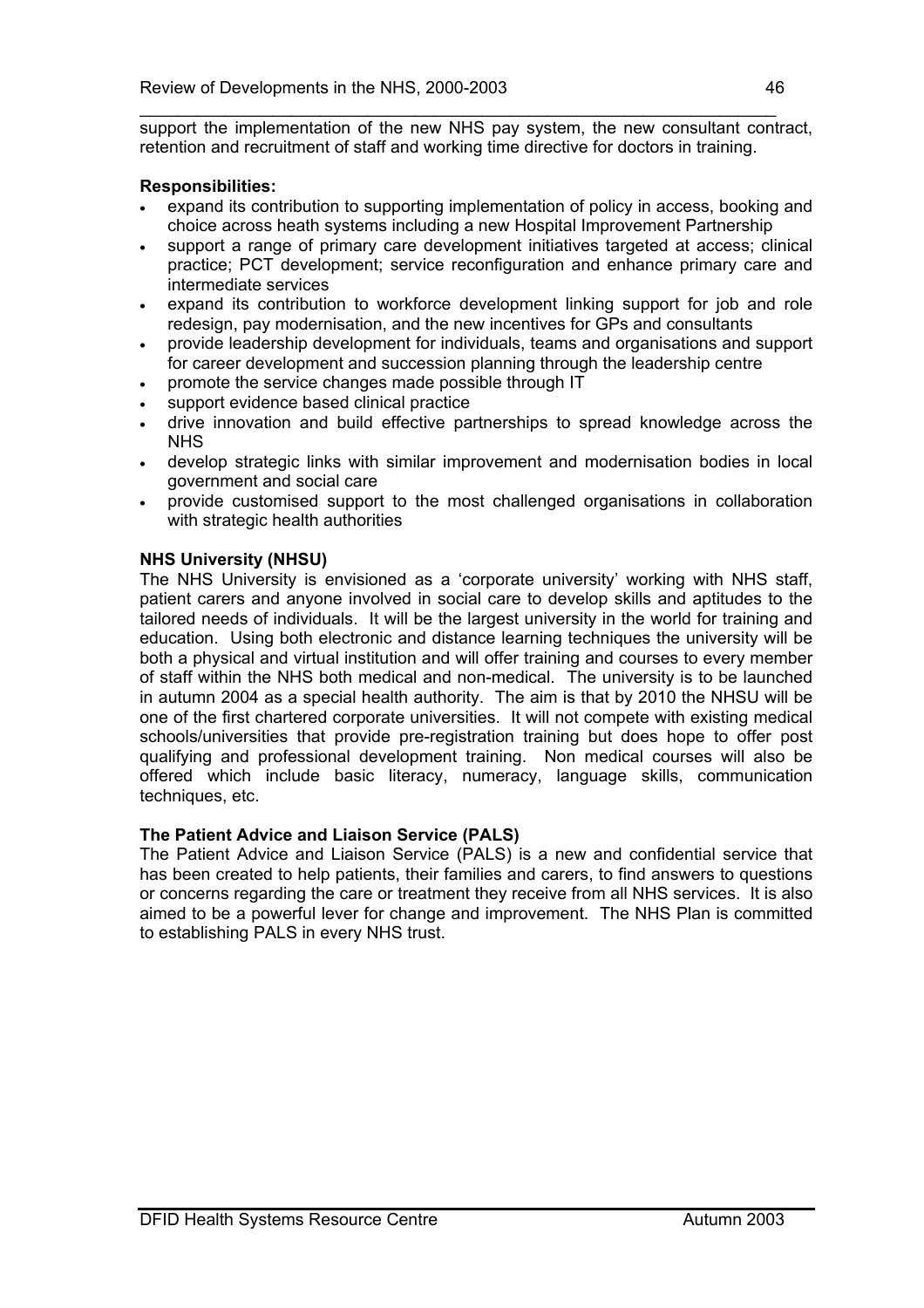# **Annex 2 – Foundation hospitals**

#### **What are they?**

In 2002, health secretary, Alan Milburn, set out plans for a new initiative to release the best performing hospitals from Whitehall control. These "foundation hospitals" would be created as separate legal entities and be given greater autonomy. They would be nonprofit public interest companies, limited by guarantee and independent of Whitehall.

\_\_\_\_\_\_\_\_\_\_\_\_\_\_\_\_\_\_\_\_\_\_\_\_\_\_\_\_\_\_\_\_\_\_\_\_\_\_\_\_\_\_\_\_\_\_\_\_\_\_\_\_\_\_\_\_\_\_\_\_\_\_\_\_\_\_\_

#### **Which hospitals can become foundation hospitals?**

Any hospital achieving a 3 star rating would be eligible to apply for foundation status. There will no cap on numbers of foundation hospitals and the aim is to have all hospitals at foundation status within 4–5 years with the NHS improvement programme assisting every NHS hospital to achieve this. The government does not see this as a form of elitism but a way of ensuring equity.

#### **How will they be made up?**

Foundation hospitals will have "stakeholder councils" comprised of patients, NHS staff, representatives of PCTs, NHS purchasers, patients, locally elected residents. From this a management board will be appointed.

#### **Accountability**

Foundation hospitals would be accountable to PCTs and other commissioners through agreements and cash for performance contracts. However there is still confusion over this issue and concerns have been raised to ensure that foundation hospitals do not end up with more bureaucracy than before their changed status.

#### **Inspection**

Foundation hospitals, having reached a certain standard, will only need to be inspected and rated by CHAI every 4 years. There is anxiety that this is too long a period to allow possible failing standards to go without being checked.

#### **Human Resources**

One major area of contention is human resources. Capacity in the NHS is already stretched. There are initiatives underway to develop national pay flexibilities within the NHS however foundation hospitals will have the power to pay extra on top to attract the 'best' staff. Although Whitehall have stated this will be allowed as long as this "does not undermine the ability of other providers in the local health economy to meet their NHS obligations." Concerns have been raised by the NHS and others to urge the government to monitor the impact of these reforms on staffing levels.

#### **Finance**

Foundation hospitals will have access to new initiatives to access finance for capital investment eg. go the money markets, private sector. They can sell land and use it to invest in new services.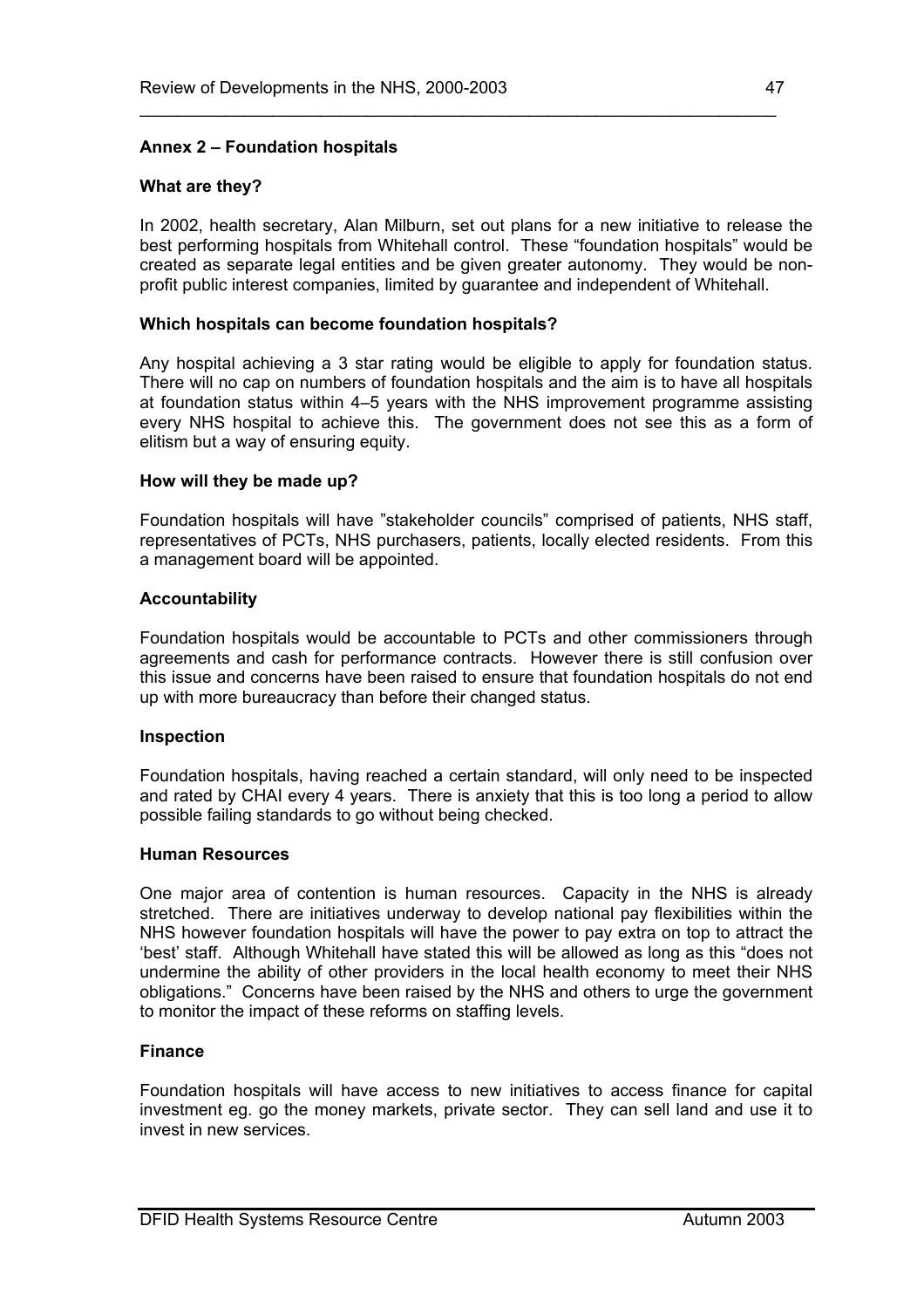\_\_\_\_\_\_\_\_\_\_\_\_\_\_\_\_\_\_\_\_\_\_\_\_\_\_\_\_\_\_\_\_\_\_\_\_\_\_\_\_\_\_\_\_\_\_\_\_\_\_\_\_\_\_\_\_\_\_\_\_\_\_\_\_\_\_\_ Although they will be able to borrow privately the regulator will decide the limit of borrowing any hospital can take. In addition their assets will be "locked" and cannot be used as security if the hospital fails.

Foundation trusts will be able to borrow from the NHS Bank. There is an incentive to trusts to become specialised as the more they invest – the better the value. However developing centres of excellence such as these could lead to less patient choice.

# **Private v. NHS patients**

It will state in the licences of foundation hospitals that their primary purpose is to treat NHS patients. Private patients will be allowed but any income from private work will be capped at the level it is at when the hospital becomes a foundation hospital. This could provide an incentive for hospitals in the running for foundation status to increase their private patient numbers during this period possibly to the detriment of NHS patients. After they have achieved foundation status any increase in private patient numbers would need to be cleared by the regulator.

# **Failure**

If a foundation hospital fails the regulator can replace the board and chief executive or another foundation hospital can take it over. In this case the assets become property of secretary of state. The treasury would be responsible for repaying the debts. There are concerns that failing hospitals are actually the ones that need more flexibility and resources to improve when it will be foundation hospitals who have these.

# **Reflections**

- Although it could be seen as a good opportunity to escape from Whitehall control sceptics worry that this could be privatisation of the NHS by the back door. However the government states this is not privatisation but a form of public ownership – giving the public more control over their health care with the aim of binding hospitals closer to the communities in which they work.
- Others worry it will end up a 2-tier NHS foundation hospitals and the rest, where the rest will struggle to attract and keep staff, improve services and investment with only those patients living near, or pressing for referrals to, foundation hospitals getting a better class of service.
- This emphasis on particular institutions is also questioned should the focus not be changing instead to networks eg. a foundation cancer network?
- If it all goes wrong it will not be easy to change the system back again. Caution is urged to push all NHS trusts to foundation status in the next few years. The policy should be tried and evaluated with a select few hospitals before being rolled out NHS wide.
- Many fear that foundation hospitals will just increase competition for staff and patients within the NHS, increase health inequalities and ultimately widen the gap between good and poor performing hospitals.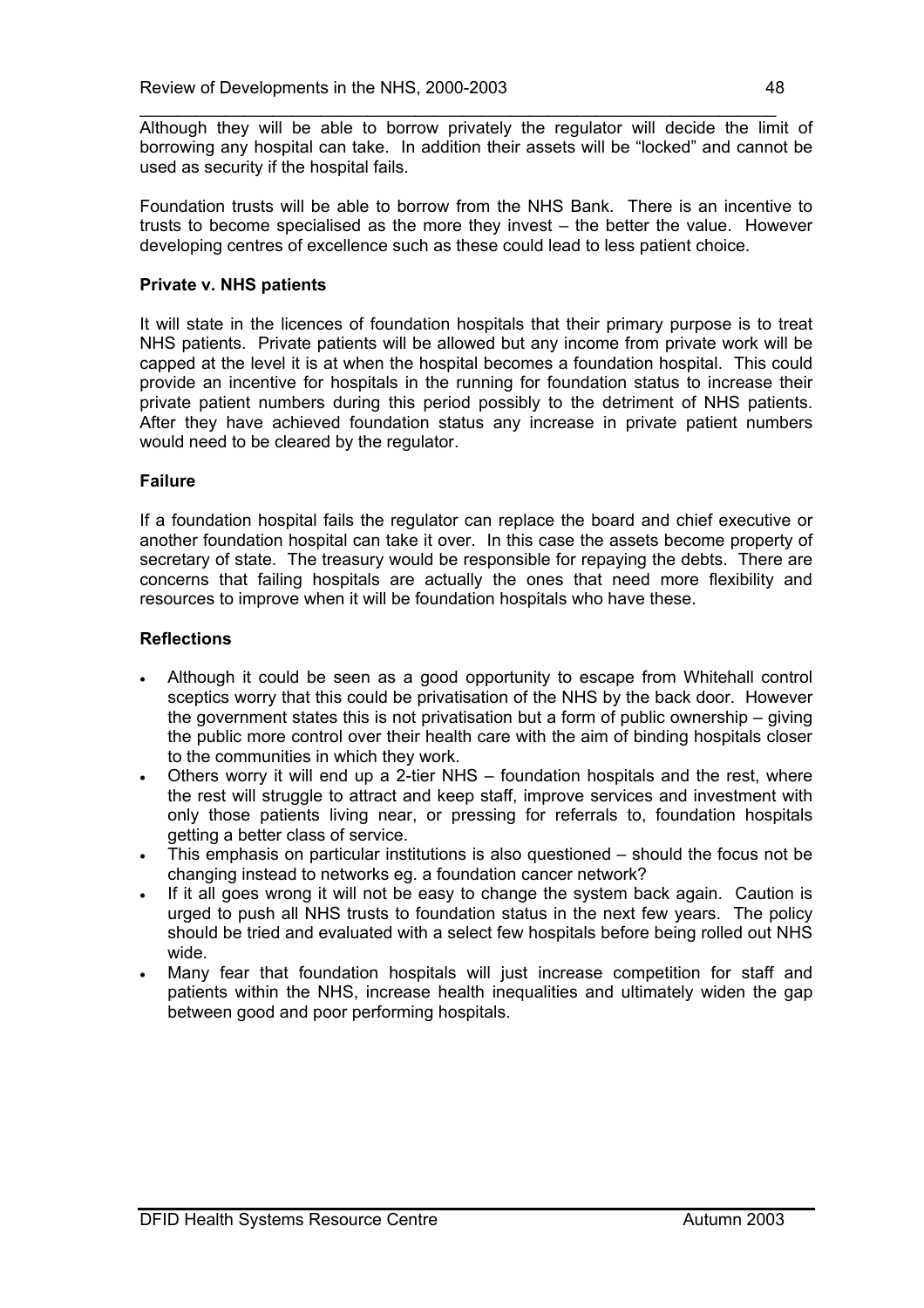# **Annex 3 – Performance targets**

Performance targets were set out for the first time for a three year period in the priorities and planning framework for 2003 – 2006 "improvement, expansion and reform: the next 3 years" published in September 2002. This outlined the progress required towards realising the vision of the NHS Plan. Previously planning had been undertaken annually.

\_\_\_\_\_\_\_\_\_\_\_\_\_\_\_\_\_\_\_\_\_\_\_\_\_\_\_\_\_\_\_\_\_\_\_\_\_\_\_\_\_\_\_\_\_\_\_\_\_\_\_\_\_\_\_\_\_\_\_\_\_\_\_\_\_\_\_

The priorities for the 3-year period are based on the Department of Health's public service agreement:

### o **improve service standards**

- $\circ$  reduce the maximum wait for an outpatient appointment to 3 months and the maximum wait for inpatient treatment to 6 months by the end of 2005, and achieve progressive further cuts with the aim of reducing the maximum inpatient and day case waiting time to 3 months by 2008
- $\circ$  reduce to four hours the maximum wait in A and E from arrival to admission, transfer or discharge, by the end of 2004; and reduce the proportion waiting over one hour
- o guarantee access to a primary care professional within 24 hours and to a primary care doctor within 48 hours from 2004
- o ensure that by the end of 2005 every hospital appointment will be booked for the convenience of the patient, making it easier for patients and their GPs to choose the hospital and consultant that best meets their needs
- $\circ$  enhance accountability to patients and the public and secure sustained national improvements in patient experience as measured by independently validated surveys

### o **improve health and social care outcomes for everyone**

- $\circ$  reduce substantially the mortality rates from the major killer diseases by 2010: from heart disease by at least 40 % in people under 75; from cancer by at least 20% in people under 75
- $\circ$  improve life outcomes of adults and children with mental health problems through year on year improvements in access to crisis and CAMHS services, and reduce the mortality rate from suicide and undetermined injury by at least 20% by 2010
- $\circ$  improve the quality of life and independence of older people so that they can live at home wherever possible, by increasing by March 2006 the number of those supported intensively to live at home to 30 % of the total being supported by social services at home or in residential care
- $\circ$  improve life chances for children, including by:
	- improving the level of education, training and employment outcomes for care leavers aged 19, so that levels for this group are at least 75% of those achieved by all young people in the same area, and at least 15% of children in care attain five good GCSEs by 2004. (The government will review this target in the light of a Social Exclusion Unit study on improving the educational attainment of children in care.)
	- narrowing the gap between the proportions of children in care and their peers who are cautioned or convicted; and
	- reducing the under-18 conception rate by 50% by 2010
- $\circ$  increase the participation of problem drug users in drug treatment programmes by 55% by 2004 and by 100% by 2008, and increase year on year the proportion of users successfully sustaining or completing treatment programmes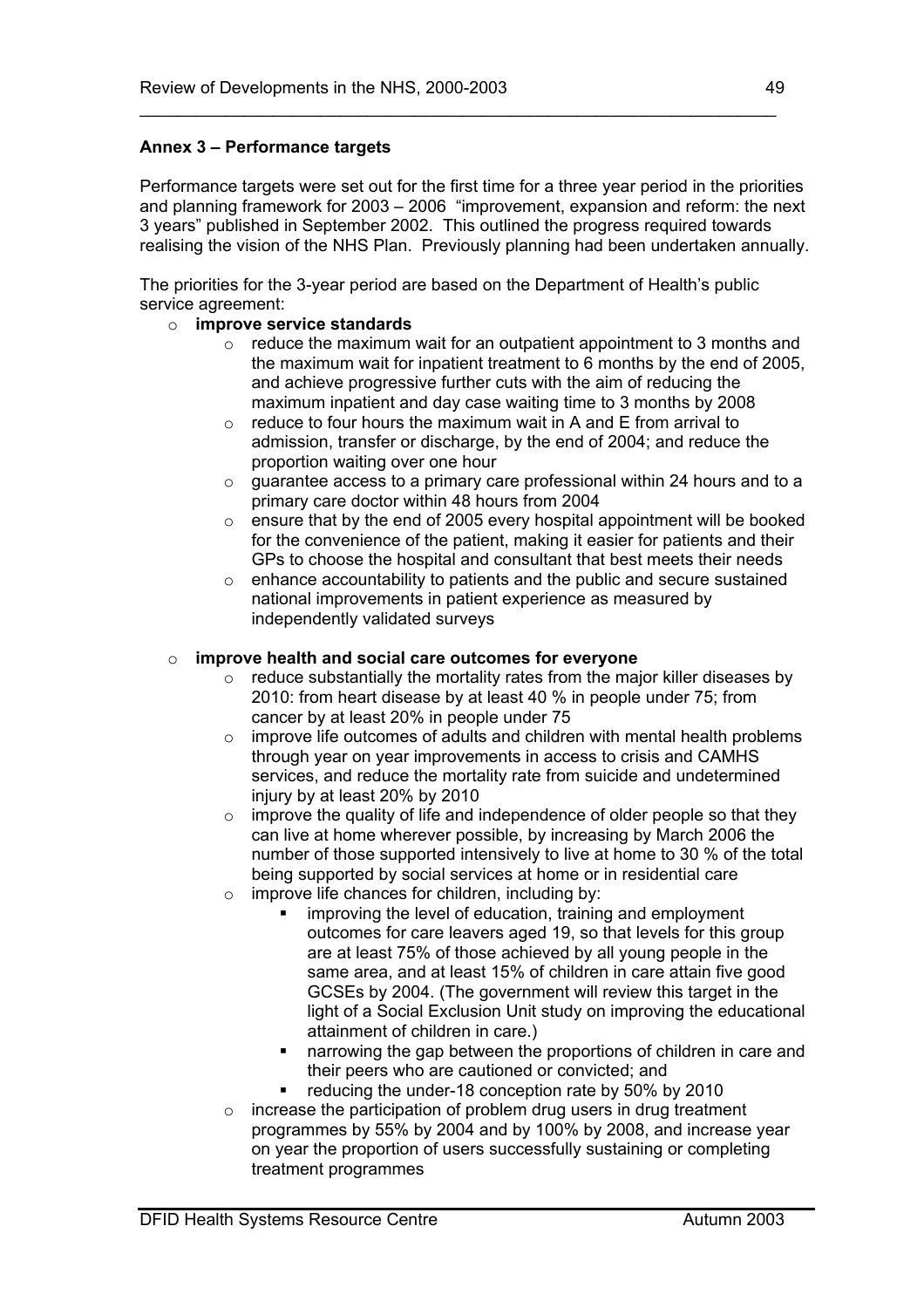$\circ$  by 2010 reduce inequalities in health outcomes by 10% as measured by infant mortality and life expectancy at birth

\_\_\_\_\_\_\_\_\_\_\_\_\_\_\_\_\_\_\_\_\_\_\_\_\_\_\_\_\_\_\_\_\_\_\_\_\_\_\_\_\_\_\_\_\_\_\_\_\_\_\_\_\_\_\_\_\_\_\_\_\_\_\_\_\_\_\_

# o **improve value for money**

o value for money in the NHS and personal social services will improve by at least 2% per annum, with annual improvements of 1% in both cost efficiency and service effectiveness.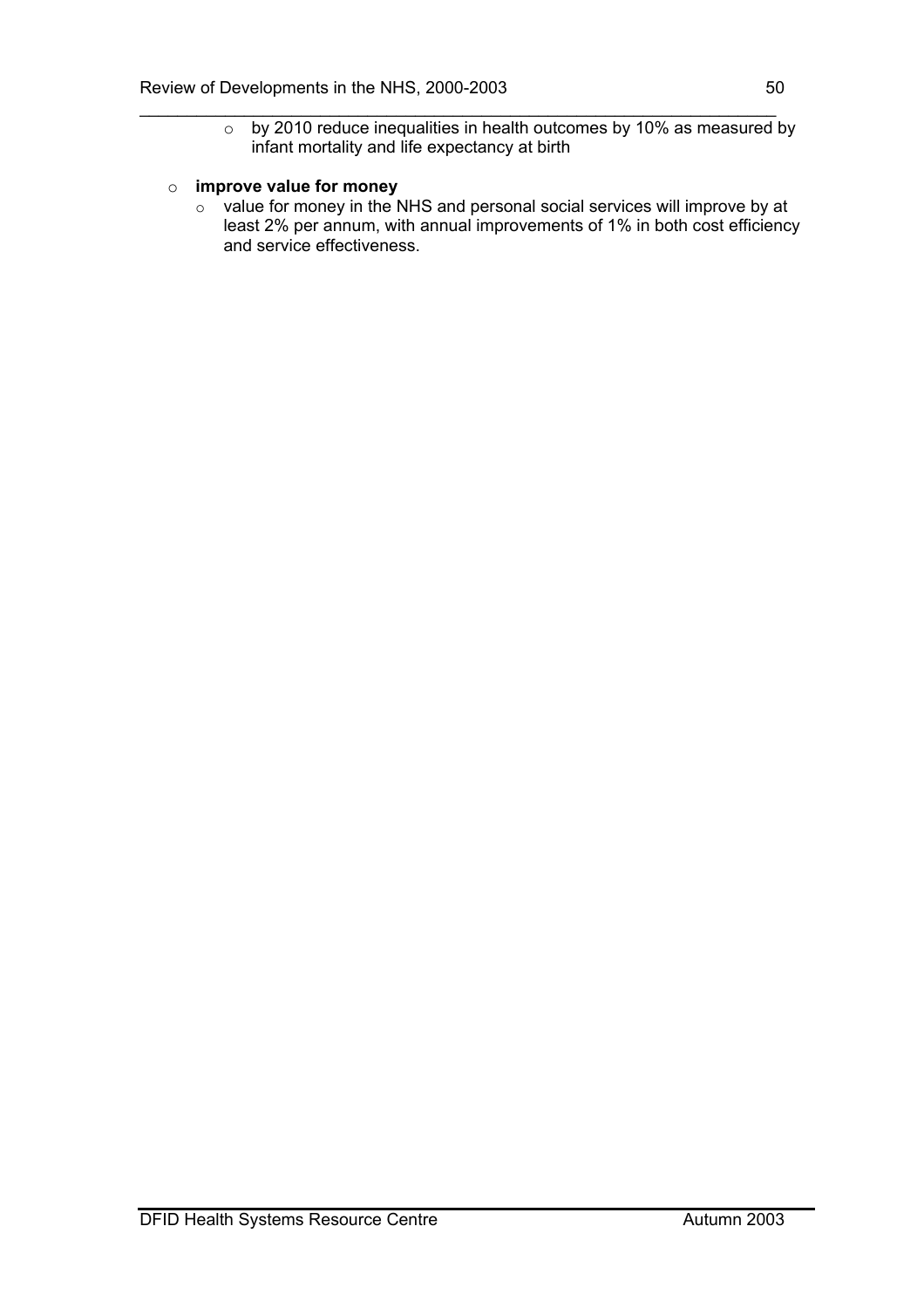#### **Annex 4 - Human resources**

Achieving the programme of change underway following the NHS Plan is dependent on staff - nearly fifty commitments in the plan are workforce led. There are 2 key objectives:

\_\_\_\_\_\_\_\_\_\_\_\_\_\_\_\_\_\_\_\_\_\_\_\_\_\_\_\_\_\_\_\_\_\_\_\_\_\_\_\_\_\_\_\_\_\_\_\_\_\_\_\_\_\_\_\_\_\_\_\_\_\_\_\_\_\_\_

- major expansion in staff numbers (more staff)
- a major redesign of jobs (working differently)

The programme of change to deliver more staff working differently is built on 4 pillars:

- making the NHS a model '3 star' employer
- ensuring the NHS provides a model career the skills escalator
- improving staff morale
- building people management skills

#### **More staff: a major expansion in staff numbers**

Increased investment to fund additional NHS staff is underway, as well as a range of approaches to maximise recruitment and retention. Increases in numbers of staff in training have included the development of 4 new medical schools and 3 centres of medical education.

Recruitment and retention initiatives include a national recruitment campaign, an NHS careers advice service "NHS careers", Return to Practice courses, improvements to pay, international recruitment, and the establishment of NHS professionals (for recruiting temporary staff).

#### **Working differently: a major redesign of jobs**

Staff need to change the way they work, to be more flexible, to work around the needs of patients in the new patient centred services. In addition, the NHS has to reduce the average working hours of doctors in training to comply with the working time directive (WTD) from August 2004.

A "new ways of working" team is developing role and job redesign for NHS jobs. 18 pilot schemes on 50 sites are testing new ways of working, including working in surgery, non-medical roles in anaesthesia, neonatology, and CHD catheterisation laboratories.

To prepare for the working time directive 19 pilot projects are underway to test how trusts can redesign services and jobs to meet WTD requirements. By August 2004 all junior doctors must work no more than 58 hours per week, reducing to 48 hours per week by 2009. Currently, 32.1% England's junior doctors work more than 56 hours a week without sufficient rest: there is concern that hospitals will not be able to cope due to a shortage of doctors.

#### **The 4 pillars of change: Pillar 1: making the NHS a model employer**

A range of initiatives are in progress to improve the NHS as employer: all NHS organisations are required to achieve the practice status of improving working Lives accreditation; to undertake the positively diverse programme to manage change relating to equalities and diversity in their workforce; and to implement the zero tolerance policy to stamp out violence against NHS staff.

**Dationally introvertions resource Centre Autumn 2003** Childcare strategy, increased an 2003 nurseries is enabling all staff to have access to a childcare coordinator. It has established NHS Professionals to support temporary staffing as well as offering flexible working for staff; and will undertake a modernisation review of NHS Pensions.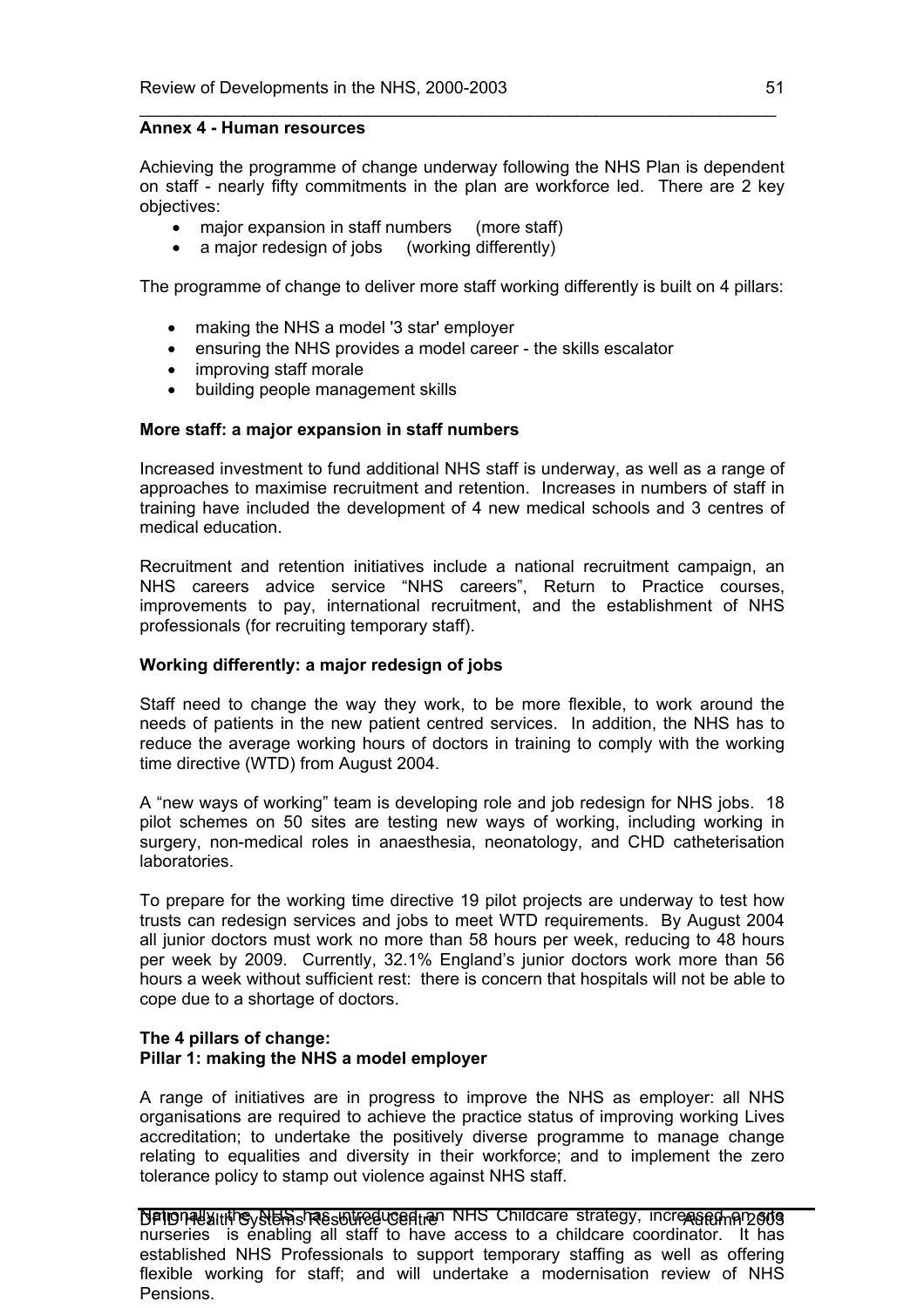#### **Pillar 2: ensuring the NHS provides a model career - the skills escalator**

Changing services will be redesigned around patients, which will require the workforce to grow and change. This is being facilitated by 4 areas of modernisation:

\_\_\_\_\_\_\_\_\_\_\_\_\_\_\_\_\_\_\_\_\_\_\_\_\_\_\_\_\_\_\_\_\_\_\_\_\_\_\_\_\_\_\_\_\_\_\_\_\_\_\_\_\_\_\_\_\_\_\_\_\_\_\_\_\_\_\_

- pay and rewards
- learning and personal development
- **regulation**
- workforce planning

Pay and rewards: "agenda for change" - a new pay system – is in development. Twelve early implementer sites started in June 2003, the rest are scheduled to follow in October 2004.

The new contract for consultants will pay more to those who do most for the NHS, and the new GP contract will widen the range of services available at GP surgeries, reform the patient experience and reward GPs for the quality of service provided.

Learning and personal development: A lifelong learning strategy for all staff in the NHS was set out in "working together, learning together". The programme of change is considerable, and includes:

- the development of Interprofessional education  $-4$  pilot schemes have been commissioned between university and workforce development confederation (see below) partnerships, investigating new ways of learning together to help staff understand each others roles and work better together
- funding for professional education being reorganised with a standard contract and pricing for all NHS funded learning and development
- modernising medical careers: "unfinished business" set out plans to reform the SHO (senior house officer) grade and has prompted discussion of more comprehensive work on medical training and career opportunities
- health and education strategic partnerships to be established locally

Further initiatives have included the development of cadet schemes to widen access to pre registration education; increased investment in continuous professional development and post registration training; quality assurance mechanisms for NHS funded health education being integrated and streamlined; appraisal developed for doctors and to roll out to all staff groups; and last but not least the NHS University is being established (see annex 1).

Modernising regulation is underway to ensure that poor performance by NHS professionals is handled quickly and fairly. New councils for nursing and midwifery and for allied health professionals were established in 2002, which establish new registration and fitness to practice procedures. Reform of the general medical council legislation has changed its make up and accountability, reformed its fitness to practice procedures and introduced revalidation for all doctors. The new council for the regulation of healthcare professions has been established to ensure greater consistency of standards and accountability for all healthcare professions.

The postgraduate medical education and training board replaces the joint committee for postgraduate training for GP and specialist training authority, providing an independent authority to supervise postgraduate medical education and training.